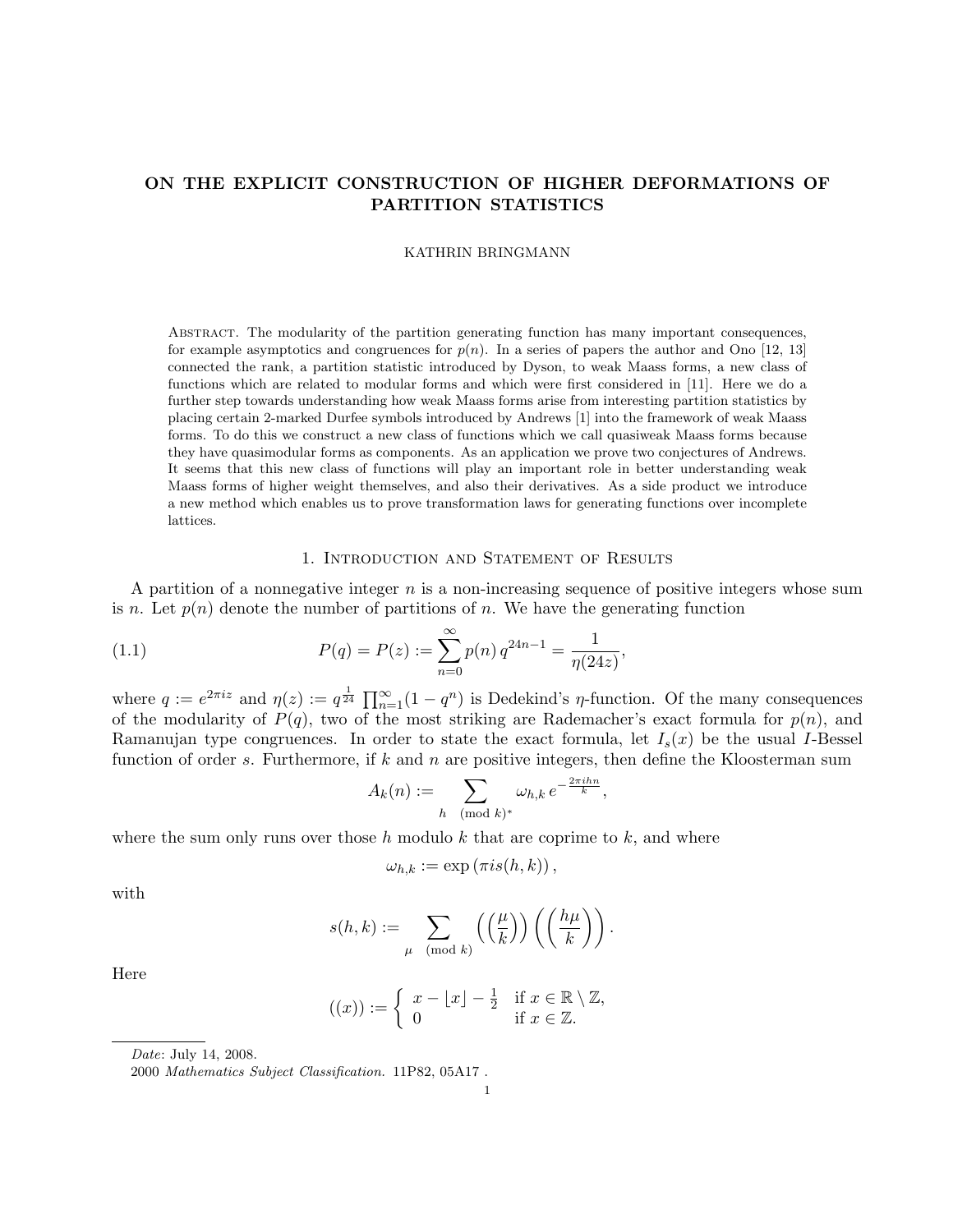If n is a positive integer, then Rademacher showed that

(1.2) 
$$
p(n) = \frac{2\pi}{(24n-1)^{\frac{3}{4}}} \sum_{k=1}^{\infty} \frac{A_k(n)}{k} \cdot I_{\frac{3}{2}}\left(\frac{\pi\sqrt{24n-1}}{6k}\right).
$$

In particular, (1.2) implies that

$$
p(n) \sim \frac{1}{4n\sqrt{3}} \cdot e^{\pi \sqrt{2n/3}}
$$
 as  $n \to \infty$ .

The partition function also has nice congruence properties. For example, by Ramanujan we have that

$$
p(5n + 4) \equiv 0 \pmod{5},
$$
  
\n
$$
p(7n + 5) \equiv 0 \pmod{7},
$$
  
\n
$$
p(11n + 6) \equiv 0 \pmod{11},
$$

for every  $n \geq 0$  and Ono [21] showed that for any prime  $\ell \geq 5$  there exist infinitely many non-nested arithmetic progressions of the form  $An + B$  such that

$$
p(An + B) \equiv 0 \pmod{\ell}.
$$

In this paper we also consider asymptotics and congruences for certain partition statistics.

To explain the Ramanujan congruences with modulus 5 and 7, Dyson [18] introduced the rank of a partition, which is defined to be its largest part minus the number of its parts. Dyson conjectured that the partitions of  $5n+4$  (resp.  $7n+5$ ) form 5 (resp. 7) groups of equal size when sorted by their ranks modulo 5 (resp. 7), and this conjecture was proven by Atkin and Swinnerton-Dyer [7]. If  $N(m, n)$ denotes the number of partitions of  $n$  with rank equal to  $m$ , then we have the generating function (1.3)

$$
R(w;q) := 1 + \sum_{m \in \mathbb{Z}} \sum_{n=1}^{\infty} N(m,n) w^m q^n = 1 + \sum_{n=1}^{\infty} \frac{q^{n^2}}{(wq;q)_n (w^{-1}q;q)_n} = \frac{(1-w)}{(q;q)_{\infty}} \sum_{n \in \mathbb{Z}} \frac{(-1)^n q^{\frac{n}{2}(3n+1)}}{1 - w q^n},
$$

where  $(a;q)_n := \prod_{j=0}^{n-1} (1 - aq^j)$  and  $(a;q)_{\infty} := \lim_{n \to \infty} (a;q)_n$ . In particular,

$$
R(1;q) = P(q),
$$
  

$$
R(-1;q) = f(q) := 1 + \sum_{n=1}^{\infty} \frac{q^{n^2}}{(q;q)_n^2}.
$$

The function  $f(q)$  is one of the so-called mock theta functions. Ramanujan listed 17 such functions in his last letter to Hardy and gave two more in his "Lost Notebook" [22], while Watson [25] defined three further functions. Surprisingly, much remained unknown about these series until recently. For example there was even debate concerning the rigorous definition of such a function. Despite these issues, Ramanujan's mock theta functions have been shown to possess many striking properties, and they have been the subject of an astonishing number of important works (for example, see  $[1, 2, 5, 15, 16, 17, 19, 26]$ . Much of this activity was foreshadowed by Dyson:

"The mock theta-functions give us tantalizing hints of a grand synthesis still to be discovered. Somehow it should be possible to build them into a coherent group-theoretical structure, analogous to the structure of modular forms which Hecke built around the old theta-functions of Jacobi. This remains a challenge for the future."

Freeman Dyson, 1987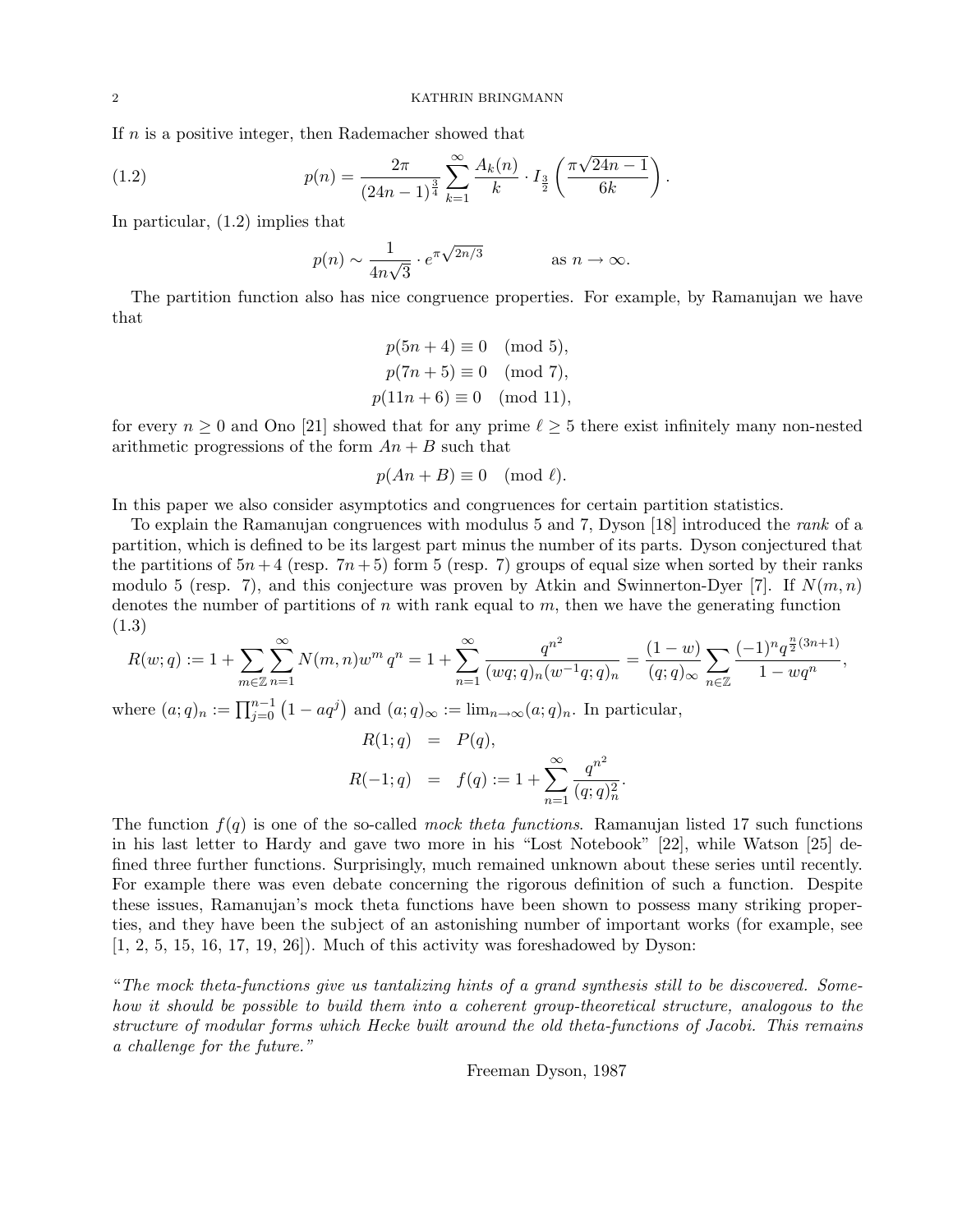#### Ramanujan Centenary Conference

Recently much light has been shed on the nature of Ramanujan's mock theta functions. Building on important work of Zwegers [26] the author and Ono ([12, 13]) solved Dyson's "challenge for the future" by placing the rank generating functions, and thus the mock theta function  $f(q)$ , in the context of weak Maass forms (see Section 6). Loosely speaking it turns out that for each root of unity  $w \neq 1$ , the function  $R(w; q)$  is the holomorphic part of a weight  $\frac{1}{2}$  weak Maass form. Since the case  $w = 1$ yields a weight  $-\frac{1}{2}$  modular form, one can also view the infinite family  $R(w; q)$  as a *deformation* of  $P(q).$ 

Viewing the rank generating functions in the framework of weak Maass forms has found many applications, including an exact formula for the coefficients of  $f(q)$  [12], asymptotics for  $N(m, n)$  [8], and identities for rank differences [14]. Moreover we obtain congruences for  $N(s, t; n)$  [13], the number of partitions of n with rank congruent to s modulo t, which give a combinatorial decomposition of congruences for  $p(n)$ .

Naturally it is of wide interest to find other explicit examples of Maass forms. Here we construct a new infinite family of such forms, arising in a more complicated way from an interesting partition statistic introduced by Andrews [3]. Define the symmetrized second moment function

$$
\eta_2(n) := \sum_{m=-\infty}^{\infty} {m \choose 2} N(m, n).
$$

Andrews showed that this function enumerates the 2-marked Durfee symbols (see Section 2). We have the generating function

(1.4) 
$$
R_2(q) := \sum_{n=0}^{\infty} \eta_2(n) q^n = \frac{1}{(q;q)_{\infty}} \sum_{n \in \mathbb{Z} \setminus \{0\}} (-1)^{n+1} \frac{q^{\frac{3n}{2}(n+1)}}{(1-q^n)^2}.
$$

One of the main goals of this paper is to place this function into the framework of weak Maass forms and introduce a new class of functions, which we call quasiweak Maass forms, which seem to play an important role in better understanding weak Maass forms themselves, and also their derivatives. It will turn out that the function (1.4) is part of a weight  $\frac{3}{2}$  weak Maass forms and occurs from deforming the weight  $\frac{1}{2}$  rank generating function by applying a certain differential operator which is responsible for the higher weight. The proof of the modularity of the usual rank generating function (1.3) heavily relies on the fact that the sum runs through the full lattice  $\mathbb Z$  which allows Poisson summation. In contrast, the sum of the generating function in (1.4) runs only through the incomplete lattice  $\mathbb{Z} \setminus \{0\}$ . To our knowledge so far known examples which use Poisson summation to prove modularity come from sums over full lattices. The first guess to deal with missing terms in Poisson summation seems to be to add extra summands during the computations, and remove them at the end. However, this does not work in the present case due to the double pole in the  $n = 0$  term.

We overcome those problems by introducing a new method which enables us to handle incomplete sums like (1.4). For this purpose, we embed (1.4) into a bigger family which includes  $R_2(q)$  as a limiting case of a certain differential operator. It seems very likely that this new method will be helpful in other settings as well, and may lead to a better understanding of functions like  $R(w; q)/(1 - w)$ (a modified version of Dyson's rank generating function that removes the "artificial" zero). In our situation a very careful analysis of introduced poles is required since they give rise to additional terms in the transformation law, which we managed to identify as quasimodular components. Recall that a meromorphic function  $f : \mathbb{H} \to \mathbb{C}$  is called a *quasimodular form* if it can be written as linear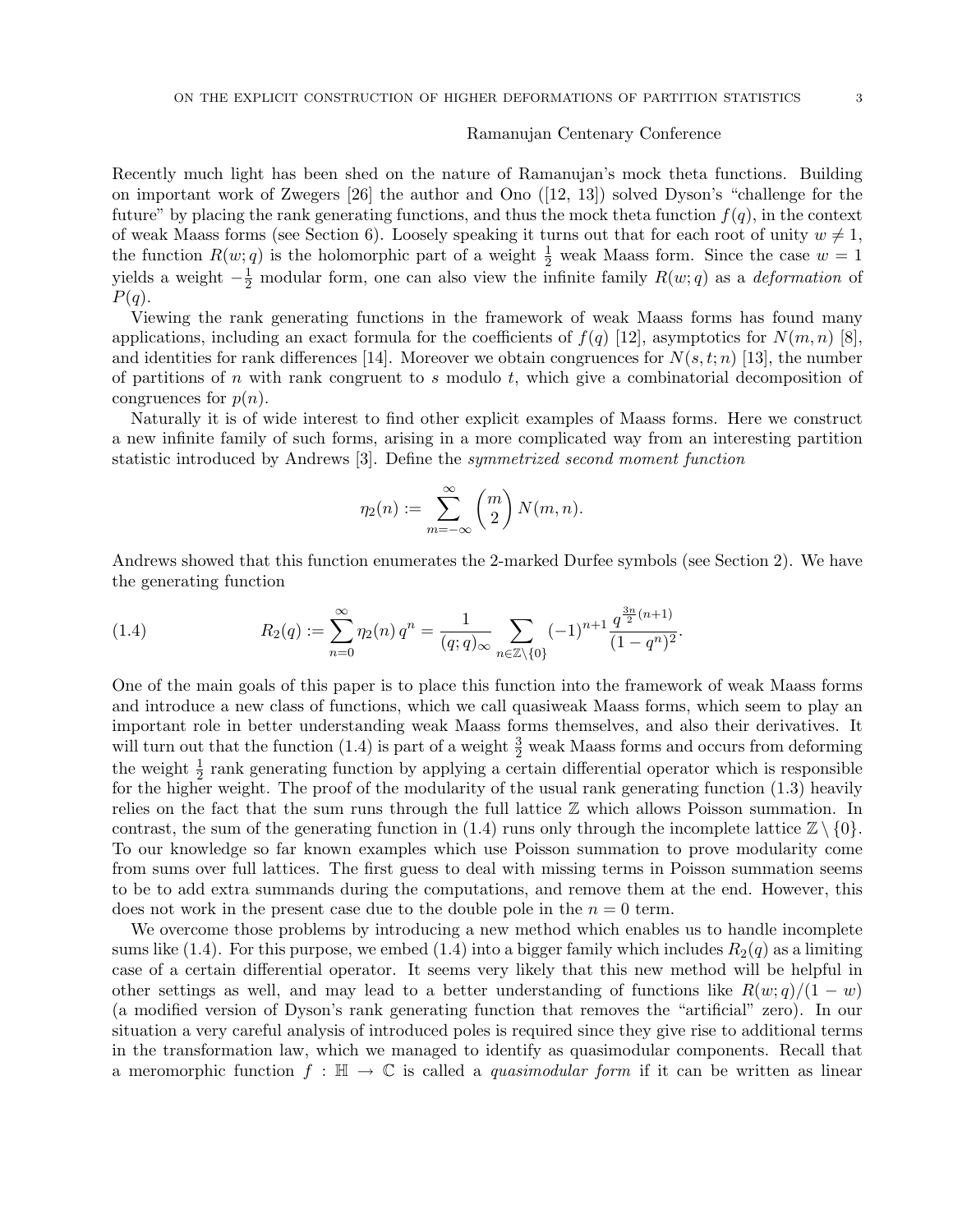combination of derivatives of modular forms. Note that some authors do not include meromorphic

functions in this definition and only allow forms that lie in the algebra generated by  $E_2, E_4$ , and  $E_6$ . To state our result define

$$
\mathcal{R}(z) := R_2(24z)e^{-2\pi i z},
$$

(1.5) 
$$
\mathcal{N}(z) := \frac{i}{4\sqrt{2}\pi} \int_{-\bar{z}}^{i\infty} \frac{\eta(24\tau)}{(-i(\tau+z))^{\frac{3}{2}}} d\tau,
$$

and

(1.6) 
$$
\mathcal{M}(z) := \mathcal{R}(z) - \mathcal{N}(z) - \frac{1}{24\eta(24z)} + \frac{E_2(24z)}{8\eta(24z)},
$$

where as usual

$$
E_2(z) := 1 - 24 \sum_{n=1}^{\infty} \sigma_1(n) q^n
$$

with  $\sigma_1(n) := \sum_{d|n} d$ . The function  $E_2(z)$  is "nearly modular", and in particular satisfies  $E_2(z+1) =$  $E_2(z)$  and

(1.7) 
$$
E_2\left(-\frac{1}{z}\right) = z^2 E_2(z) + \frac{6z}{\pi i}.
$$

**Theorem 1.1.** The function  $M(z)$  is a harmonic weak Maass form of weight  $\frac{3}{2}$  on  $\Gamma_0(576)$  with *Nebentypus character*  $\chi_{12}(\cdot) := \left(\frac{12}{\cdot}\right)$ .

Two remarks.

1) Since  $\mathcal{R}(z)$  is, up to quasimodular forms, the holomorphic part of a weak Maass form, we refer to  $R_2(q)$  as a quasimock theta function.

2) The function  $R_2(q)$  is also crucial for understanding k-marked Durfee symbols for  $k > 2$  (see [3] for the definition). In upcoming work Mahlburg and the author show [10] that modularity properties of the generating functions  $R_k(q)$  can be concluded from modularity properties of  $R(q)$  and  $R_2(q)$ , and that these functions give rise to a new class of functions which we call quasiweak Maass forms. It seems that this new class of functions will play an important role in better understanding weak Maass forms of higher weight themselves, and also their derivatives.

The fact that  $\mathcal{M}(z)$  is a weak Maass form has some nice applications. Here we address two of them: congruences and asymptotics. These were formulated by Andrews as open problems (problems 11 and 13 page 39 of [3]).

Theorem 1.2. We have

$$
\eta_2(n) = \sum_{k=1}^{\left[\sqrt{n}\right]} A_k(n) \left( -\frac{3}{2(24n-1)^{\frac{1}{4}}} I_{\frac{1}{2}}\left(\frac{\pi}{6k}\sqrt{24n-1}\right) + \frac{\pi(24n-1)^{\frac{1}{4}}}{12k} + \frac{\pi}{12k(24n-1)^{\frac{3}{4}}} I_{\frac{3}{2}}\left(\frac{\pi}{6k}\sqrt{24n-1}\right) \right) + O\left(n^{1+\epsilon}\right).
$$

In particular the  $k = 1$  term gives the main term in the asymptotics expansion.

Corollary 1.3. As  $n \to \infty$ 

$$
\eta_2(n) \sim \frac{1}{4\sqrt{3}} e^{\frac{\pi}{6}\sqrt{24n-1}}.
$$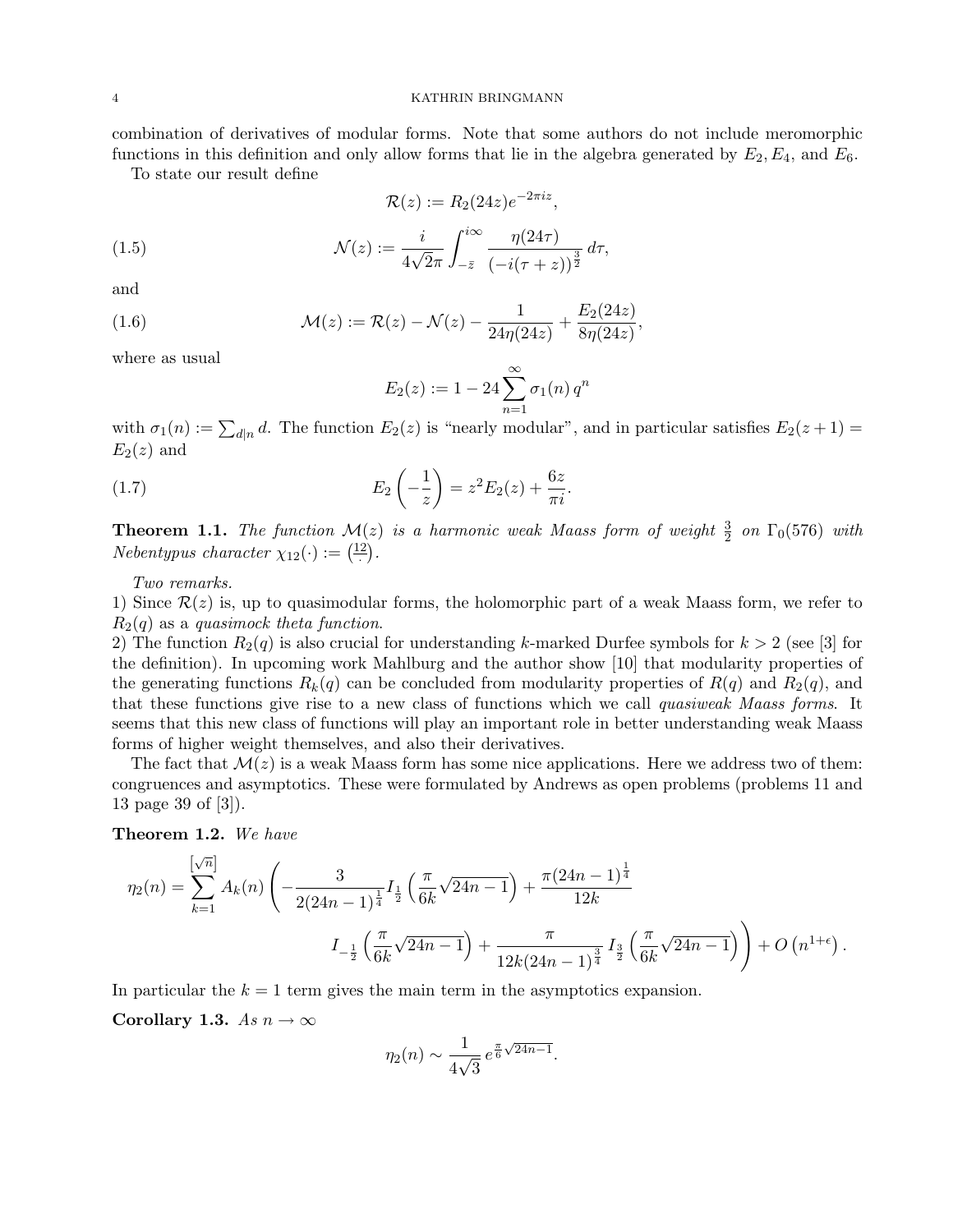*Remark*. In particular Corollary 1.3 implies that as  $n \to \infty$ 

$$
\eta_2(n) \sim np(n).
$$

We next turn to congruences. As in the case of partitions one can associate certain ranks to 2 marked Durfee symbols, which we will describe in Section 2. Let  $NF_2(r, t; n)$  denote the number of 2-marked Durfee symbols with (full) rank congruent to  $r$  modulo  $t$ .

**Theorem 1.4.** Let  $t > 3$  be an integer,  $j \in \mathbb{N}$ , and  $\mathcal{Q} \nmid 6t$  a prime. Then there exist infinitely many arithmetic progressions  $An + B$  such that for every  $0 \le r < t$ , we have

$$
NF_2(r, t; An + B) \equiv 0 \pmod{\mathcal{Q}^j}.
$$

Remark. With similar methods as in [9], one could also obtain congruences for  $t = \mathcal{Q}^{\ell}$  with  $\ell \in \mathbb{N}$ .

Theorem 1.4 can be viewed as yielding congruences for  $\eta_2(n)$  as well as a combinatorial decomposition of these congruences.

**Corollary 1.5.** Let j be a positive integer and  $Q > 3$  a prime. Then there exist infinitely many arithmetic progressions  $An + B$  such that

$$
\eta_2(An + B) \equiv 0 \pmod{\mathcal{Q}^j}.
$$

From Theorem 1.2 and Corollary 1.5 one can obtain congruences and asymptotics for an interesting new statistic introduced by Andrews [4]. Let  $spt(n)$  be the total number of appearances of smallest parts in each integer partition of  $n$ . Andrews showed that

$$
spt(n) = np(n) - \eta_2(n).
$$

Since congruences and asymptotics are known for  $p(n)$ , we should also be able to obtain similar results for  $spt(n)$ . However, we do not further address this topic here.

We next consider odd moments

$$
\eta_2^o(n) := \sum_{m \in \mathbb{Z}} \binom{m+1}{2} N^o(m,n),
$$

where  $N^o(m,n)$  is the number of partitions related to an odd Durfee symbol with odd rank m (for the definition of odd ranks and odd Durfee symbols see Section 2). We have

$$
R_2^o(q) := \sum_{n=1}^{\infty} \eta_2^o(n) q^n = \frac{1}{(q^2;q^2)_{\infty}} \sum_{n \in \mathbb{Z}} (-1)^n \frac{q^{3n^2+5n+2}}{(1-q^{2n+1})^3}.
$$

Defining the sum of Kloosterman type

$$
A_k^o(n) := e^{\frac{\pi i k}{2}} \sum_{h \pmod{k}} \omega_{2h,k} e^{\frac{3\pi i h k}{2}} e^{\frac{\pi i h}{2k}(1-4n)}
$$

we find the following asymptotic expansion for  $\eta_2^o(n)$ .

Theorem 1.6. We have

$$
\eta_2^o(n) = -\frac{i}{\sqrt{2}} \sum_{k \text{ odd}}^{\left[\sqrt{n}\right]} A_k^o(n) \left( -\frac{3\pi^2 (3n-1)^{\frac{1}{4}}}{4} I_{-\frac{1}{2}}\left(\frac{\pi}{3k} \sqrt{3n-1}\right) + \frac{\pi (3n-1)^{\frac{3}{4}}}{16k} I_{-\frac{3}{2}}\left(\frac{\pi}{3k} \sqrt{3n-1}\right) \right) + O(n^{2+\epsilon}).
$$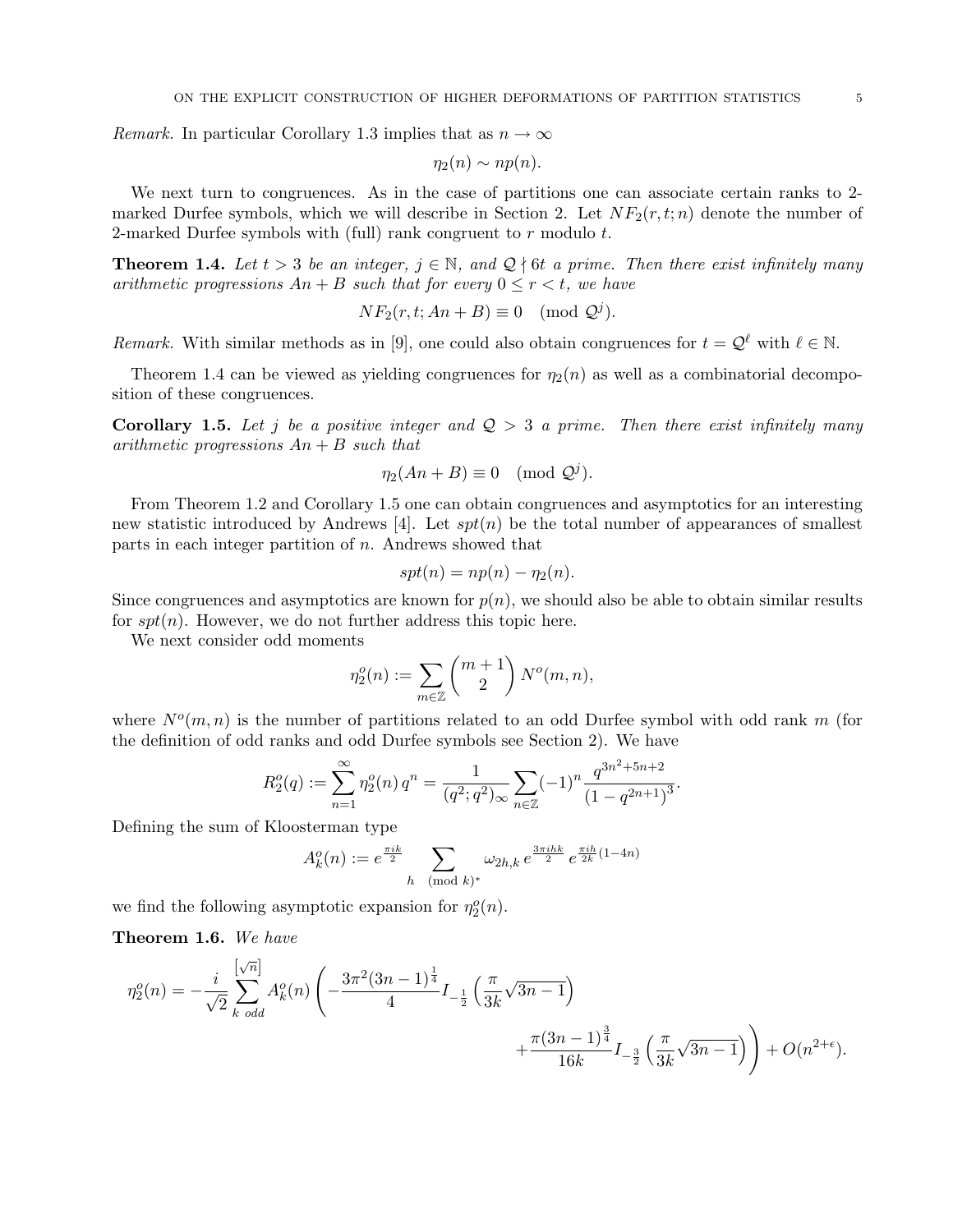## Corollary 1.7. As  $n \to \infty$ ,

$$
\eta_2^o(n) \sim \frac{3}{8} \sqrt{n} \, e^{\frac{\pi}{3} \sqrt{3n-1}}.
$$

The proof of Theorem 1.6 heavily relies on a transformation law for  $R_2^o(q)$  which is more complicated than the transformation law for  $R_2(q)$  arising from higher order poles of the generating function. For this reason no usual weak Maass forms arise. It would be very interesting to analyze the class of functions  $R_2^o(q)$  belong to.

The paper is organized as follows. In Section 2 we recall the connection between higher moments and marked Durfee symbols. In Section 3 we prove a transformation law for  $R_2(q)$ . To overcome the above mentioned problems, we introduce a new family of functions  $\mathcal{R}_2(w; q)$  which have  $R_2(q)$  as a limiting case of a certain differential operator L. We first prove a transformation law for  $\mathcal{R}_2(w; q)$ , and then apply L. Here a careful analysis is required since we introduce summands which have poles when  $w = 1$ , and it is because of these terms that quasimodular forms show up. In Section 4 we realize the error integral that arises as an integral of theta functions and prove Theorem 1.2. As an application we then prove asymptotics in Section 5 and congruences in Section 6. In Sections 7 and 8 we consider odd rank generating functions.

### Acknowledgements

The author thanks Frank Garvan, Ben Kane, Karl Mahlburg, David Penniston, Rob Rhoades, and the referee for helpful comments.

## 2. Some combinatorial results on 2-marked Durfee symbols

Here we recall some results on 2-marked Durfee symbols and their connection to rank moments [3]. Recall that the largest square of nodes in the Ferrers graph of a partition is called the *Durfee square*. The *Durfee symbol* consists of 2 rows and a subscript, where the top row consists of the columns to the right of the Durfee square, the bottom row consists of the rows below the Durfee square, and the subscript denotes the side length of the Durfee square. The number being partitioned is equal to the sum of the rows of the symbol plus the number of nodes in the Durfee square. For example the Durfee symbol

$$
\begin{pmatrix}2\\3&1\end{pmatrix}_4
$$

represents a partition of  $2 + 3 + 1 + 4^2 = 22$ . To define 2-marked Durfee symbols one requires two copies of the positive integers denoted by  $\{1_1, 2_1, \dots\}$  and  $\{1_2, 2_2, \dots\}$ . We form Durfee symbols as before and use the two copies of the positive integers for parts in both rows. We additionally demand that the following conditions are met:

- (1) The sequence of parts and the sequence of subscripts in each row are non-increasing.
- (2) The subscript 1 occurs at least once in the top row.
- (3) If  $M_1$  is the largest part with subscript 1 in the top row, then all parts in the bottom row with subscript 1 lie in  $[1, M_1]$  and with subscript 2 lie in  $[M_1, S]$ , where S is the side of the Durfee symbol.

We denote by  $\mathcal{D}_2(n)$  the number of 2-marked Durfee symbols arising from partitions of n. In [3] it is shown that

$$
\mathcal{D}_2(n) = \eta_2(n).
$$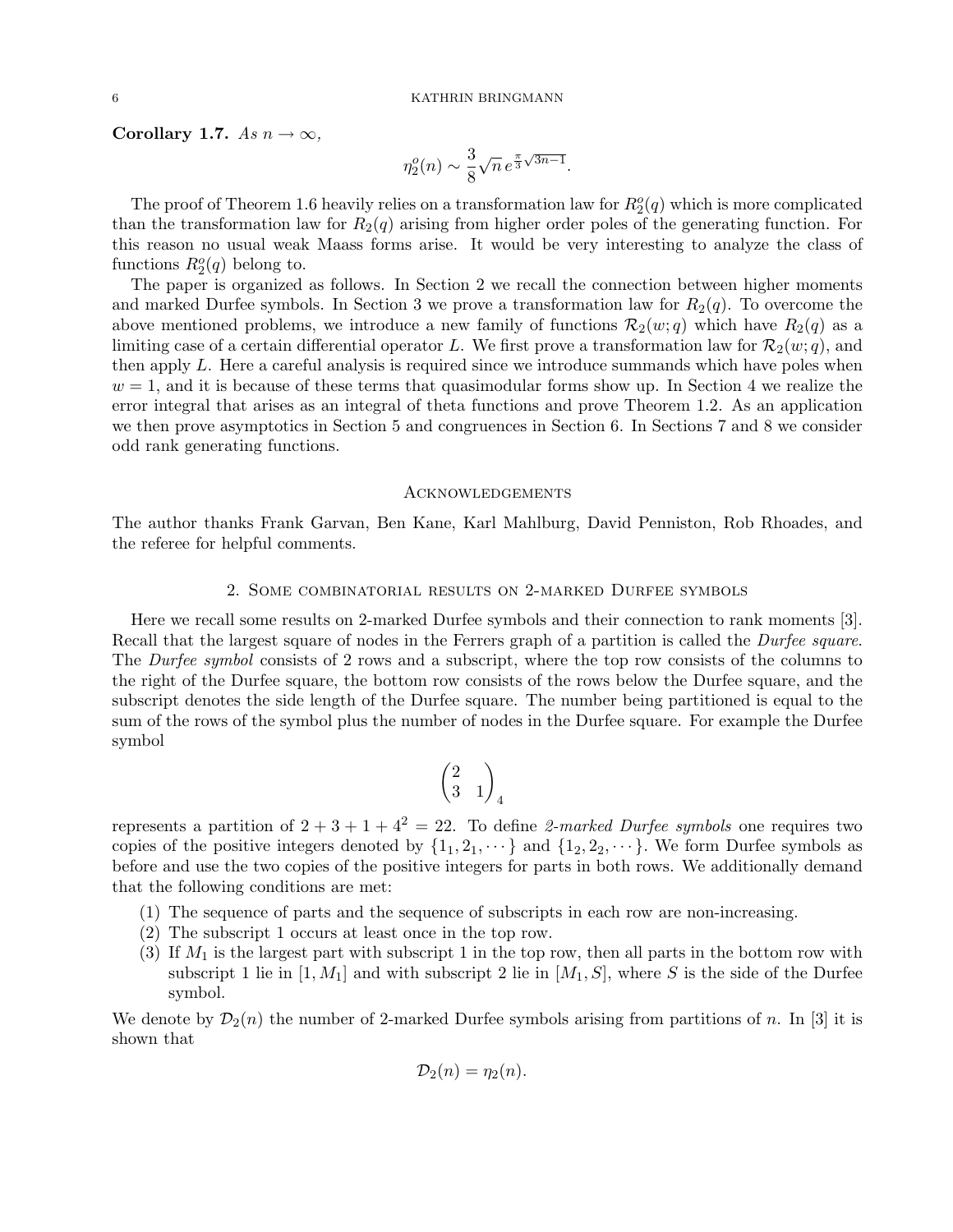As in the case of partitions one can associate ranks to 2-marked Durfee symbols [3]. For a 2-marked Durfee symbol  $\delta$  we define the full rank  $FR(\delta)$  by

$$
FR(\delta) := \rho_1(\delta) + 2\rho_2(\delta),
$$

where

$$
\rho_i(\delta) := \begin{cases} \tau_i(\delta) - \beta_i(\delta) - 1 & \text{for } i = 1, \\ \tau_i(\delta) - \beta_i(\delta) & \text{for } i = 2. \end{cases}
$$

Here  $\tau_i(\delta)$  (resp.  $\beta_i(\delta)$ ) denotes the number of entries in the top (resp. bottom) row of  $\delta$  with subscript i. We let  $NF_2(m, n)$  denote the number of 2-marked Durfee symbols related to n with full rank m and  $NF_2(r, t; n)$  the number of 2-marked Durfee symbols related to n with full rank congruent to r modulo t. Let

(2.1) 
$$
R_2(w;q) := \sum_{n=1}^{\infty} \sum_{m \in \mathbb{Z}} NF_2(m,n) w^m q^n.
$$

In particular we have

$$
R_2(1;q) = R_2(q).
$$

Moreover if  $w^3 \neq 1$ , then

$$
R_2(w;q) = \frac{w^2}{(1-w)(w^3-1)} \left( R(w;q) - R(w^2;q) \right).
$$

Therefore in this case properties of  $R_2$ , like congruences or asymptotics, can be concluded from properties of the usual rank generating function  $R$  using work of the author and Ono.

We next consider odd Durfee symbols. A partition into pairs of consecutive integers (excepting one instance of the largest part) has associated to it the *odd Durfee symbol*  $\begin{pmatrix} a_1 & a_2 & \cdots & a_i \\ b_1 & b_2 & \cdots & b_j \end{pmatrix}_n$  with the a's and b's being odd numbers  $\leq 2n+1$ , and the number being partitioned is  $2n^2+2n+1+\sum_{m=1}^i a_m+\sum_{k=1}^j b_k$ . The *odd rank* of an odd Durfee symbol is defined as the number of entries in the top minus the number of entries in the bottom row. We denote by  $N^o(m, n)$  the number of partitions related to an odd Durfee symbol with odd rank  $m$ . We have the generating function

$$
R^o(w;q):=\sum_{n=1}^\infty\sum_{m\in\mathbb{Z}}N^o(m,n)w^mq^n=\frac{1}{(q^2;q^2)_\infty}\sum_{n\in\mathbb{Z}}(-1)^n\frac{q^{3n^2+3n+1}}{1-wq^{2n+1}}.
$$

The definition of an *odd 2-marked Durfee symbol* is almost the same as for a 2-marked Durfee symbol. The only changes are:

- (1) All entries in the symbol are odd numbers.
- (2) The subscribing rules are the same but instead of adding  $n^2$  to the sum when the Durfee symbol is of side *n* we now add  $2n^2 + 2n + 1$ .

If  $\mathcal{D}_2^o(n)$  denotes the number of odd 2-marked Durfee symbols of n, then [3]

$$
\mathcal{D}_2^o(n) = \eta_2^o(n).
$$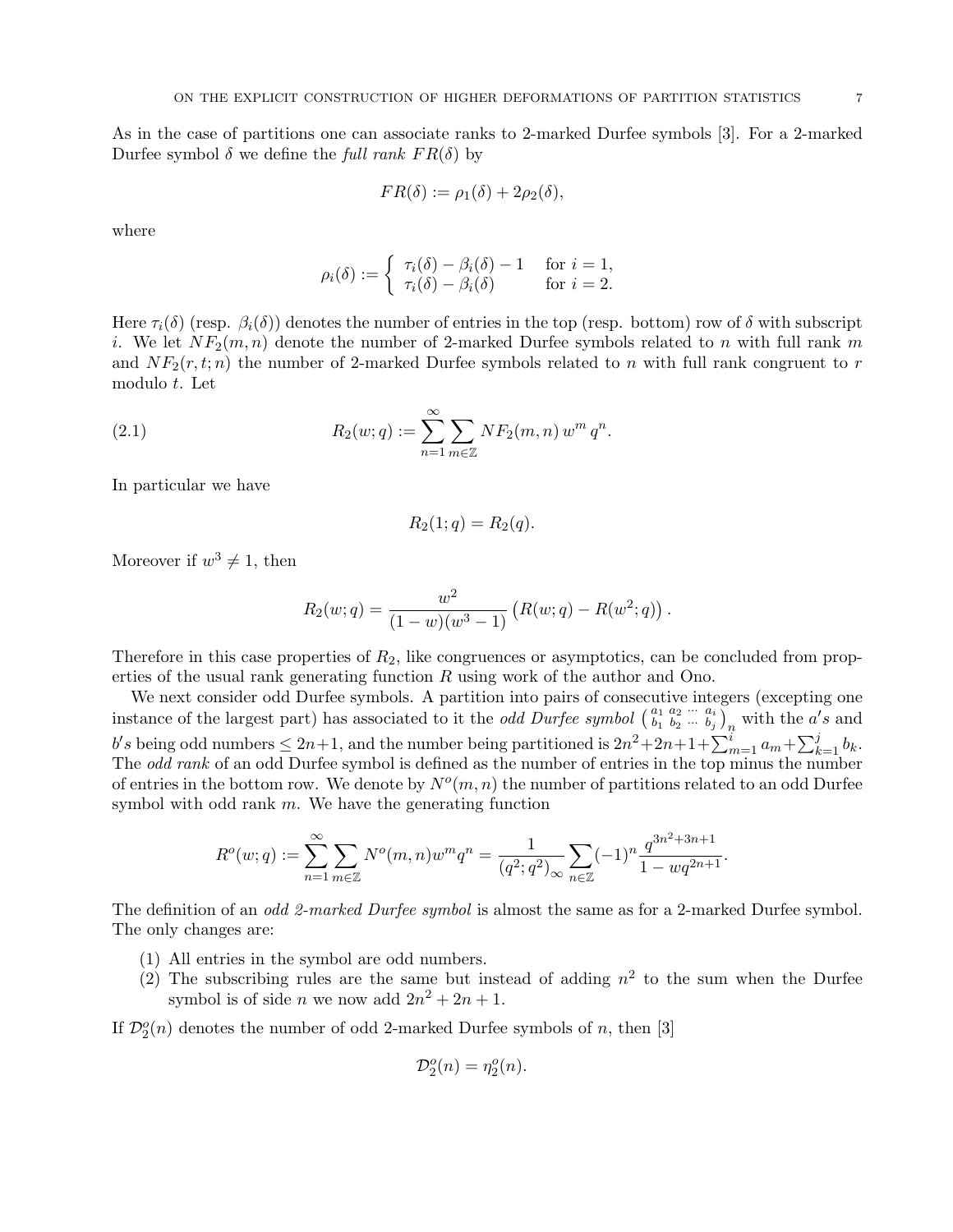## 3. A TRANSFORMATION LAW FOR  $R_2(q)$

Due to problems mentioned in the introduction we cannot show a transformation law for  $R_2(q)$ directly but we introduce a function of an additional variable w that is related to  $R_2(q)$ . For this purpose, define for  $w \in \mathbb{C}$  with  $\text{Re}(w)$  sufficiently small

(3.1) 
$$
\mathcal{R}_2(w;q) = \mathcal{R}_2(w;\tau) := -\frac{1}{(q;q)_{\infty}} \sum_{n \in \mathbb{Z} \setminus \{0\}} \frac{(-1)^n q^{\frac{n(3n+1)}{2}}}{1 - e^{2\pi i w} q^n},
$$

where  $q := e^{2\pi i \tau}$ . Defining the operator L for a function g that is differentiable in a neighborhood of 0,

$$
L(g(w)):=\frac{1}{2\pi i}\left[\frac{\partial}{\partial w}g\right]_{w=0}
$$

,

we can connect the function  $R_2(q; w)$  to  $R_2(q)$ 

$$
R_2(q) = L(\mathcal{R}_2(w; q)).
$$

We prove a transformation law for  $\mathcal{R}_2(w; q)$  from which we conclude a transformation law for  $R_2(q)$ by applying L. For this let

$$
H_w(x):=\frac{e^x}{1-e^{2\pi i w}e^{2x}}.
$$

Then

$$
H_w(x + \pi i) = -H_w(x).
$$

Moreover for an integer  $\nu$  and  $z \in \mathbb{C}$  with  $\text{Re}(z) > 0$ , define

$$
I_{k,\nu}^{\pm}(z;w) := \int_{\mathbb{R}} e^{-\frac{3\pi z x^2}{k}} H_w \left( \pm \left( \frac{\pi i \nu}{k} - \frac{\pi i}{6k} - \frac{\pi z x}{k} \right) \right) dx.
$$

**Theorem 3.1.** For coprime integers h and k with  $k > 0$ , let  $q := e^{\frac{2\pi i}{k}(h+iz)}$  and  $q_1 := e^{\frac{2\pi i}{k}(h'+\frac{i}{z})}$ , where for k odd we let h' be an even solution of  $hh' \equiv -1 \pmod{k}$ , and for even k we let h' be defined by  $hh' \equiv -1 \pmod{2k}$ . Then

$$
\mathcal{R}_2(w;q) = \frac{\omega_{h,k} z^{\frac{1}{2}} e^{\frac{\pi}{12k} (z^{-1} - z)}}{(q_1; q_1)_{\infty}} \left( \frac{1}{1 - e^{2\pi i w}} - \frac{i e^{\frac{3\pi k w^2}{z} - \pi i w - \frac{\pi w}{z}}}{z \left( 1 - e^{-\frac{2\pi w}{z}} \right)} \right) + iz^{-\frac{1}{2}} \omega_{h,k} e^{\frac{\pi}{12k} (z^{-1} - z)} e^{\frac{3\pi k w^2}{z} - \pi i w - \frac{\pi w}{z}} \mathcal{R}_2 \left( \frac{i w}{z}; q_1 \right) - \frac{z^{\frac{1}{2}}}{k} \omega_{h,k} e^{-\frac{\pi z}{12k}} \sum_{\substack{\nu \pmod{k} \\ \pm}} (-1)^{\nu} e^{\frac{\pi i h'}{k}} (-3\nu^2 + \nu) I_{k,\nu}^{\pm}(z; w).
$$

Proof. We first observe that the difference of both sides of the transformation law is a holomorphic function of w in some neighborhood of 0. Indeed this follows immediately if  $w \neq 0$  is sufficiently small. Moreover it follows from  $(3.7)$  that the point  $w = 0$  is a removable singularity. Therefore it is by the identity theorem of holomorphic functions enough to prove the theorem for  $w \in \mathbb{C}$  with  $\text{Re}(w) \neq 0$ sufficiently small and  $z > 0$  real. For those w, the function

$$
\widetilde{R}_2(w;q) := \sum_{n \in \mathbb{Z}} \frac{(-1)^{n-1} q^{\frac{n(3n+1)}{2}}}{1 - e^{2\pi i w} q^n}
$$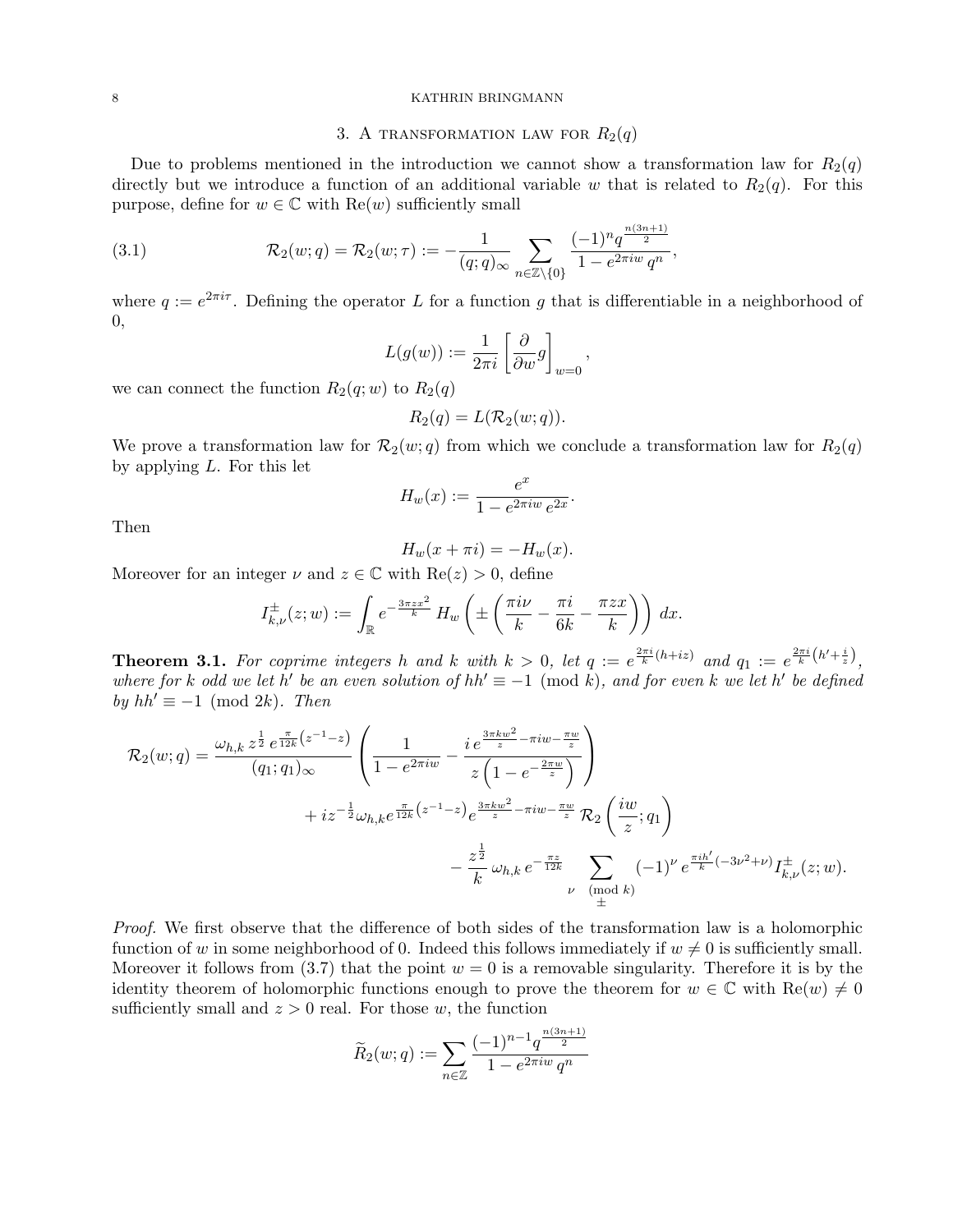is a holomorphic function of z. Writing  $n = \nu + km$  with  $m \in \mathbb{Z}$  and  $\nu$  running modulo k, we obtain

$$
(3.2) \qquad \widetilde{R}_2(w;q) = - \sum_{\nu \pmod{k}} (-1)^{\nu} e^{\frac{3\pi i h \nu^2}{k}} \sum_{m \in \mathbb{Z}} (-1)^m e^{-\frac{3\pi z}{k} (\nu + km)^2} H_w \left( \frac{\pi i \nu h}{k} - \frac{\pi z}{k} (\nu + km) \right).
$$

Poisson summation gives that the inner sum equals

$$
\sum_{n\in\mathbb{Z}}\int_{\mathbb{R}}e^{-\frac{3\pi z}{k}(\nu+kx)^2}H_w\left(\frac{\pi i\nu h}{k}-\frac{\pi z}{k}(\nu+kx)\right)e^{\pi i(2n+1)x}dx
$$

$$
=\frac{1}{k}\sum_{n\in\mathbb{Z}}\int_{\mathbb{R}}e^{-\frac{3\pi zx^2}{k}}H_w\left(\frac{\pi i\nu h}{k}-\frac{\pi zx}{k}\right)e^{\frac{\pi i}{k}(2n+1)(x-\nu)}dx,
$$

where for the last equality we made the change of variables  $x \mapsto \nu + kx$ . Inserting this into (3.2), and changing in the sum over  $n \leq -1$ ,  $n \mapsto -n-1$ ,  $x \mapsto -x$ , and  $\nu \mapsto -\nu$ , gives

$$
\widetilde{R}_2(w;q) = -\frac{1}{k} \sum_{\nu \pmod{k}} (-1)^{\nu} e^{\frac{3\pi i h \nu^2}{k}} \sum_{n \ge 0} \int_{\mathbb{R}} e^{-\frac{3\pi z x^2}{k}} H_w \left( \pm \left( \frac{\pi i \nu h}{k} - \frac{\pi z x}{k} \right) \right) e^{\frac{\pi i}{k} (2n+1)(x-\nu)} dx.
$$

Next write

$$
H_w\left(\pm\left(\frac{\pi i\nu h}{k} - \frac{\pi zx}{k}\right)\right) = \frac{\pm e^{-\pi i w}}{2\sinh\left(\frac{\pi zx}{k} - \frac{\pi i h\nu}{k} \mp \pi i w\right)}.
$$

Using that the function

(3.3) 
$$
S_w^{\pm}(x) := \frac{\sinh(x \pm k\pi i w)}{\sinh\left(\frac{x}{k} \pm \pi i w\right)}
$$

is an entire function, we see that the only possible poles of the integrand lie in points

(3.4) 
$$
x_m^{\pm} := \frac{i}{z} (m \pm kw).
$$

Moreover for a fixed m this leads at most to a pole if  $h\nu \equiv m \pmod{k}$ , and we may choose

$$
(3.5) \t\t\t\nu_m := -h'm.
$$

Thus poles may at most occur for  $x_m$  and  $\nu_m$  as in (3.4) and (3.5). Using the Residue Theorem we shift the path of integration through

$$
\omega_n := \frac{(2n+1)i}{6z}.
$$

For this we have to take those  $x_m^{\pm}$  into account for which  $n \geq 3m \geq \frac{1}{2}$  $\frac{1}{2}(1\mp 1)$ . We denote the associated residues of each summand by  $\lambda_{n,m}^{\pm}$ . Then

$$
\widetilde{R}_2(w;q) = \sum_1 + \sum_2,
$$

where

$$
\sum_{1} := -\frac{2\pi i}{k} \left( \sum_{m \geq 0} \sum_{n \geq 3m} \lambda_{n,m}^{+} + \sum_{m > 0} \sum_{n \geq 3m} \lambda_{n,m}^{-} \right),
$$
\n
$$
\sum_{2} := -\frac{1}{k} \sum_{\substack{\nu \pmod{k} \\ \pm \mu}} (-1)^{\nu} e^{\frac{3\pi i h \nu^{2}}{k}} \sum_{n \geq 0} \int_{\mathbb{R} + \omega_{n}} e^{-\frac{3\pi z x^{2}}{k}} H_{w} \left( \pm \left( \frac{\pi i \nu h}{k} - \frac{\pi z x}{k} \right) \right) e^{\frac{\pi i}{k} (2n+1)(x-\nu)} dx.
$$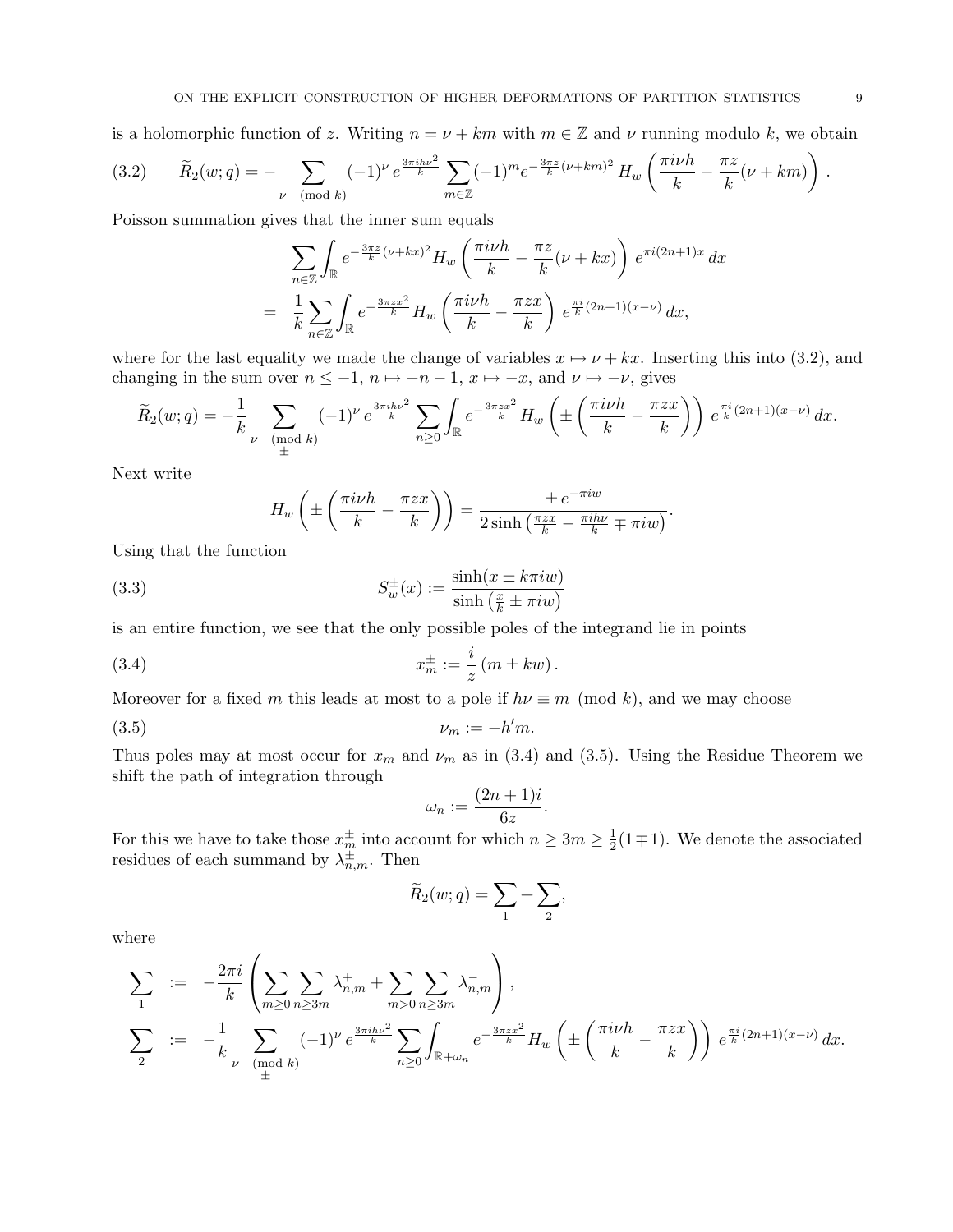We first consider  $\Sigma_1$ . We have

$$
\lambda_{n,m}^{\pm} = \pm k(-1)^{\nu_m} \frac{e^{-\frac{3\pi z \frac{+}{m}^2}{k} + \frac{\pi i}{k}(2n+1)(x_m^{\pm} - \nu_m) + \frac{3\pi i h \nu_m^2}{k} - \pi i w}}{2 \cosh\left(\frac{\pi z x_m^{\pm}}{k} - \frac{\pi i h \nu_m}{k} \mp \pi i w\right) \pi z},
$$

which yields

$$
\lambda_{n+1,m}^{\pm} = e^{\frac{2\pi i}{k}(x_m^{\pm} - \nu_m)} \lambda_{n,m}^{\pm}.
$$

Therefore

$$
\sum_{n=3m}^{\infty} \lambda_{n,m}^{\pm} = \frac{\lambda_{3m,m}^{\pm}}{1 - \exp\left(\frac{2\pi i}{k}(x_m^{\pm} - \nu_m)\right)}.
$$

±

Using this one can prove that

$$
\sum_{1} = \frac{i}{z} e^{\frac{3\pi kw^2}{z} - \pi iw - \frac{\pi w}{z}} \widetilde{R}_2 \left( q_1; \frac{iw}{z} \right).
$$

We next turn to  $\sum_2$ . With the same argument as before, we change the sum over  $n \in \mathbb{N}_0$  back into a sum over all  $n \in \mathbb{Z}$ . Substituting  $x \mapsto x + \omega_n$  and writing  $n = 3p + \delta$  with  $p \in \mathbb{Z}$  and  $\delta \in \{0, \pm 1\}$  gives

$$
\sum_{2} = -\frac{1}{k} \sum_{\nu,p,\delta} (-1)^{\nu} e^{\frac{3\pi i h \nu^{2}}{k} - \frac{\pi (6p + 2\delta + 1)^{2}}{12kz} - \frac{\pi i}{k} (6p + 2\delta + 1) \nu} \int_{\mathbb{R}} e^{-\frac{3\pi z x^{2}}{k}} H_{w} \left( \frac{\pi i h \nu}{k} - \frac{\pi z x}{k} - \frac{\pi i (6p + 2\delta + 1)}{6k} \right) dx.
$$

Changing  $\nu$  into  $-h'(\nu + p)$ , a lengthy calculation gives

$$
\sum_{2} = -\frac{1}{k} \sum_{\nu,\delta,p} (-1)^{\nu+p} e^{\frac{\pi i h'}{k}(-3\nu^2 + (2\delta+1)\nu) - \frac{\pi}{12kz}(2\delta+1)^2}
$$

$$
q_1^{\frac{p}{2}(3p+2\delta+1)} \int_{\mathbb{R}} e^{-\frac{3\pi z x^2}{k}} H_w \left(\frac{\pi i\nu}{k} - \frac{\pi i}{6k}(2\delta+1) - \frac{\pi z x}{k}\right) dx.
$$

Now the integral is independent of  $p$  and the sum over  $p$  equals

(3.6) 
$$
\sum_{p \in \mathbb{Z}} (-1)^p q_1^{\frac{p}{2}(3p+2\delta+1)}.
$$

If  $\delta = 1$ , then (3.6) vanishes since the pth and the  $-(p+1)$ th term cancel. If  $\delta = 0$  or  $\delta = -1$ , then (3.6) equals  $(q_1; q_1)_{\infty}$ . Changing for  $\delta = -1$ ,  $x \mapsto -x$  and  $\nu \mapsto -\nu$  gives

$$
\sum_{2} = -\frac{(q_1; q_1)_{\infty}}{k} e^{-\frac{\pi}{12kz}} \sum_{\substack{\nu \pmod{k} \\ \pm}} (-1)^{\nu} e^{\frac{\pi i h'}{k}(-3\nu^2 + \nu)} I_{k,\nu}^{\pm}(z; w).
$$

From this the theorem follows using

$$
(q_1;q_1)_{\infty} = \omega_{h,k} z^{\frac{1}{2}} e^{\frac{\pi}{12k}(z^{-1}-z)} (q;q)_{\infty}.
$$

From Theorem 3.1 we conclude the desired transformation law for  $R_2(q)$ .

 $\Box$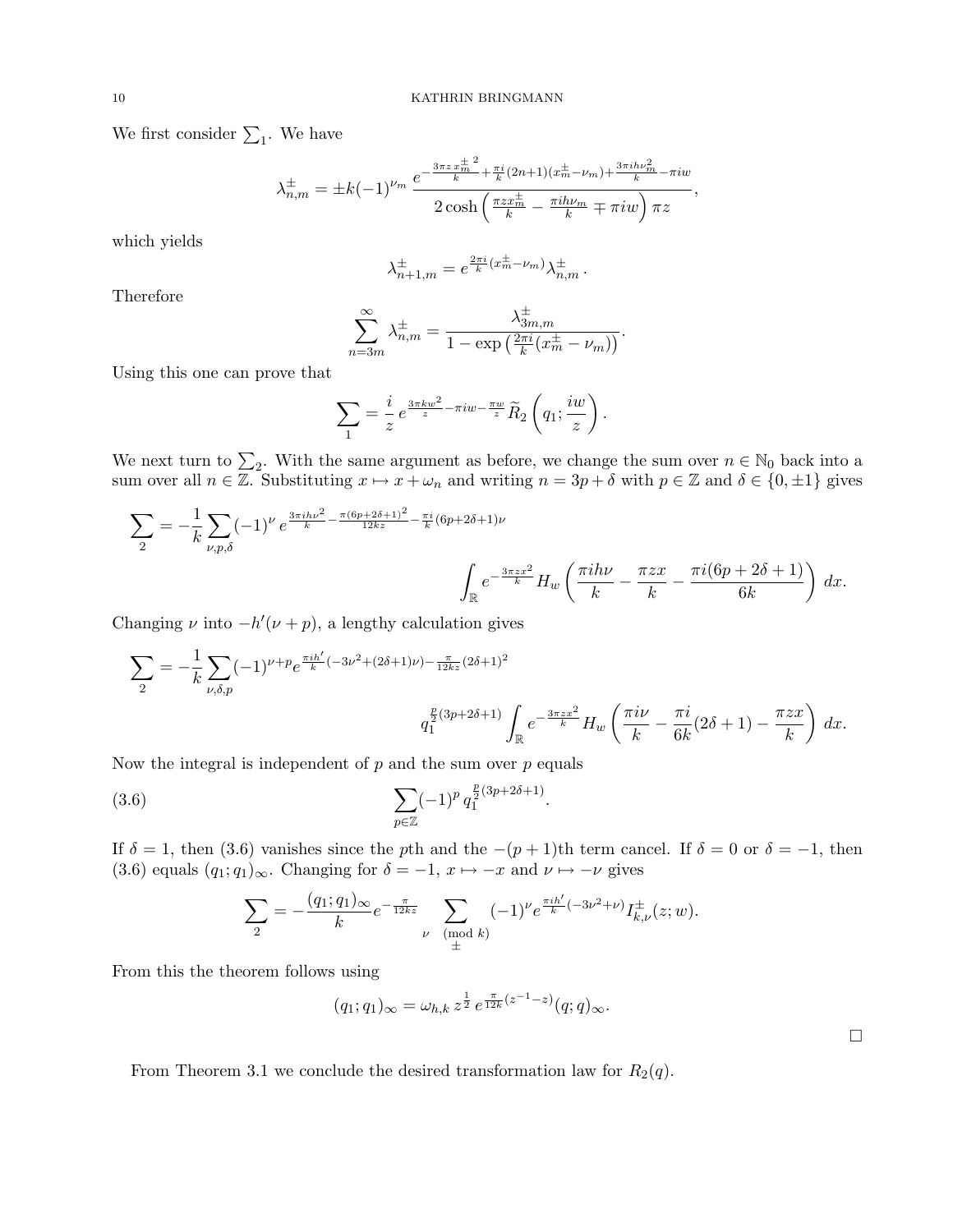**Corollary 3.2.** For coprime integers h and k with  $k > 0$ , let  $q := e^{\frac{2\pi i}{k}(h+iz)}$  and  $q_1 := e^{\frac{2\pi i}{k}(h'+\frac{i}{z})}$ , where for k odd we let h' be an even solution of  $hh' \equiv -1 \pmod{k}$ , and for even k we let h' be defined by  $hh' \equiv -1 \pmod{2k}$ . Then

$$
R_2(q) = \omega_{h,k} z^{\frac{1}{2}} e^{\frac{\pi}{12k}(z^{-1}-z)} \left( \frac{1}{(q_1;q_1)_{\infty}} \left( -\frac{3k}{4\pi z} + \frac{1}{24z^2} + \frac{1}{24} \right) - \frac{1}{z^2} R_2(q_1) \right)
$$

$$
- \frac{z^{\frac{1}{2}}}{2k} \omega_{h,k} e^{-\frac{\pi z}{12k}} \sum_{\nu \pmod{k}} (-1)^{\nu} e^{\frac{\pi i h'}{k}(-3\nu^2 + \nu)} I_{k,\nu}(z),
$$

where

$$
I_{k,\nu}(z) := \int_{\mathbb{R}} e^{-\frac{3\pi zx^2}{k}} \frac{\cosh\left(\frac{\pi i\nu}{k} - \frac{\pi i}{6k} - \frac{\pi zx}{k}\right)}{\sinh^2\left(\frac{\pi i\nu}{k} - \frac{\pi i}{6k} - \frac{\pi zx}{k}\right)} dx.
$$

Proof. One can show that

(3.7) 
$$
L\left(\frac{1}{1-e^{2\pi i w}}-\frac{ie^{3\pi k w^2-\pi i w-\frac{\pi w}{z}}}{z\left(1-e^{-\frac{2\pi w}{z}}\right)}\right) = -\frac{3k}{4\pi z}+\frac{1}{24}+\frac{1}{24z^2},
$$

$$
L\left(\frac{e^{3\pi kw^2 - \pi iw - \frac{\pi w}{z}}}{1 - q_1^m e^{-\frac{2\pi w}{z}}}\right) = -\frac{1}{2(1 - q_1^m)} + \frac{i(1 + q_1^m)}{2z(1 - q_1^m)^2},
$$
  

$$
L\left(H_w\left(\frac{\pi i\nu}{k} - \frac{\pi i}{6k} - \frac{\pi zx}{k}\right) + H_w\left(-\frac{\pi i\nu}{k} + \frac{\pi i}{6k} + \frac{\pi zx}{k}\right)\right) = \frac{\cosh\left(\frac{\pi i\nu}{k} - \frac{\pi i}{6k} - \frac{\pi zx}{k}\right)}{2\sinh^2\left(\frac{\pi i\nu}{k} - \frac{\pi i}{6k} - \frac{\pi zx}{k}\right)}.
$$

Moreover

$$
\sum_{m\in\mathbb{Z}\backslash\{0\}}\frac{(-1)^{m}q^{\frac{m}{2}(3m+1)}(1+q^{m})}{(1-q^{m})^{2}} = 2\sum_{m\in\mathbb{Z}\backslash\{0\}}\frac{(-1)^{m}q^{\frac{m}{2}(3m+1)+m}}{(1-q^{m})^{2}} = -2(q;q)_{\infty}R_{2}(q),
$$
\n
$$
\sum_{m\in\mathbb{Z}\backslash\{0\}}\frac{(-1)^{m}q^{\frac{m}{2}(3m+1)}}{1-q^{m}} = 0,
$$

since the mth and  $-m$ th term cancel. Now the corollary follows from Theorem 3.1.

## 4. Proof of Theorem 1.1

In this section we prove that  $\mathcal{M}(z)$  is a weak Maass form. If  $k \in \frac{1}{2}$  $\frac{1}{2}\mathbb{Z}\setminus\mathbb{Z}, z=x+iy$  with  $x, y \in \mathbb{R}$ , then the weight  $k$  hyperbolic Laplacian is given by

(4.1) 
$$
\Delta_k := -y^2 \left( \frac{\partial^2}{\partial x^2} + \frac{\partial^2}{\partial y^2} \right) + iky \left( \frac{\partial}{\partial x} + i \frac{\partial}{\partial y} \right).
$$

If v is odd, then define  $\epsilon_v$  by

(4.2) 
$$
\epsilon_v := \begin{cases} 1 & \text{if } v \equiv 1 \pmod{4}, \\ i & \text{if } v \equiv 3 \pmod{4}. \end{cases}
$$

Moreover we let  $\chi$  be a Dirichlet character. A *(harmonic)* weak Maass form of weight k with Nebentypus  $\chi$  on a subgroup  $\Gamma \subset \Gamma_0(4)$  is any smooth function  $g : \mathbb{H} \to \mathbb{C}$  satisfying the following: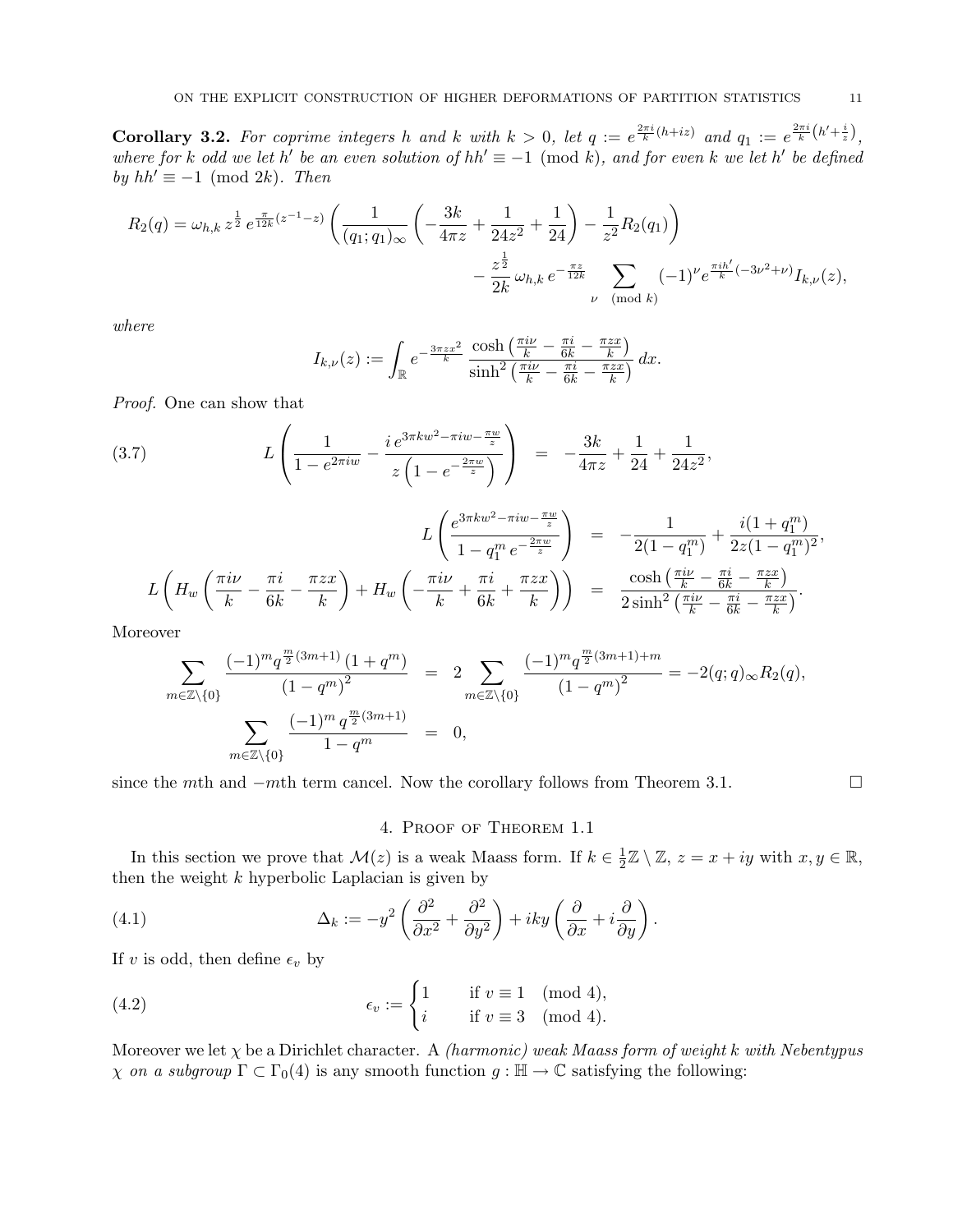(1) For all  $A = \begin{pmatrix} a & b \\ c & d \end{pmatrix} \in \Gamma$  and all  $z \in \mathbb{H}$ , we have

$$
g(Az) = \left(\frac{c}{d}\right)^{2k} \epsilon_d^{-2k} \chi(d) \left( cz + d \right)^k g(z).
$$

(2) We have that  $\Delta_k q = 0$ .

(3) The function  $g(z)$  has at most linear exponential growth at all the cusps of Γ. Theorem 3.1 implies

Corollary 4.1. We have

$$
R_2\left(-\frac{1}{z}; w\right) e^{\frac{\pi i}{12z}} = \frac{1}{(-iz)^{\frac{1}{2}} \cdot \eta(z)} \left(\frac{1}{1 - e^{2\pi i w}} - z \frac{e^{-3\pi i w^2 z - \pi i w + \pi i w z}}{1 - e^{2\pi i w z}}\right) + i(-iz)^{\frac{1}{2}} e^{-\frac{\pi i z}{12} - 3\pi i w^2 z - \pi i w + \pi i w z} R_2(z; wz) - (-iz)^{-\frac{1}{2}} \left(I_{1,0}^+\left(\frac{i}{z}; w\right) + I_{1,0}^-\left(\frac{i}{z}; w\right)\right).
$$

Now let

$$
J^{\pm}(z; w) := e^{\pm \frac{\pi i}{6}} \int_{\mathbb{R}} \frac{e^{-\frac{3\pi i x^2}{z} \pm \frac{\pi i x}{z}}}{1 - e^{2\pi i w \pm \frac{\pi i}{3} \pm \frac{2\pi i x}{z}}} dx.
$$

We show that  $L(J^+(z; w) + J^-(z; w))$  can be written as a certain Mordell type integral.

Lemma 4.2. We have

$$
L\left(J^+(z;w)+J^-(z;w)\right)=\frac{\sqrt{3}z^2}{2\pi}\int_0^\infty \frac{\eta(iu)}{\left(-i(iu+z)\right)^{\frac{3}{2}}}du.
$$

*Proof.* Via analytic continuation it is enough to show the claim for  $z = it$ . The substitution  $x \mapsto -\frac{x}{t}$ gives

(4.3) 
$$
J^{\pm}(it; w) = t \int_{\mathbb{R}} e^{-3\pi tx^2} \frac{e^{\pm \frac{\pi i}{6} \mp \pi x}}{1 - e^{2\pi i w \pm \frac{\pi i}{3} \mp 2\pi x}} dx.
$$

We rewrite the integrand using the Mittag-Leffler theory of partial fraction decompositions.

(4.4) 
$$
\sum_{\pm} \frac{e^{\pm \frac{\pi i}{6} \mp \pi x}}{1 - e^{2\pi i w \pm \frac{\pi i}{3} \mp 2\pi x}} = \mp \frac{e^{-\pi i w}}{2\pi} \sum_{m \in \mathbb{Z}} (-1)^m \sum_{\pm} \frac{1}{x - i \left(m + \frac{1}{6} \pm w\right)}.
$$

To see this identity, we first observe that both sides of the identity are meromorphic functions of  $x$ and it is not hard to see that they have the same poles and residues. Moreover we will need later that the right-hand side is absolutely convergent. Thus in the following we are allowed to interchange summation, integration, and differentiation. Here it is important to consider the terms coming from the  $\pm$  terms combined. Since both sides as a function of x have period iZ, it can be easily seen that the difference of both sides is bounded on C and thus constant. Letting for fixed imaginary part the real part of  $x$  go to infinity gives that this constant must be 0. This gives

$$
J^{\pm}(it; w) = \mp \frac{e^{-\pi i w}}{2\pi} t \sum_{m} (-1)^m \int_{\mathbb{R}} \frac{e^{-3\pi t x^2}}{x - i \left(m + \frac{1}{6} \pm w\right)} dx.
$$

It is not hard to see that

$$
L\left(\frac{e^{-\pi iw}}{iw+x-i\left(m+\frac{1}{6}\right)}-\frac{e^{-\pi iw}}{-iw+x-i\left(m+\frac{1}{6}\right)}\right)=-\frac{1}{\pi\left(x-i\left(m+\frac{1}{6}\right)\right)^2}.
$$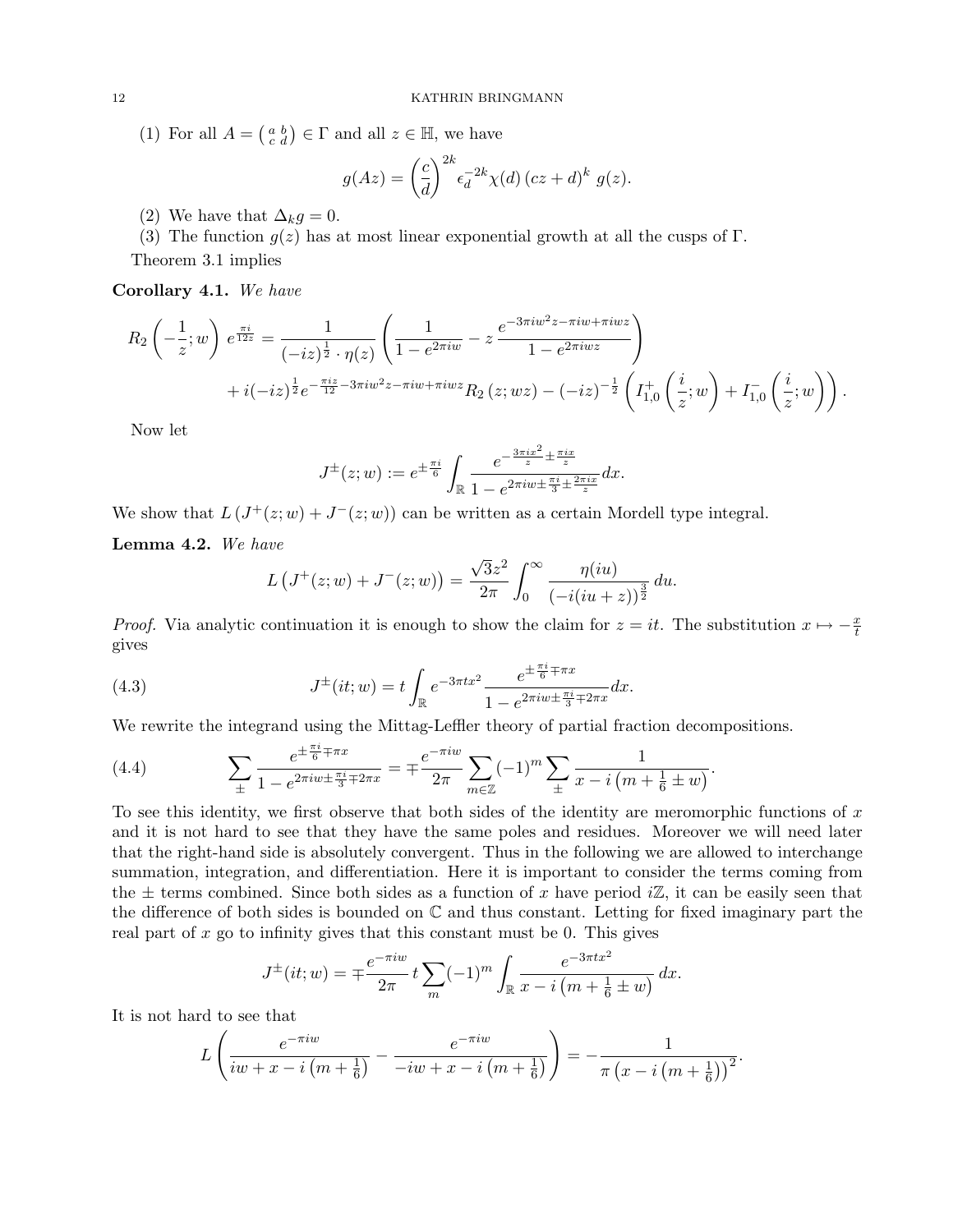Thus

(4.5) 
$$
L\left(J^+(it; w) + J^-(it; w)\right) = \frac{t}{2\pi^2} \sum_m (-1)^m \int_{\mathbb{R}} \frac{e^{-3\pi t x^2}}{\left(x - i\left(m + \frac{1}{6}\right)\right)^2} dx.
$$

For  $s \neq 0$  we have the identity

$$
\int_{\mathbb{R}} \frac{e^{-2\pi tx^2}}{(x-is)^2} dx = -\sqrt{2\pi}t \int_0^\infty \frac{e^{-2\pi us^2}}{(u+t)^{\frac{3}{2}}} du.
$$

Thus

$$
L\left(J^+(it;w) + J^-(it;w)\right) = \frac{\sqrt{3}(it)^2}{2\pi} \sum_m (-1)^m \int_0^\infty \frac{e^{-3\pi u \left(m + \frac{1}{6}\right)^2}}{\left(u + t\right)^{\frac{3}{2}}} du,
$$

which gives the claim of the lemma.  $\Box$ 

Combining Corollary 4.1 with Lemma 4.2 gives, as in the proof of Corollary, 3.2

## Corollary 4.3.

$$
\mathcal{R}\left(-\frac{1}{z}\right) = \frac{2\sqrt{6}}{\eta(z/24)} \left( -\frac{(-iz)^{\frac{1}{2}}}{32\pi} + \frac{(-iz)^{\frac{3}{2}}}{24^3} + \frac{1}{24(-iz)^{\frac{1}{2}}} \right) - \frac{(-iz)^{\frac{3}{2}}}{48\sqrt{6}} \mathcal{R}\left(\frac{z}{576}\right) + \frac{(-iz)^{\frac{3}{2}}}{16\sqrt{3}\pi} \int_0^\infty \frac{\eta(iu/24)}{(-i(iu+z))^{\frac{3}{2}}} du.
$$

We next study the transformation law of the non-holomorphic part of  $\mathcal{M}(z)$  and show that under inversion it introduces the same error integral as  $\mathcal{R}(z)$ .

## Lemma 4.4. We have

$$
\mathcal{N}(z+1) = \mathcal{N}(z), \n\mathcal{N}\left(-\frac{1}{z}\right) = -\frac{i(-iz)^{\frac{3}{2}}}{16\sqrt{3}\pi} \int_{-\bar{z}}^{i\infty} \frac{\eta(\tau/24)}{(-i(\tau+z))^{\frac{3}{2}}} d\tau + \frac{(-iz)^{\frac{3}{2}}}{16\sqrt{3}\pi} \int_{0}^{\infty} \frac{\eta(\frac{it}{24})}{(-i(it+z))^{\frac{3}{2}}} dt.
$$

*Proof.* The first claim follows directly since  $\eta(24\tau)$  is translation-invariant. Moreover

$$
\mathcal{N}\left(-\frac{1}{z}\right) = -\frac{i}{4\sqrt{2}\pi} \int_{\frac{1}{\overline{z}}}^{i\infty} \frac{\eta(24\tau)}{\left(-i\left(-\frac{1}{z}+\tau\right)\right)^{\frac{3}{2}}} d\tau.
$$

Making the change of variables  $\tau \mapsto -\frac{1}{\tau}$  and using the transformation law of the  $\eta$ -function, gives

$$
\mathcal{N}\left(-\frac{1}{z}\right) = -\frac{i(-iz)^{\frac{3}{2}}}{16\sqrt{3}\pi} \int_{-\bar{z}}^{i\infty} \frac{\eta(\tau/24)}{(-i(\tau+z))^{\frac{3}{2}}} d\tau + \frac{i(-iz)^{\frac{3}{2}}}{16\sqrt{3}\pi} \int_{0}^{i\infty} \frac{\eta(it/24)}{(-i(z+it))^{\frac{3}{2}}} dt,
$$
as claimed.

Combining Corollary 4.3, Lemma 4.4, equation (1.7), and the transformation law of the  $\eta$ -function gives that  $\mathcal{M}(z)$  transforms correctly under  $\Gamma_0(576)$  with Nebentypus character  $\chi_{12}$ . To see that  $\mathcal{M}(z)$ is annihilated by  $\Delta_{\frac{3}{2}}$ , we write  $\Delta_{\frac{3}{2}} = -4y^{\frac{1}{2}} \frac{\partial}{\partial z} y^{\frac{3}{2}} \frac{\partial}{\partial \overline{z}}$  $\frac{\partial}{\partial \bar{z}}$ . Clearly

$$
\frac{\partial}{\partial \overline{z}}\left(\mathcal{R}(z) - \frac{1}{24\eta(24z)} + \frac{E_2(24z)}{8\eta(24z)}\right) = 0.
$$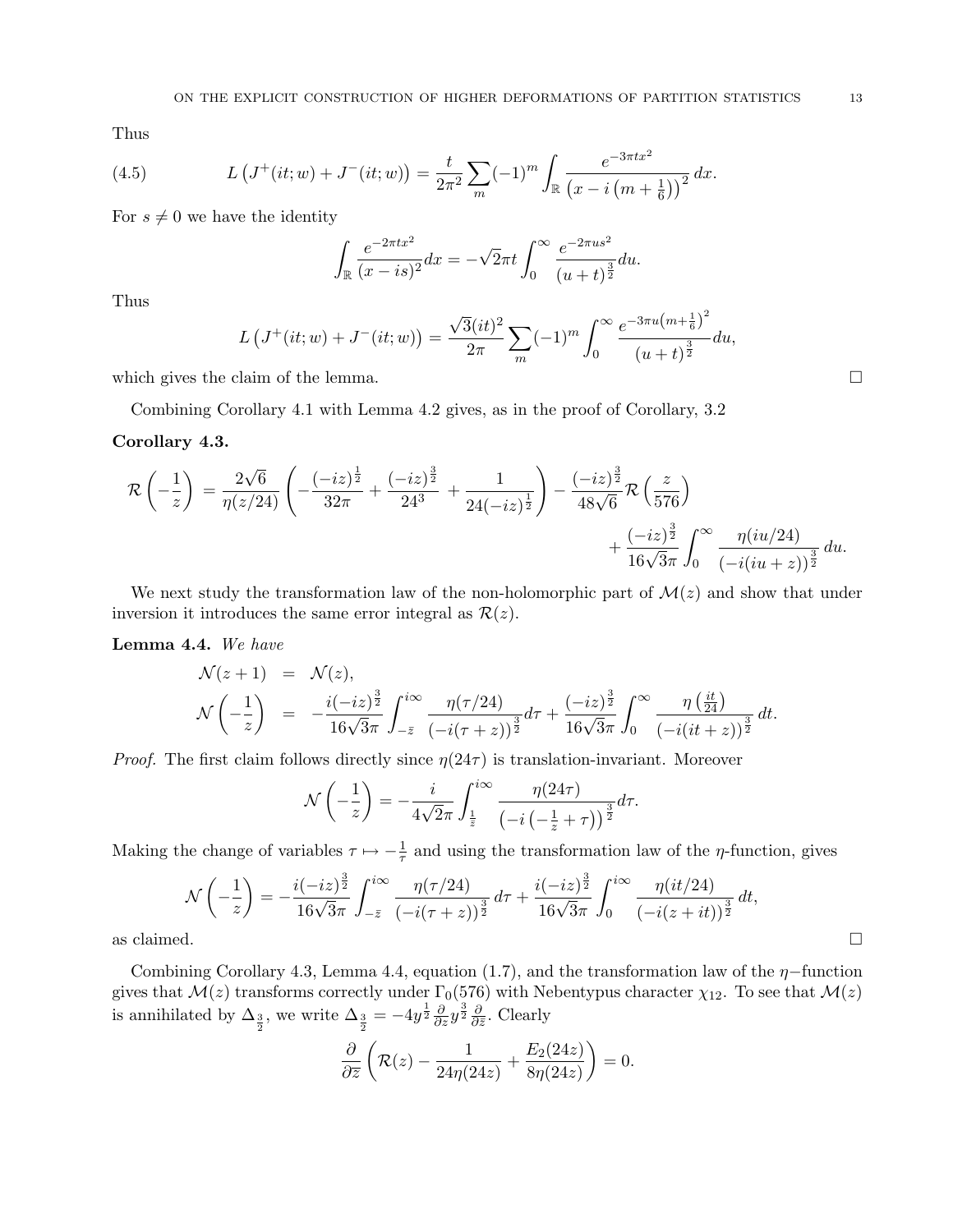Moreover

$$
-\frac{\partial}{\partial \overline{z}}\mathcal{N}(z) = \frac{i\eta(-24\overline{z})}{16\pi y^{\frac{3}{2}}}.
$$

Thus  $y^{\frac{3}{2}}\frac{\partial}{\partial \overline{z}}\mathcal{N}(z)$  is antiholomorphic, which implies that  $\Delta_{\frac{3}{2}}(\mathcal{N}(z))=0$ . The claim about the exponential growth in all cusps follows as in [13]

# 5. Proof of Theorem 1.2

Here we use the circle method and prove Theorem 1.2. First we estimate  $I_{k,\nu}(z)$  and certain Kloosterman sums.

**Lemma 5.1.** Assume that  $n \in \mathbb{N}$ ,  $\nu \in \mathbb{Z}$ , and  $z := \frac{k}{n} - k\Phi i$ ,  $-\frac{1}{k(k+k_1)} \leq \Phi \leq \frac{1}{k(k+1)}$  $\frac{1}{k(k+k_2)}$ , where  $h_1$  $\frac{h_1}{k_1} < \frac{h}{k} < \frac{h_2}{k_2}$  $\frac{h_2}{k_2}$  are adjacent Farey fractions in the Farey sequence of order N, with  $N := \lfloor n^{\frac{1}{2}} \rfloor$ . Then

$$
z^{\frac{1}{2}} \cdot I_{k,\nu}(z) \ll \frac{n^{\frac{1}{4}}}{\left\{\frac{\nu}{k} - \frac{1}{6k}\right\}^2},
$$

where for  $x \in \mathbb{R}$  we let  $\{x\} := x - |x|$ .

*Proof.* We proceed similarly as in [1] and [8]. We write  $\frac{\pi z}{k} = Ce^{iA}$ . Then  $|A| < \frac{\pi}{2}$  $\frac{\pi}{2}$  since Re(z) > 0. Making the substitution  $\tau = \frac{\pi z x}{k}$  $\frac{zx}{k}$  gives

$$
z^{\frac{1}{2}} \cdot I_{k,\nu}(z) = \frac{k}{\pi z^{\frac{1}{2}}} \int_{S} e^{-\frac{3k\tau^2}{\pi z}} \frac{\cosh\left(\frac{\pi i\nu}{k} - \frac{\pi i}{6k} - \tau\right)}{\sinh^2\left(\frac{\pi i\nu}{k} - \frac{\pi i}{6k} - \tau\right)} d\tau,
$$

where  $\tau$  runs on the ray through 0 of elements with argument  $\pm A$ . One can easily see that for  $0 \leq t \leq A$ 

$$
\left| e^{-\frac{3kR^2e^{2it}}{\pi z}} \frac{\cosh\left(\frac{\pi i\nu}{k} - \frac{\pi i}{6k} \pm Re^{it}\right)}{\sinh^2\left(\frac{\pi i\nu}{k} - \frac{\pi i}{6k} \pm Re^{it}\right)} \right| \to 0 \quad \text{as } R \to \infty.
$$

Moreover the integrand only has poles at points ir with  $r \in \mathbb{R} \setminus \{0\}$ . Shifting the path of integration to the real line gives

$$
z^{\frac{1}{2}} \cdot I_{k,\nu}(z) = \frac{k}{\pi z^{\frac{1}{2}}} \int_{\mathbb{R}} e^{-\frac{3kt^2}{\pi z}} \cdot \frac{\cosh\left(\frac{\pi i\nu}{k} - \frac{\pi i}{6k} - t\right)}{\sinh^2\left(\frac{\pi i\nu}{k} - \frac{\pi i}{6k} - t\right)} dt.
$$

We have

$$
\left|e^{-\frac{3kt^2}{\pi z}}\right| = e^{-\frac{3k}{\pi}\text{Re}\left(\frac{1}{z}\right)t^2},
$$

$$
\left|\cosh\left(\frac{\pi i\nu}{k} - \frac{\pi i}{6k} - t\right)\right| \le e^t,
$$

$$
\left|\sinh\left(\frac{\pi i\nu}{k} - \frac{\pi i}{6k} - t\right)\right|^2 \gg \begin{cases} e^{2t} & \text{if } t \ge 1, \\ \left\{\frac{\nu}{k} - \frac{1}{6k}\right\}^2 & \text{if } t \le 1. \end{cases}
$$

Thus

$$
z^{\frac{1}{2}} \cdot I_{k,\nu}(z) \ll \frac{k}{\left\{\frac{\nu}{k} - \frac{1}{6k}\right\}^2 |z|^{\frac{1}{2}}} \int_{\mathbb{R}} e^{-\frac{3k}{\pi}t^2 \text{Re}\left(\frac{1}{z}\right)} dt.
$$

Making the change of variables  $t' = \sqrt{\frac{3k\text{Re}(\frac{1}{z})}{\pi}}$  $\frac{e(\frac{z}{z})}{\pi}t$  and using that Re  $\left(\frac{1}{z}\right)$  $(\frac{1}{z})^{-\frac{1}{2}} \cdot |z|^{-\frac{1}{2}} \ll n^{\frac{1}{4}} \cdot k^{-\frac{1}{2}}$  gives the claim of the lemma.  $\Box$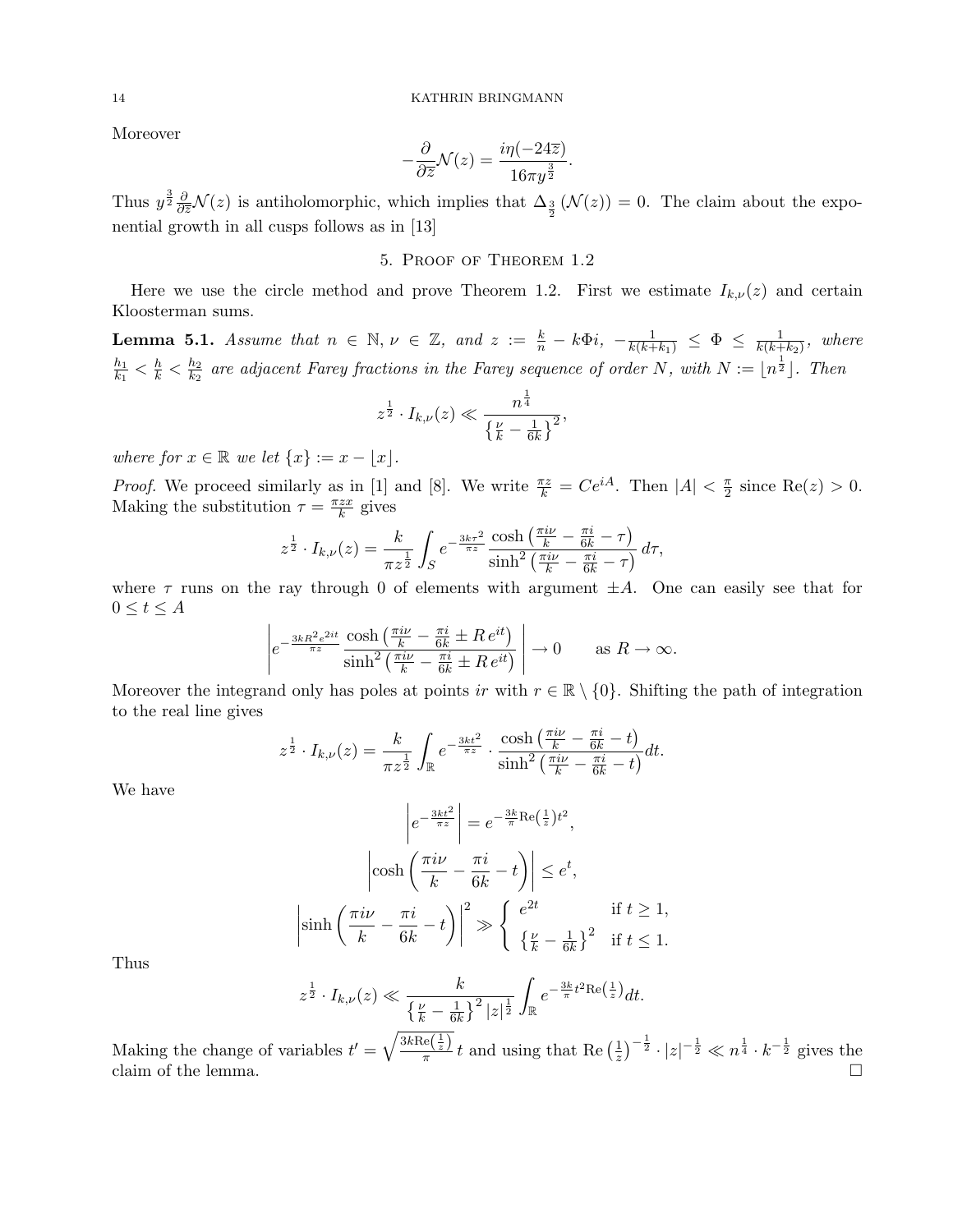We next give estimates for certain sums of Kloosterman type [1, 8].

**Lemma 5.2.** Let  $n, m \in \mathbb{Z}$ ,  $0 \leq \sigma_1 < \sigma_2 \leq k$ , and  $D \in \mathbb{Z}$  with  $(D, k) = 1$ . Then we have

(5.1) 
$$
\sum_{\substack{h \pmod{k}^* \\ \sigma_1 \leq Dh' \leq \sigma_2}} \omega_{h,k} \cdot e^{\frac{2\pi i}{k}(hn + h'm)} \ll \gcd(24n + 1, k)^{\frac{1}{2}} \cdot k^{\frac{1}{2} + \epsilon}.
$$

Proof of Theorem 1.2. Using Lemma 5.1, Lemma 5.2, and Corollary 3.2, we now prove Theorem 1.2 using the Hardy-Ramanujan method. By Cauchy's Theorem we have for  $n > 0$ 

$$
\eta_2(n) = \frac{1}{2\pi i} \int_C \frac{R_2(q)}{q^{n+1}} dq,
$$

where  $C$  is an arbitrary path inside the unit circle surrounding 0 counterclockwise. Choosing for  $C$ the circle with radius  $e^{-\frac{2\pi}{n}}$  and as a parametrization  $q = e^{-\frac{2\pi}{n} + 2\pi i t}$  with  $0 \le t \le 1$ , gives

$$
\eta_2(n) = \int_0^1 R_2 \left( e^{-\frac{2\pi}{n} + 2\pi it} \right) \cdot e^{2\pi - 2\pi int} dt.
$$

Define

$$
\vartheta_{h,k}':=\frac{1}{k(k_1+k)},\quad \vartheta_{h,k}'':=\frac{1}{k(k_2+k)},
$$

where  $\frac{h_1}{k_1} < \frac{h}{k} < \frac{h_2}{k_2}$  $\frac{h_2}{k_2}$  are adjacent Farey fractions in the Farey sequence of order  $N := \lfloor n^{1/2} \rfloor$ . From the theory of Farey fractions it is known that

(5.2) 
$$
\frac{1}{k+k_j} \le \frac{1}{N+1} \qquad (j=1,2).
$$

We decompose the path of integration in paths along the Farey arcs  $-\vartheta_{h,k}' \leq \Phi \leq \vartheta_{h,k}''$ , where  $\Phi := t - \frac{h}{k}$  $\frac{h}{k}$ . This gives

$$
\eta_2(n) = \sum_{h,k} e^{-\frac{2\pi i h n}{k}} \int_{-\vartheta'_{h,k}}^{\vartheta''_{h,k}} R_2\left(e^{\frac{2\pi i}{k}(h+iz)}\right) \cdot e^{\frac{2\pi n z}{k}} d\Phi,
$$

where  $z := \frac{k}{n} - k\Phi i$ . Corollary 3.2 gives

$$
\eta_2(n) = \sum_{h,k} e^{-\frac{2\pi i h n}{k}} \omega_{h,k} \int_{-\vartheta'_{h,k}}^{\vartheta''_{h,k}} e^{\frac{2\pi n z}{k}} e^{\frac{\pi}{12k}(z^{-1}-z)} z^{\frac{1}{2}} \left( \frac{1}{(q_1;q_1)_{\infty}} \left( -\frac{3k}{4\pi z} + \frac{1}{24z^2} + \frac{1}{24} \right) + \frac{1}{z^2} R_2(q_1) \right) d\Phi - \sum_{h,k} \frac{\omega_{h,k}}{k} e^{-\frac{2\pi i h n}{k}} \sum_{\nu \pmod{k}} (-1)^{\nu} e^{\frac{\pi i h'}{k} (-3\nu^2 + \nu)} \int_{-\vartheta'_{h,k}}^{\vartheta''_{h,k}} z^{\frac{1}{2}} I_{k,\nu}(z) e^{\frac{2\pi (n-1/24)z}{k}} d\Phi,
$$

and we denote the two summands by  $\Sigma_1$  and  $\Sigma_2$ . We first treat  $\Sigma_1$  and start with the contribution coming from

$$
\frac{1}{24z^2 (q_1;q_1)_{\infty}} = \frac{1}{z^2} \left( \frac{1}{24} + \sum_{r>0} a(r) q_1^r \right).
$$

We consider the constant term and the term arising from  $r \geq 1$  separately since they contribute to the main term and to the error term, respectively. We denote the associated sums by  $S_1$  and  $S_2$ ,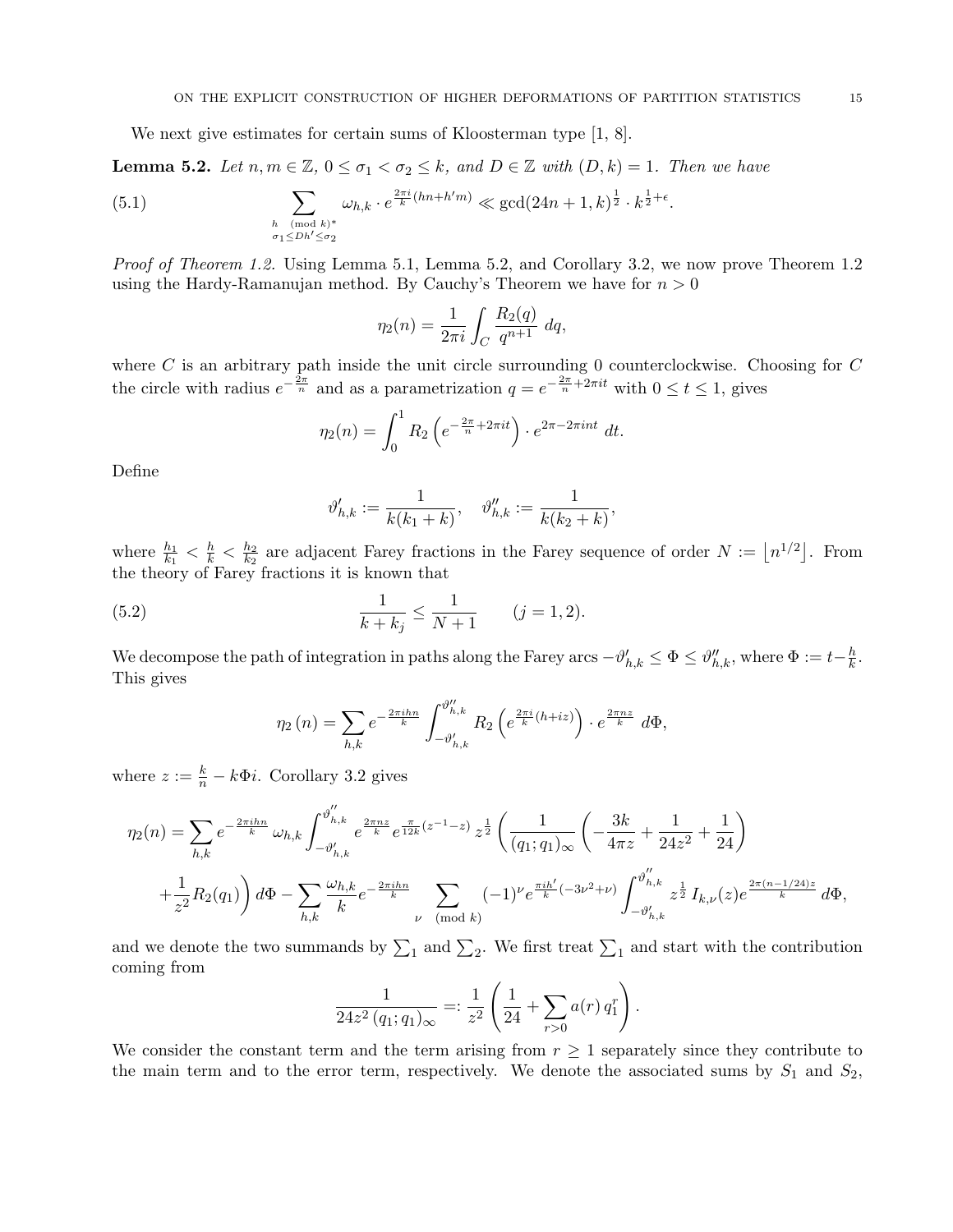respectively and first estimate  $S_2$ . Throughout we need the easily verified facts that  $Re(z) = \frac{k}{n}$ ,  $\operatorname{Re}\big(\frac{1}{\ast}$  $(\frac{1}{z}) > \frac{k}{2}$  $\frac{k}{2}$ ,  $|z| \ge \frac{k}{n}$ , and  $\vartheta'_{h,k} + \vartheta''_{h,k} \le \frac{2}{k(N+1)}$ . Since  $k_1, k_2 \le N$ , we can write

(5.3) 
$$
\int_{-\vartheta'_{h,k}}^{\vartheta''_{h,k}} = \int_{-\frac{1}{k(N+k)}}^{\frac{1}{k(N+k)}} + \int_{-\frac{1}{k(k_1+k)}}^{-\frac{1}{k(N+k)}} + \int_{\frac{1}{k(N+k)}}^{\frac{1}{k(k_2+k)}}
$$

and we denote the associated sums by  $S_{21}$ ,  $S_{22}$ , and  $S_{23}$ , respectively. We first consider  $S_{21}$ . Lemma 5.2 gives

$$
S_{21} \ll \left| \sum_{r=1}^{\infty} a(r) \sum_{k} \sum_{h} \omega_{h,k} \cdot e^{-\frac{2\pi i h n}{k} + \frac{2\pi i r h'}{k}} \int_{-\frac{1}{k(N+k)}}^{\frac{1}{k(N+k)}} z^{-\frac{3}{2}} \cdot e^{-\frac{2\pi}{kz} \left(r - \frac{1}{24}\right) + \frac{2\pi z}{k} \left(n - \frac{1}{24}\right)} d\Phi \right| \ll \sum_{r} |a(r)| e^{-\pi r} n \sum_{k} (24n - 1, k)^{\frac{1}{2}} k^{-2+\epsilon} \ll n.
$$

,

.

Since  $S_{22}$  and  $S_{23}$  are estimated similarly we only consider  $S_{22}$ . Writing

$$
\int_{-\frac{1}{k(k+k_1)}}^{-\frac{1}{k(N+k)}} = \sum_{l=k_1+k}^{N+k-1} \int_{-\frac{1}{kl}}^{-\frac{1}{k(l+1)}}
$$

we see

(5.4)

$$
S_{22} \ll \left| \sum_{r=1}^{\infty} a(r) \sum_{k} \sum_{l=N+1}^{N+k-1} \int_{-\frac{1}{kl}}^{-\frac{1}{k(l+1)}} z^{-\frac{3}{2}} \cdot e^{-\frac{2\pi}{kz} \left(r - \frac{1}{24}\right) + \frac{2\pi z}{k} \left(n - \frac{1}{24}\right)} d\Phi \sum_{\substack{h \\ N < k+k_1 \le l}} \omega_{h,k} \cdot e^{-\frac{2\pi i h n}{k} + \frac{2\pi i r h'}{k}} \right|
$$

It follows from the theory of Farey fractions that

$$
k_1 \equiv -h' \pmod{k}, \quad k_2 \equiv h' \pmod{k},
$$
  

$$
N - k < k_1 \le N, \quad N - k < k_2 \le N.
$$

Thus (5.4) can be estimated similarly as  $S_{21}$  using Lemma 5.2.

In the same way we decompose the terms in  $-\frac{3k}{4\pi z(\alpha)}$  $\frac{3k}{4\pi z(q_1;q_1)_{\infty}}, \frac{1}{24(q_1;q_1)}$  $\frac{1}{24(q_1;q_1)_{\infty}},$  and  $\frac{R_2(q_1)}{z^2}$ . One can show that the term with a positive exponent in the Fourier expansions also introduces an error of  $O(n^{1+\epsilon})$ . Thus

$$
\sum_{1} = \sum_{h,k} e^{-\frac{2\pi i h n}{k}} \omega_{h,k} \int_{-\vartheta'_{h,k}}^{\vartheta''_{h,k}} e^{\frac{2\pi \left(n - \frac{1}{24}\right) z}{k} + \frac{\pi}{12kz}} \left( -\frac{3k}{4\pi z^{\frac{1}{2}}} + \frac{1}{24z^{\frac{3}{2}}} + \frac{z^{\frac{1}{2}}}{24} \right) + O\left(n^{1+\epsilon}\right).
$$

We next write the path of integration in a symmetrized way

$$
\int_{-\vartheta_{h,k}^{\prime}}^{\vartheta_{h,k}^{\prime\prime}}=\int_{-\frac{1}{kN}}^{\frac{1}{kN}}-\int_{-\frac{1}{kN}}^{-\frac{1}{k(k+k_1)}}-\int_{\frac{1}{k(k+k_2)}}^{\frac{1}{kN}}
$$

and denote the associated sums by  $S_{11}$ ,  $S_{12}$ , and  $S_{13}$ , respectively. The sums  $S_{12}$  and  $S_{13}$  contribute to the error term. Since they have a similar shape, we only consider  $S_{12}$ . We again only estimate the error arising from the second summand since it can be shown the other terms lead to an error of at most that size. Writing

$$
\int_{-\frac{1}{kN}}^{-\frac{1}{k(k_1+k_1)}} = \sum_{l=N}^{k+k_1-1} \int_{-\frac{1}{k l}}^{-\frac{1}{k(l+1)}}
$$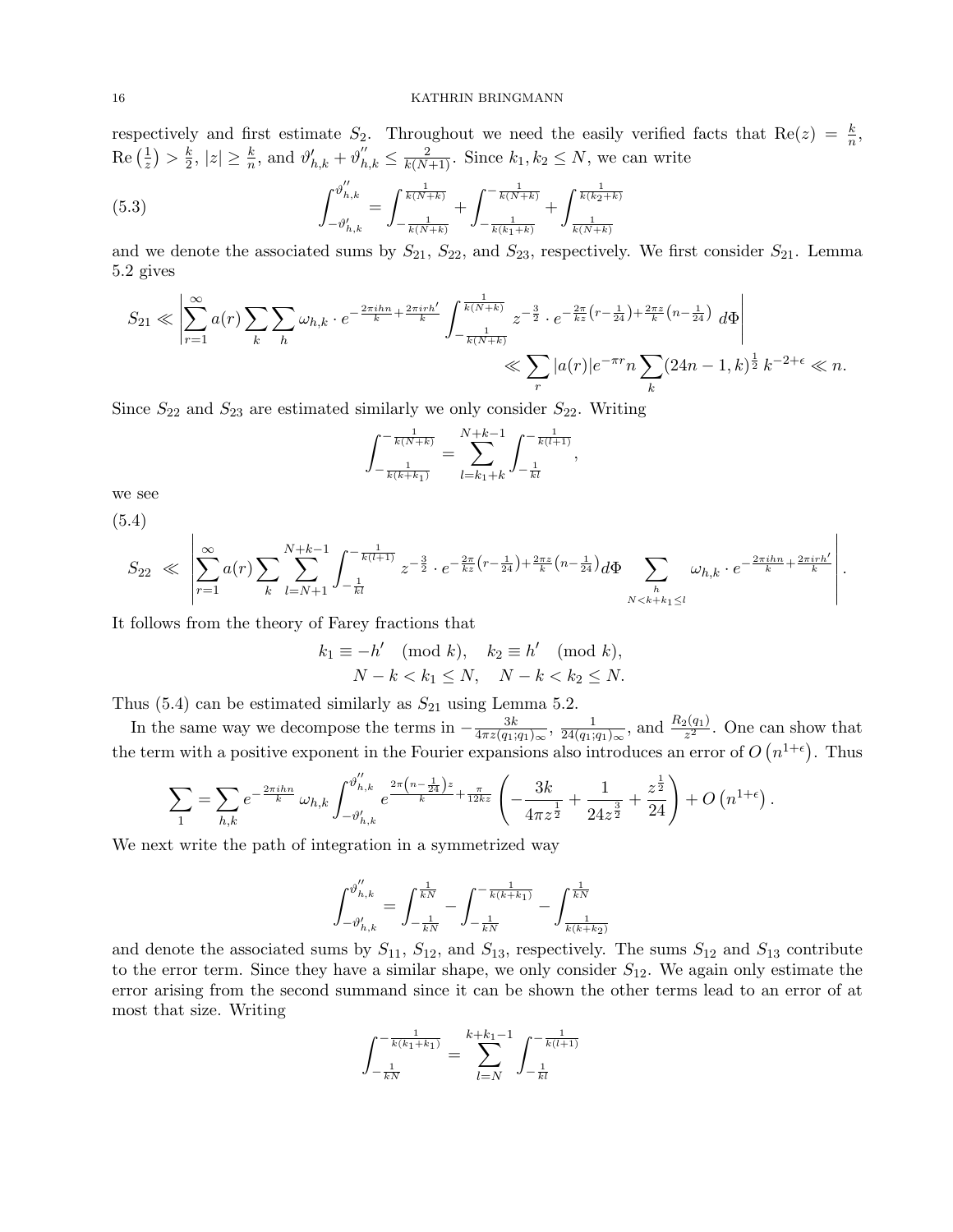gives

$$
(5.5) \tS_{12} \ll \left| \sum_{k} \sum_{l=N}^{N+k-1} \int_{-\frac{1}{kl}}^{-\frac{1}{k(l+1)}} z^{-\frac{3}{2}} e^{\frac{\pi}{12kz} + \frac{2\pi z}{k} \left(n - \frac{1}{24}\right)} d\Phi \sum_{\substack{h \\ l < k+k_1-1 \le N+k-1}} \omega_{h,k} \cdot e^{-\frac{2\pi i h n}{k}} \right|.
$$

Using that  $\text{Re}(z) = \frac{k}{n}$ ,  $\text{Re}\left(\frac{1}{z}\right)$  $(\frac{1}{z}) < k$ , and  $|z|^2 \geq \frac{k^2}{n^2}$ , (5.5) can by Lemma 5.2 be estimated as before against  $O(n^{1+\epsilon})$ . Thus

$$
(5.6) \qquad \sum_{1} = \sum_{k} A_{k}(n) \int_{-\frac{1}{kN}}^{\frac{1}{kN}} \left( -\frac{3k}{4\pi z^{\frac{1}{2}}} + \frac{1}{24z^{\frac{3}{2}}} + \frac{z^{\frac{1}{2}}}{24} \right) e^{\frac{2\pi z}{k} \left( n - \frac{1}{24} \right) + \frac{\pi}{12kz}} d\Phi + O\left( n^{1+\epsilon} \right).
$$

To finish the estimation of  $\Sigma_1$ , we consider integrals of the form

$$
I_{k,r} := \int_{-\frac{1}{kN}}^{\frac{1}{kN}} z^r \cdot e^{\frac{2\pi}{k} \left( z \left( n - \frac{1}{24} \right) + \frac{1}{24z} \right)} d\Phi,
$$

where  $r \in \{-\frac{3}{2}, -\frac{1}{2}\}$  $\frac{1}{2}, \frac{1}{2}$  $\frac{1}{2}$ . Substituting  $z = \frac{k}{n} - ik\Phi$  gives

(5.7) 
$$
I_{k,r} = \frac{1}{ki} \int_{\frac{k}{n} - \frac{i}{N}}^{\frac{k}{n} + \frac{i}{N}} z^r \cdot e^{\frac{2\pi}{k} \left( z \left( n - \frac{1}{24} \right) + \frac{1}{24z} \right)} dz.
$$

We denote the circle through  $\frac{k}{n} \pm \frac{i}{N}$  $\frac{i}{N}$  and tangent to the imaginary axis at 0 by Γ. If  $z = x + iy$ , then  $\Gamma$  is given by  $x^2 + y^2 = \alpha x$ , with  $\alpha = \frac{k}{n} + \frac{n}{N^2 k}$ . Using the fact that  $2 > \alpha > \frac{1}{k}$ , Re $(z) \leq \frac{k}{n}$  $\frac{k}{n},$ and Re $(\frac{1}{z})$  $\frac{1}{z}$  > < k on the smaller arc we can show that the integral along the smaller arc is in  $O(n^{-\frac{1}{4}})$ . Moreover the path of integration in (5.7) can be changed by Cauchy's Theorem into the larger arc of Γ. Thus

$$
I_{k,r} = \frac{1}{ki} \int_{\Gamma} z^r \cdot e^{\frac{2\pi}{k} \left( z \left( n - \frac{1}{24} \right) + \frac{1}{24z} \right)} \, dz + O\left( n^{-\frac{1}{4}} \right).
$$

Making the substitution  $t = \frac{\pi}{12kz}$  gives

$$
I_{k,r} = \frac{2\pi}{k} \left(\frac{\pi}{12k}\right)^{1+r} \frac{1}{2\pi i} \int_{\gamma - i\infty}^{\gamma + i\infty} t^{-2-r} \cdot e^{t + \frac{\alpha}{t}} dt + O\left(n^{-\frac{1}{4}}\right),
$$

where  $\gamma \in \mathbb{R}^+$  and  $\alpha := \frac{\pi^2}{144l}$  $\frac{\pi^2}{144k^2}(24n-1)$ . Now

$$
\frac{1}{2\pi i} \int_{\gamma - i\infty}^{\gamma + i\infty} t^{-(2+r)} e^{t + \frac{\alpha}{t}} dt = \alpha^{-\frac{r+1}{2}} I_{r+1} \left( 2\sqrt{\alpha} \right).
$$

Thus

$$
I_{k,r} = \frac{2\pi}{k} (24n - 1)^{-\frac{r+1}{2}} I_{r+1} \left( \frac{\pi \sqrt{24n - 1}}{6k} \right) + O\left(n^{-\frac{1}{4} + \epsilon}\right).
$$

Plugging this into (5.6) gives

$$
\sum_{1} = \sum_{k} A_{k}(n) \left( -\frac{3}{2(24n-1)^{\frac{1}{4}}} I_{\frac{1}{2}} \left( \frac{\pi}{6k} \sqrt{24n-1} \right) + \frac{\pi (24n-1)^{\frac{1}{4}}}{12k} + \frac{\pi}{12k(24n-1)^{\frac{3}{4}}} I_{\frac{3}{2}} \left( \frac{\pi}{6k} \sqrt{24n-1} \right) \right) + O(n^{1+\epsilon}).
$$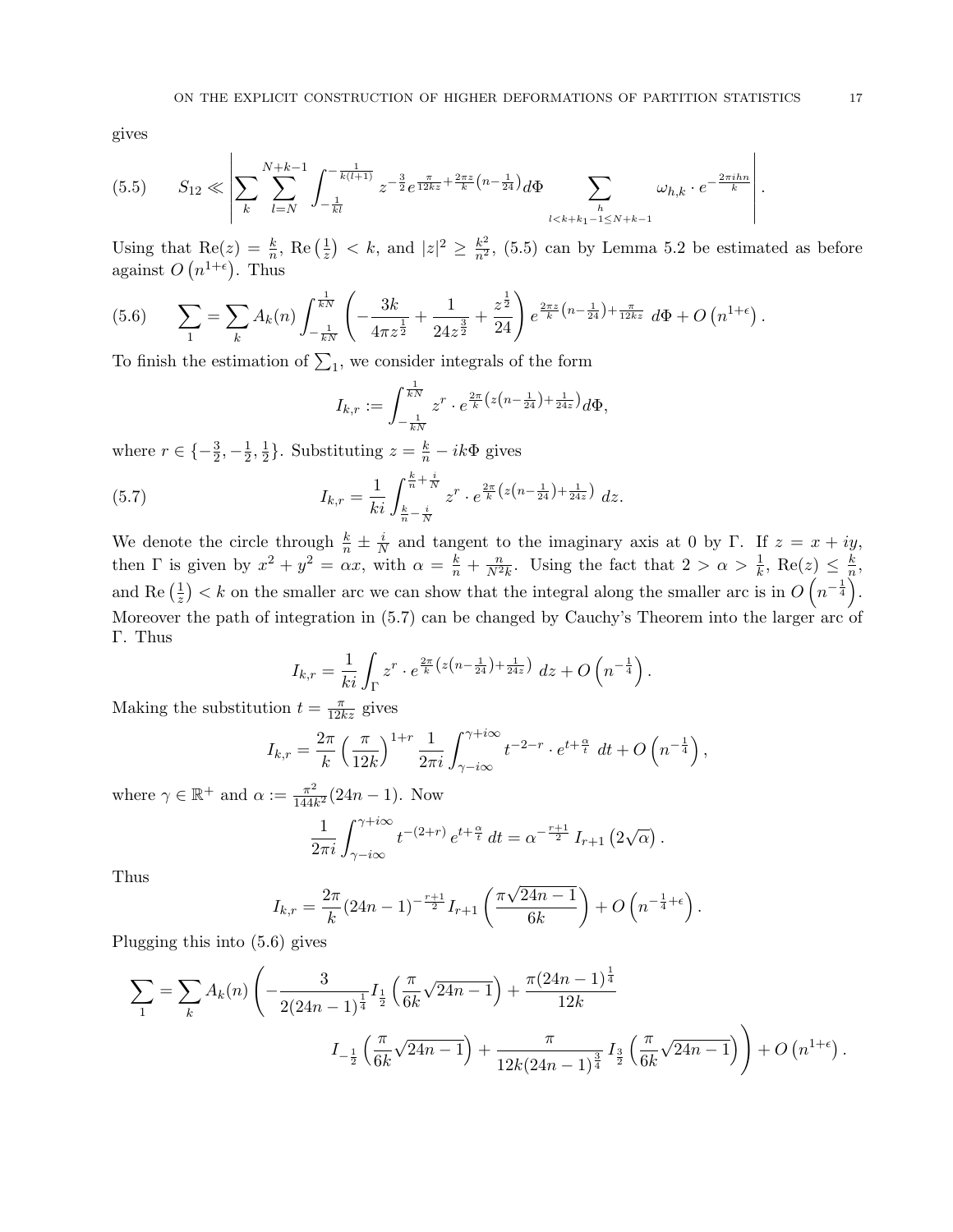We next consider  $\Sigma_2$ . Using Lemmas 5.1 and 5.2, we obtain

$$
\sum_{2} \ll n^{-\frac{1}{4}} \sum_{k} k^{\frac{3}{2}+\epsilon} (24n-1,k)^{\frac{1}{2}} \sum_{\nu \pmod{k}} \frac{1}{\left(k\left\{\frac{\nu}{k}-\frac{1}{6}\right\}\right)^2} \ll n^{-\frac{1}{4}} \sum_{k} k^{\frac{3}{2}+\epsilon} \sum_{\nu=1}^{k} \frac{1}{\nu^2} \ll n^{\frac{1}{2}+\epsilon}.
$$

Combining the estimates for  $\sum_1$  and  $\sum_2$  gives Theorem 1.2.

Corollary 1.3 can be concluded using that for  $x \to \infty$ 

$$
I_{\alpha}(x) \sim \frac{1}{\sqrt{2\pi x}} e^x.
$$

## 6. Proof of Theorem 1.4

Here we prove Theorem 1.4. First we need to know on which arithmetic progressions the nonholomorphic part of  $\mathcal{M}(z)$  is supported. Similarly as in [13] one can show.

Lemma 6.1. We have

$$
\mathcal{N}(z) = \frac{1}{4\sqrt{\pi}} \sum_{k \in \mathbb{Z}} (-1)^k (6k+1) \Gamma\left(-\frac{1}{2}; 4\pi (6k+1)^2 y\right) q^{-(6k+1)^2},
$$

where  $\Gamma(\alpha; x) := \int_x^{\infty} e^{-t} t^{\alpha-1} dt$  is the incomplete Gamma-function.

We next recall results from [13]. For this let  $0 < a < c$  and define

$$
D\left(\frac{a}{c};z\right) := -S\left(\frac{a}{c};z\right) + q^{-\frac{\ell_c}{24}}R\left(\zeta_c^a; q^{\ell_c}\right),
$$
  

$$
S\left(\frac{a}{c};z\right) := -\frac{i\sin\left(\frac{\pi a}{c}\right)\ell_c^{\frac{1}{2}}}{\sqrt{3}}\int_{-\bar{z}}^{i\infty}\frac{\Theta\left(\frac{a}{c};\ell_c\tau\right)}{\sqrt{i(\tau+z)}}d\tau,
$$

where  $\ell_c := \text{lcm}(2c^2, 24), \zeta_c := e^{\frac{2\pi i}{c}}, \text{ and } \Theta\left(\frac{a}{c}\right)$  $(\frac{a}{c}; \tau)$  is a certain weight  $\frac{3}{2}$  cuspidal theta function (for the definition see [13]). It turns out (see Theorems 1.1 and 1.2 of [13]) that  $D\left(\frac{a}{c}\right)$  $(\frac{a}{c}; z)$  is a harmonic weak Maass form of weight  $\frac{1}{2}$ .

Next we observe, using orthogonality of roots of unity, that

$$
\sum_{n=0}^{\infty} N F_2(r, t; n) q^n = \frac{1}{t} R_2(q) + \frac{1}{t} \sum_{j=1}^{t-1} \zeta_t^{-rj} R_2(\zeta_t^j; q).
$$

Thus

$$
\sum_{n=0}^{\infty} N F_2(r, t; n) q^{\ell_t - \frac{\ell_t}{24}} = \frac{1}{t} \left( \mathcal{M} \left( \frac{\ell_t z}{24} \right) + \mathcal{N} \left( \frac{\ell_t z}{24} \right) + \frac{1}{24\eta(\ell_t z)} + \frac{E_2(\ell_t z)}{8\eta(\ell_t)} \right) + \frac{1}{t} \sum_{j=1}^{t-1} \frac{\zeta_t^{-rj+2j}}{\left(1 - \zeta_t^j\right) \left(\zeta_t^{3j} - 1\right)} \left( D \left( \frac{j}{t}; z \right) - D \left( \frac{2j}{t}; z \right) + \left( S \left( \frac{j}{t}; z \right) - S \left( \frac{2j}{t}; z \right) \right) \right).
$$

Now fix a prime  $p > 3$ , and let  $\mathcal{S}_p := \left\{ n \in \mathbb{Z}; \left( \frac{24\ell_t n - \ell_t}{p} \right) = -\left( \frac{\ell_t}{p} \right) \right\}$ . From [13], one can conclude that the restriction of  $D\left(\frac{js}{t}\right)$  $\left(\frac{is}{t};z\right)$  ( $s \in \{1,2\}$ ) to those coefficients lying in  $\mathcal{S}_p$  is a weakly holomorphic modular form of weight  $\frac{1}{2}$  on  $\Gamma_1(6f_t^2\ell_t p^4)$ . In a similar way we see that the restriction of  $\mathcal{M}\left(\frac{\ell_t z}{24}\right)$  to those coefficients in  $S_p$  is a weakly holomorphic modular form of weight  $\frac{3}{2}$  on  $\Gamma_1$  (576 $\ell_t p^4$ ). Moreover the restriction of  $\frac{1}{24\eta(\ell_t z)}$  to those coefficients in  $\mathcal{S}_p$  is a weakly holomorphic modular form of weight  $-\frac{1}{2}$  $\overline{2}$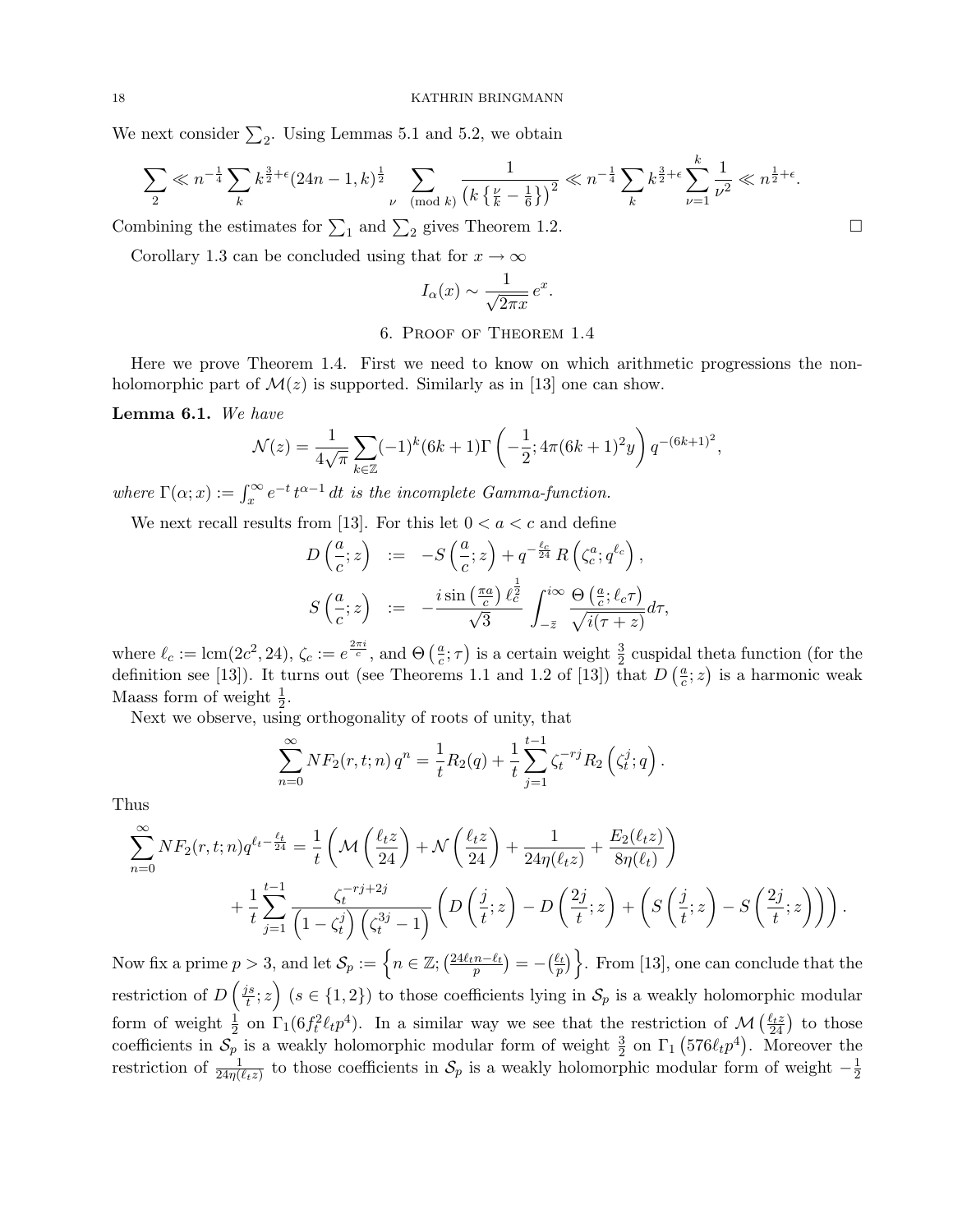on  $\Gamma_1(24\ell_t p^4)$ . Moreover by work of Serre it is known that  $E_2(z)$  is a p-adic modular form, e.g. we have

$$
E_2(z) \equiv E_{p+1}(z) \pmod{p}.
$$

From this one can conclude that the restriction of  $\frac{E_2(\ell_t z)}{\eta(\ell_t z)}$  to  $\mathcal{S}_p$  is congruent to a weakly holomorphic modular form on  $\Gamma_1(24\ell_t p^4)$  modulo  $Q^j$ . Now the result can be concluded as in [13].

# 7. A TRANSFORMATION LAW FOR  $R_2^o(q)$

Throughout we assume the notation of Section 3. Define for  $w \in \mathbb{C}$  with  $\text{Re}(w)$  sufficiently small

$$
\mathcal{R}^o(q; w) = \mathcal{R}^o(z; w) \ := \ \frac{1}{(q^2; q^2)_{\infty}} \sum_{n \in \mathbb{Z}} \frac{(-1)^n \, q^{3n^2 + n}}{1 - e^{2\pi i w} q^{2n + 1}}
$$

and for a function  $g$  that is differentiable in a neighborhood of  $0$ , let

$$
L^o(g(w)) \quad := \quad -\frac{1}{8\pi^2} \left[ \frac{\partial}{\partial w} e^{-2\pi i w} \frac{\partial}{\partial w} g \right]_{w=0}.
$$

Then

$$
L^o\left(\mathcal{R}^o(q;w)\right) = R^o(q).
$$

We show a transformation law for  $\mathcal{R}^o(q; w)$  and then conclude a transformation law for  $R^o(q)$  by applying  $L^o$ . This transformation law turns out to be more complicated than the transformation law for  $R(q; w)$ . We distinguish the cases k odd and k even. Let

$$
H_w^o(x) := \frac{1}{2\sinh\left(-\pi i w - \frac{x}{2}\right)}.
$$

Clearly

$$
H_w^o(x + 2\pi i) = -H_w^o(x).
$$

Let

$$
h^{o}(z; w) = h^{o}(q; w) := \frac{1}{(q; q)_{\infty}} \sum_{m \in \mathbb{Z}} (-1)^{m} \frac{q^{\frac{1}{2}(3m^{2} + m)}}{1 + e^{\pi i w} q^{m}},
$$
  

$$
I_{k, \nu}^{o, \pm}(z; w) := \int_{\mathbb{R}} e^{-\frac{3\pi z x^{2}}{2k} + \frac{3\pi z x}{k}} H_{w}^{o}\left(\pm \frac{2\pi i \nu}{k} - \frac{2\pi z x}{k} \mp \frac{\pi i}{3k}\right) dx.
$$

**Theorem 7.1.** Assume that k is odd and that  $4|h'$ . Then we have

$$
\mathcal{R}^{o}(z; w) = -\frac{1}{\sqrt{2}} z^{-\frac{1}{2}} \omega_{2h,k} e^{\frac{\pi}{24kz} - \frac{2\pi z}{3k} + \frac{\pi i h}{2k}} e^{\frac{\pi i}{2}(k+1+3hk)} e^{2\pi i w + \frac{3\pi k w^{2}}{2z} - \frac{\pi w}{2z}} h^{o}\left(q_{1}^{\frac{1}{2}}; \frac{iw}{z}\right)
$$

$$
-\frac{1}{\sqrt{2}k} e^{\frac{\pi i}{2}k(3h+1)} \omega_{2h,k} z^{\frac{1}{2}} e^{-\pi i w} e^{\frac{\pi i h}{2k} - \frac{2\pi z}{3k}} \sum_{\substack{\nu \pmod{k} \\ \pm \frac{\pi i}{2}}} \pm e^{\frac{\pi i}{2k} \left(h'(-3\nu^{2} + \nu) \mp 6\nu \pm 1\right)} I_{k,\nu}^{o,\pm}(z; w).
$$

Proof. We proceed as in the proof of Theorem 3.1. Via analytic continuation it is enough to show the claim for  $w \in \mathbb{C}$  with  $\text{Re}(w) \neq 0$  sufficiently small and  $z > 0$  real. Define

$$
\widetilde{R}^o(z; w) := \sum_{n \in \mathbb{Z}} \frac{(-1)^n q^{3n^2 + n}}{1 - e^{2\pi i w} q^{2n + 1}}.
$$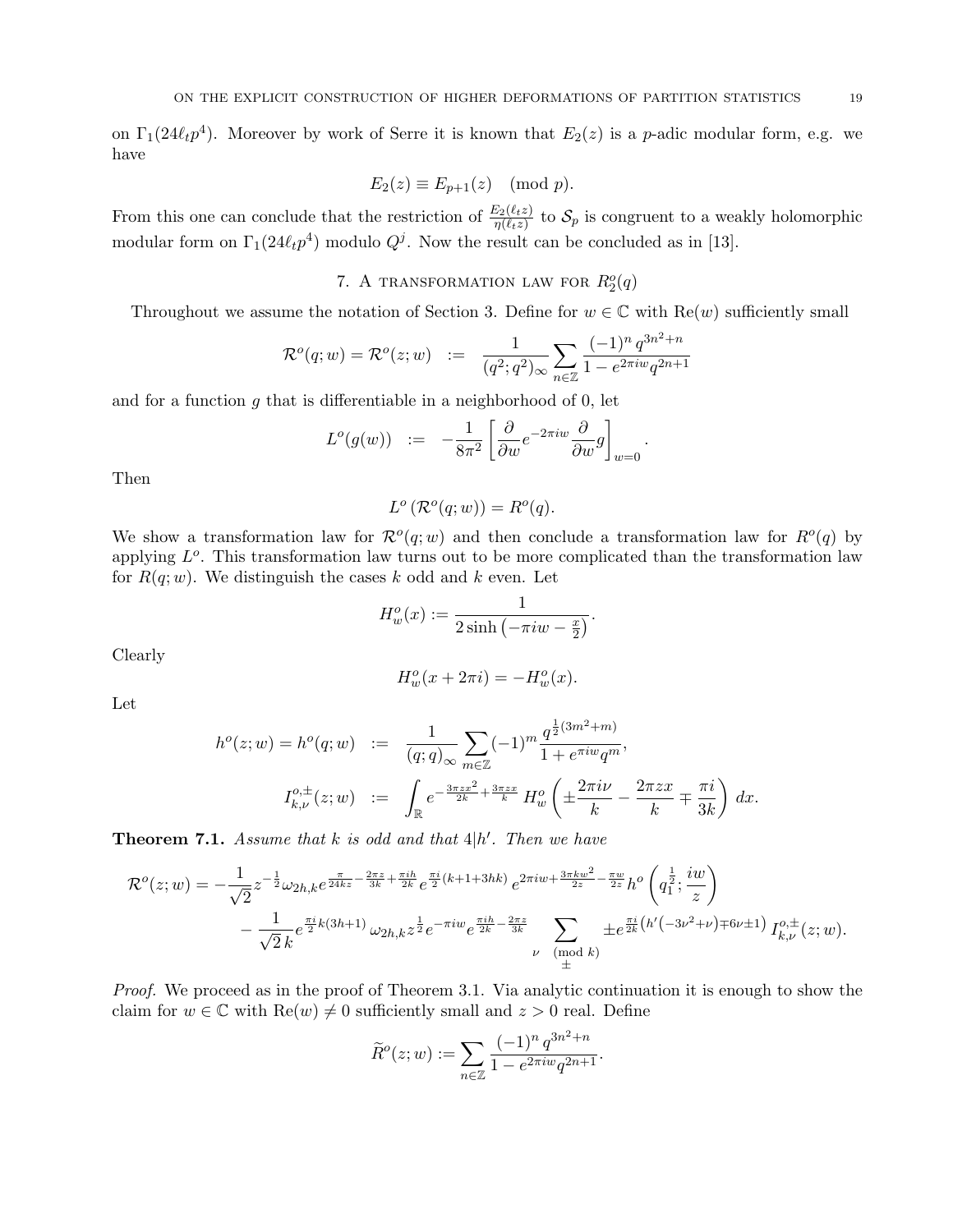Then

(7.1) 
$$
\widetilde{R}^o(z; w) = e^{-\pi i w} q^{-\frac{1}{2}} \sum_{n \in \mathbb{Z}} (-1)^n e^{\frac{6\pi i (h + iz)n^2}{k}} H_w^o\left(\frac{2\pi i}{k}(h + iz)(2n + 1)\right).
$$

We write  $n = \nu + km$  with  $\nu$  running modulo k and  $m \in \mathbb{Z}$ . This gives that

$$
(7.2) \quad \widetilde{R}^o(z; w) = e^{-\pi i w} q^{-\frac{1}{2}} \sum_{\nu \pmod{k}} (-1)^{\nu} e^{\frac{6\pi i h\nu^2}{k}} \sum_{m \in \mathbb{Z}} (-1)^m e^{-\frac{6\pi z (\nu + km)^2}{k}}
$$

$$
H_w^o\left(\frac{2\pi i h}{k}(2\nu + 1) - \frac{2\pi z}{k}(2(\nu + km) + 1)\right).
$$

Applying Poisson summation to the inner sum and making the change of variables  $x \mapsto \nu + kx$  gives that the inner sum equals

$$
\frac{1}{k} \sum_{n \in \mathbb{Z}} \int_{\mathbb{R}} e^{-\frac{6\pi zx^2}{k}} H_w^o\left(\frac{2\pi ih}{k}(2\nu+1) - \frac{2\pi z}{k}(2x+1)\right) e^{\frac{\pi i}{k}(2n+1)(x-\nu)} dx.
$$

In (7.2), we change for  $n \leq -1$ ,  $n \mapsto -n-1$ ,  $x \mapsto -x$ , and  $\nu \mapsto -\nu$ . This gives

$$
(7.3) \quad \widetilde{R}^o(z; w) = e^{-\pi i w} q^{-\frac{1}{2}} \frac{1}{k} \sum_{\nu \pmod{k}} (-1)^{\nu} e^{\frac{6\pi i h \nu^2}{k}} \sum_{n \in \mathbb{N}_0} \int_{\mathbb{R}} e^{-\frac{6\pi z x^2}{k}} \\
H_w^o\left(\frac{2\pi i h}{k}(\pm 2\nu + 1) - \frac{2\pi z}{k}(\pm 2x + 1)\right) e^{\frac{\pi i}{k}(2n+1)(x-\nu)} dx.
$$

Making the change of variables  $x \mapsto 2x \pm 1$  and  $\nu \mapsto \frac{k+1}{2}(\nu \mp 1)$ , a lengthy calculation gives

$$
\widetilde{R}^o(z; w) = e^{-\pi i w} q^{\frac{1}{4}} \frac{1}{2k} \sum_{\substack{\nu \pmod{k} \\ \pm}} e^{-\frac{\pi i}{2} (\nu+1) + \frac{3\pi i h}{2k} (\nu^2 + 2\nu) + \frac{\pi i}{2} (k+1+3kh)(1-\nu^2)}
$$
\n
$$
\sum_{n \in \mathbb{N}_0} (-1)^{n(\nu+1)} \int_{\mathbb{R}} e^{-\frac{3\pi z}{2k} (x^2 + 2x)} e^{\frac{\pi i}{2k} (2n+1)(x-\nu)} H_w^o\left(\pm \frac{2\pi i h\nu}{k} + \frac{2\pi z x}{k}\right) dx.
$$

We use the residue theorem to shift the path of integration through

$$
\omega_n := \frac{i}{6z}(2n+1).
$$

Using again the function  $S_w^{\pm}$  defined in (3.3), one sees that poles of the integrand can only come from poles of  $sinh(\pi zx \mp \pi ikw)$ , thus lie in

(7.4) 
$$
x_m^{\pm} := \frac{i}{z}(m \pm kw).
$$

Moreover for fixed m, there is at most for one  $\nu$  modulo k a non-trivial residue and this  $\nu$  can be chosen as

$$
(7.5) \t\t\t\nu_m := -h'm.
$$

Thus poles may at most occur for  $x_m$  and  $\nu_m$  as in (7.4) and (7.5). If we now shift the path of integration through  $\omega_n$ , we have to take those  $x_m^{\pm}$  into account for which  $n \geq 3m > 0$ , and for  $x_m^+$  we consider additionally  $m = 0$ . Denoting by  $\lambda_{n,m}^{\pm}$  the residue of the integrand we get

$$
\widetilde{R}^o(z; w) = \sum_1 + \sum_2,
$$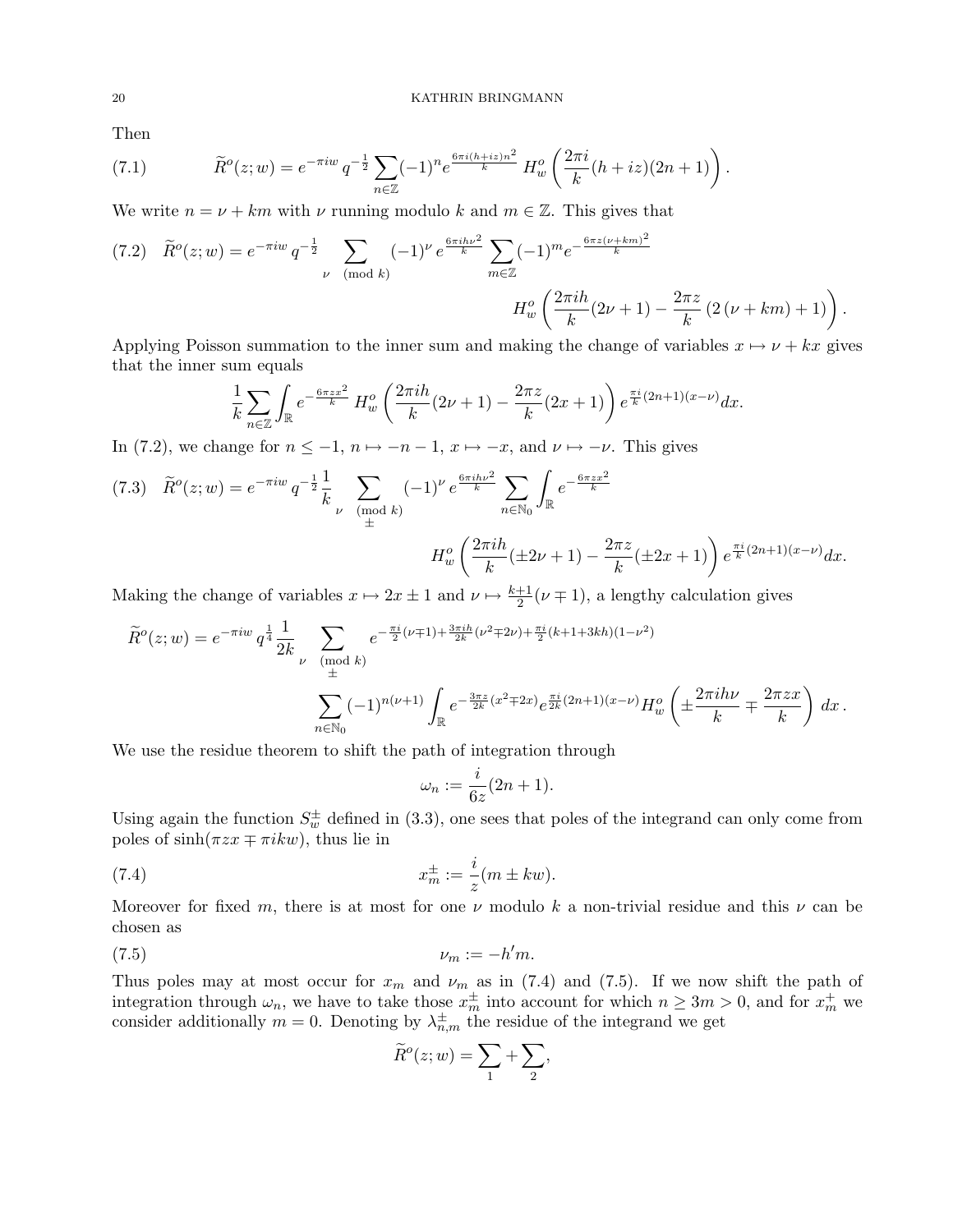$\overline{1}$ 

$$
\sum_{1} := \frac{\pi i}{k} e^{-\pi i w} q^{\frac{1}{4}} \left( \sum_{m \ge 0} \sum_{n \ge 3m} \lambda_{n,m}^{+} + \sum_{m > 0} \sum_{n \ge 3m} \lambda_{n,m}^{-} \right),
$$
  

$$
\sum_{2} := e^{-\pi i w} q^{\frac{1}{4}} \frac{1}{2k} \sum_{\substack{\nu \pmod{k} \\ \pm}} e^{-\frac{\pi i}{2} (\nu+1) + \frac{3\pi i h}{2k} (\nu^2+2\nu) + \frac{\pi i}{2} (k+1+3kh)(1-\nu^2)}
$$
  

$$
\sum_{n \in \mathbb{N}_0} (-1)^{n(\nu+1)} \int_{\mathbb{R} + \omega_n} e^{-\frac{3\pi z}{2k} (x^2+2x)} e^{\frac{\pi i}{2k} (2n+1)(x-\nu)} H_w^o \left( \pm \frac{2\pi i h\nu}{k} + \frac{2\pi zx}{k} \right) dx.
$$

We first consider  $\sum_1$ . Since h' is even, we have

$$
\lambda_{n,m}^{\pm} = \pm (-1)^n \frac{k e^{\frac{\pi i}{2}(k+1+3hk) - \frac{\pi i}{2}(\nu_m \mp 1) + \frac{3\pi ih}{2k}(\nu_m^2 \mp 2\nu_m) - \frac{3\pi z}{2k} \left((x_m^{\pm})^2 \mp 2x_m^{\pm}\right) + \frac{\pi i}{2k}(2n+1)(x_m^{\pm} - \nu_m)}{2\pi z \cosh(\mp \pi i w - \frac{\pi i h \nu_m}{k} + \frac{\pi z x_m^{\pm}}{k})}.
$$

From this we see that

$$
\lambda_{n+1,m}^{\pm} = -e^{\frac{\pi i}{k}(x_m^{\pm} - \nu_m)} \lambda_{n,m}^{\pm}.
$$

Thus

$$
\sum_1 = \frac{\pi i}{k} e^{-\pi i w} q^{\frac{1}{4}} \left(\sum_{m\geq 0} \frac{\lambda^+_{3m,m}}{1+e^{\frac{\pi i}{k}(x^+_{m}-\nu_m)}}+\sum_{m> 0} \frac{\lambda^-_{3m,m}}{1+e^{\frac{\pi i}{k}(x^-_{m}-\nu_m)}}\right).
$$

A lengthy calculation calculation gives that this equals

$$
- e^{2\pi i w + \frac{3\pi k w^2}{2z} - \frac{\pi w}{2z}} q^{\frac{1}{4}}\,e^{\frac{\pi i}{2}(k+1+3hk)} \frac{1}{2z}\left(q_1^{1/2};q_1^{1/2}\right)_\infty h^o\left(q_1^{1/2};\frac{i w}{z}\right).
$$

We next turn to  $\Sigma_2$ . As before we can see that

$$
\sum_{2} = e^{-\pi i w} q^{-\frac{1}{2}} \frac{1}{k} \sum_{\nu \pmod{k}} (-1)^{\nu} e^{\frac{6\pi i h \nu^{2}}{k}} \sum_{n \in \mathbb{Z}} \int_{\mathbb{R} + \frac{\omega_{n}}{2}} e^{-\frac{6\pi z x^{2}}{k}}
$$

$$
H_{w}^{o} \left( \frac{2\pi i h}{k} (2\nu + 1) - \frac{2\pi z}{k} (2x + 1) \right) e^{\frac{\pi i}{k} (2n + 1)(x - \nu)} dx.
$$

Substituting  $x \mapsto x + \frac{\omega_n}{2}$  and writing  $n = 3p + \delta$  with  $p \in \mathbb{Z}$  and  $\delta \in \{0, \pm 1\}$  gives

$$
\sum_{2} = e^{-\pi i w} q^{-\frac{1}{2}} \frac{1}{k} \sum_{\nu \pmod{k}} (-1)^{\nu} e^{\frac{6\pi i h\nu^{2}}{k}} \sum_{\delta, p} e^{-\frac{\pi i}{k}(6p+2\delta+1)\nu - \frac{\pi}{24kz}(6p+2\delta+1)^{2}}
$$

$$
\int_{\mathbb{R}} e^{-\frac{6\pi zx^{2}}{k}} H_{w}^{o} \left( \frac{2\pi i h}{k} (2\nu+1) - \frac{2\pi z}{k} (2x+1) - \frac{\pi i}{3k} (6p+2\delta+1) \right) dx.
$$

We next change  $\nu$  into  $\frac{1+k}{2}(-h'(\nu+p)-1)$  and  $x \mapsto \frac{x-1}{2}$ . A lengthy calculation gives

$$
\sum_{2} = -e^{-\pi i w} q^{\frac{1}{4}} \frac{1}{2k} e^{\frac{\pi i}{2}k(1+3h)} \sum_{p,\delta,\nu} (-1)^{p+\delta} q_1^{\frac{1}{48}(6p+2\delta+1)^2} e^{\frac{\pi i}{2k}((2\delta+1)-6\nu)}
$$

$$
e^{\frac{\pi i h'}{2k}(-3\nu^2+\nu(2\delta+1)-\frac{1}{12}(2\delta+1)^2)} \int_{\mathbb{R}} e^{-\frac{3\pi z x^2}{2k}+\frac{3\pi z x}{k}} H_w^o\left(\frac{2\pi i\nu}{k}-\frac{2\pi z x}{k}-\frac{\pi i}{3k}(2\delta+1)\right) dx.
$$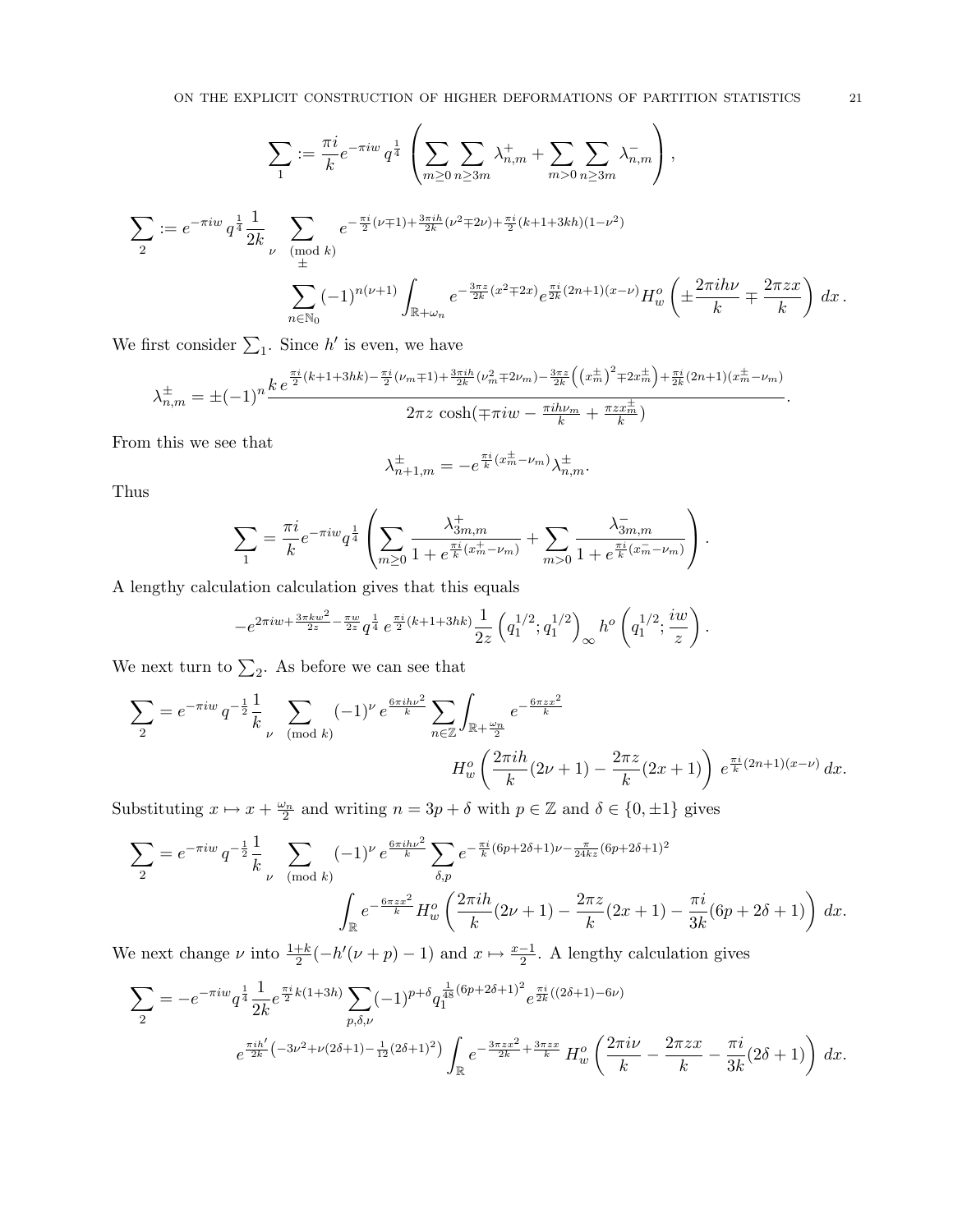Now the integral is independent of p. Moreover for  $\delta = 1$  the sum over p vanishes since the pth and the  $-(p+1)$ th term cancel. For  $\delta = 0, -1$  it equals  $\eta\left(\frac{\pi i}{k}\right)$  $\frac{\pi i}{k}\left(h'+\frac{i}{z}\right)$  $\left(\frac{i}{z}\right)$ ). Changing for  $\delta = -1, \nu \mapsto -\nu$ gives

$$
\sum_{2} = -e^{-\pi i w} q^{\frac{1}{4}} \frac{1}{2k} e^{\frac{\pi i}{2}k(3h+1) - \frac{\pi i h'}{24k}} \eta \left( \frac{\pi i}{k} \left( h' + \frac{i}{z} \right) \right) \sum_{\substack{\nu \pmod{k}} \\ \pm} \pm e^{\frac{\pi i}{2k} \left( h' \left( -3\nu^2 + \nu \right) \mp 6\nu \pm 1 \right)} I_{k,\nu}^{o,\pm}(z;w).
$$

Using that

$$
\frac{1}{(q^2;q^2)_{\infty}} = \omega_{2h,k}(2z)^{\frac{1}{2}} \frac{e^{\frac{\pi}{12k}\left(\frac{1}{2z}-2z\right)}}{\left(q_1^{1/2};q_1^{1/2}\right)_{\infty}}
$$

now gives the claim of the theorem.  $\Box$ 

We next consider the case that  $k$  is even. Define

$$
l^{o}(z; w) := \frac{1}{(q^{2}; q^{2})_{\infty}} \sum_{m \in \mathbb{Z}} \frac{(-1)^{m} q^{3m^{2} + 5m}}{1 - e^{2\pi i w} q^{2m+1}},
$$

and

$$
J_{k,\nu}^{o,\pm}(z;w) := \int_{\mathbb{R}} e^{-\frac{3\pi z}{2k}(x^2 - 2x)} H_w^o\left(\frac{2\pi i}{k}(2\nu + 1) - \frac{2\pi zx}{k} \mp \frac{2\pi i}{3k}\right) dx.
$$

**Theorem 7.2.** Assume that k is even and hh'  $\equiv -1 \pmod{4k}$ . Then we have

$$
R^{o}(z; w) = i^{-h'} z^{-\frac{1}{2}} e^{-\frac{2\pi z}{3k} - \frac{10\pi}{3kz} + \frac{\pi i}{2k}(h+7h')} e^{2\pi i w + \frac{3\pi w^{2}k}{2z} - \frac{2\pi w}{z}} \omega_{h, \frac{k}{2}} l^{o}\left(q_{1}; \frac{iw}{z}\right)
$$
  
+ 
$$
\frac{1}{k} (-1)^{\frac{1}{2}(h'+1)} e^{-\pi i w} \omega_{h, \frac{k}{2}} z^{\frac{1}{2}} e^{\frac{\pi i}{2k}(h-3h'-6) - \frac{2\pi z}{3k}}
$$
  

$$
\sum_{\substack{\nu \pmod{k/2} \\ \pm \pmod{k/2}}} (-1)^{\nu} e^{\frac{\pi i}{2k}(h'(-12\nu - 12\nu^{2} \pm 4\nu \pm 2) - 12\nu \pm 2)} J^{o, \pm}_{k, \nu}(z; w).
$$

*Proof.* Via analytic continuation, we may assume that  $w \in \mathbb{C}$  with  $\text{Re}(w) \neq 0$  sufficiently small and  $z > 0$  is real. We use the notation from above and write in (7.1)  $n = \nu + \frac{k}{2}m$ , with  $\nu$  running modulo k  $\frac{k}{2}$  and  $m \in \mathbb{Z}$ . This gives that

$$
(7.6) \quad \widetilde{R}^o(z; w) = e^{-\pi i w} q^{-\frac{1}{2}} \sum_{\nu \pmod{k/2}} (-1)^{\nu} e^{\frac{6\pi i h\nu^2}{k}} \sum_{m \in \mathbb{Z}} (-1)^m e^{-\frac{6\pi z}{k} \left(\nu + \frac{km}{2}\right)^2}
$$
\n
$$
H_w^o\left(\frac{2\pi i h}{k}(2\nu + 1) - \frac{2\pi z}{k}(2\nu + km + 1)\right).
$$

We apply Poisson summation on the inner sum and get, changing x into  $2\nu + kx$ ,

$$
\widetilde{R}^o(z; w) = e^{-\pi i w} q^{-\frac{1}{2}} \frac{1}{k} \sum_{\nu \pmod{k/2}} (-1)^{\nu} e^{\frac{6\pi i h \nu^2}{k}} \sum_{n \in \mathbb{Z}} \int_{\mathbb{R}} e^{-\frac{3\pi z x^2}{2k}}
$$
\n
$$
H_w^o\left(\frac{2\pi i h}{k}(2\nu + 1) - \frac{2\pi z}{k}(x+1)\right) e^{\frac{\pi i}{k}(2n+1)(x-2\nu)} dx.
$$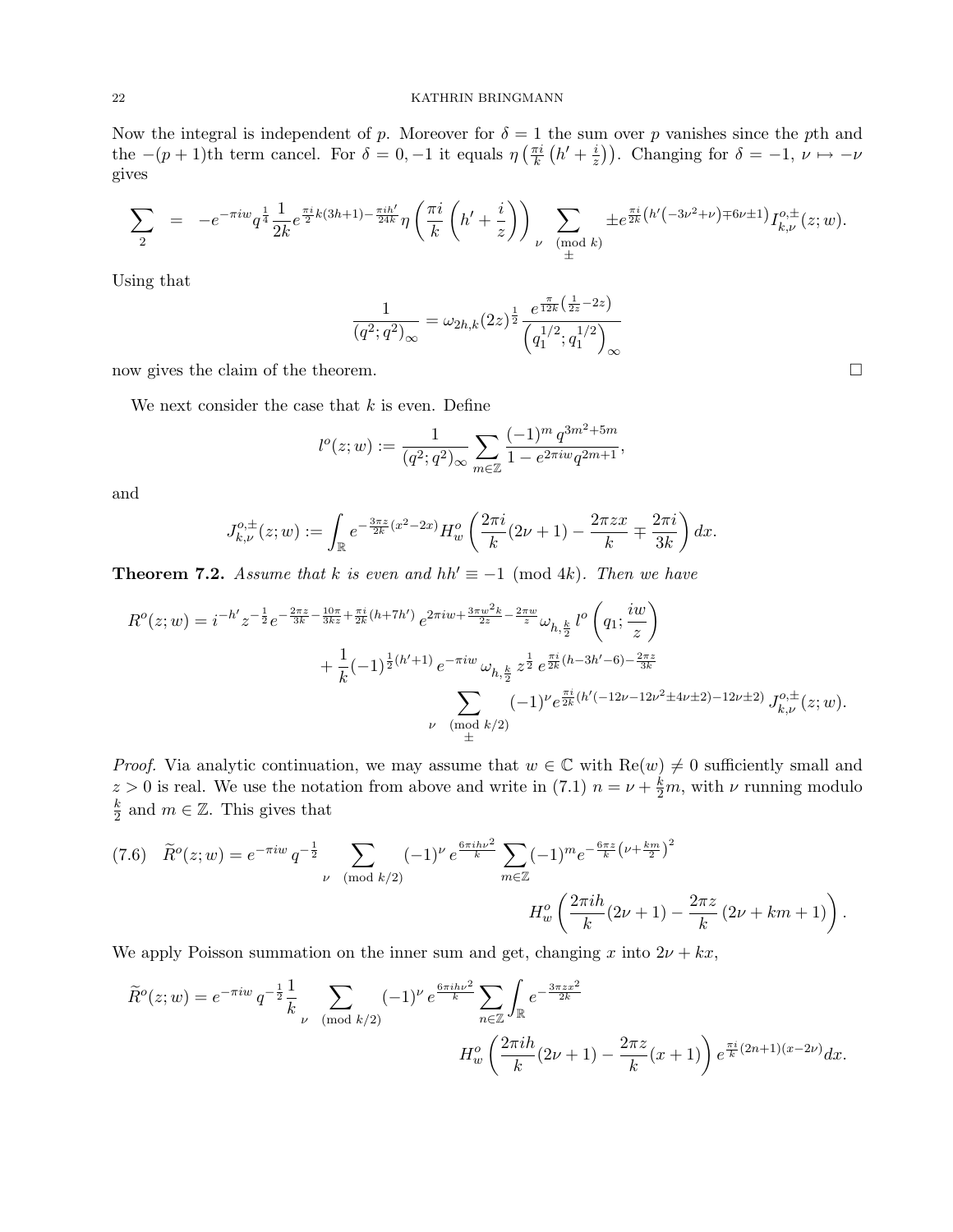In the part of the sum on n with  $n < 0$ , we make the change of variables  $n \mapsto -n-1$ ,  $x \mapsto -x$ ,  $\nu \mapsto -\nu$ , and then  $x \mapsto x \pm 1$  to get

$$
\widetilde{R}^o(z; w) = e^{-\pi i w - \frac{3\pi z}{2k}} q^{-\frac{1}{2}} \frac{1}{k} \sum_{\nu \pmod{k/2}} (-1)^{\nu} e^{\frac{6\pi i h\nu^{2}}{k}} \sum_{\substack{n \geq 0 \\ \pm}} \int_{\mathbb{R}} e^{-\frac{3\pi z (x^{2} \mp 2x)}{2k}}
$$
\n
$$
H_{w}^o\left(\frac{2\pi i h}{k}(\pm 2\nu + 1) \mp \frac{2\pi z x}{k}\right) e^{\frac{\pi i}{k}(2n+1)(x \mp 1 - 2\nu)} dx.
$$

We next shift the path of integration though

$$
\omega_n := \frac{(2n+1)}{3z}.
$$

Using the function  $S_w^{\pm}(x)$  defined in (3.3), we see that poles of the integrand can only lie in points

(7.7) 
$$
x_m^{\pm} := \frac{i}{z} (m \pm wk).
$$

Moreover we see that a non-trivial residue can only occur if m is odd, and for fixed odd m, there is at most for one  $\nu$  modulo  $k/2$  a nontrivial residue. This can be chosen as

(7.8) 
$$
\nu_m^{\pm} := \frac{1}{2}(-h'm \mp 1).
$$

Thus poles may at most occur for  $x_m$  and  $\nu_m$  as in (7.7) and (7.8). Shifting the path of integration through  $\omega_n$ , we have to take those  $x_m^{\pm}$  into account with  $m > 0$ , m odd, and  $n \geq \frac{3m+1}{2}$  $\frac{n+1}{2}$ . Denoting by  $\lambda_{n,m}^{\pm}$  the residue of each summand, we get

$$
\widetilde{R}^o(z; w) = \sum_1 + \sum_2,
$$

where

$$
\sum_{1} = \frac{2\pi i}{k} e^{-\pi i w - \frac{3\pi z}{2k}} q^{-\frac{1}{2}} \sum_{m \ge 1, \text{ odd}} \sum_{n \ge \frac{1}{2}(3m \pm 1)} \lambda_{n,m}^{\pm},
$$

$$
\sum_{2} = e^{-\pi i w - \frac{3\pi z}{2k}} q^{-\frac{1}{2}} \frac{1}{k} \sum_{\nu \pmod{k/2}} (-1)^{\nu} e^{\frac{6\pi i h \nu^{2}}{k}} \sum_{\substack{n \in \mathbb{N}_{0} \\ \pm}} \int_{\mathbb{R} + \omega_{n}} e^{-\frac{3\pi z}{2k}(x^{2} \mp 2x)} \n\prod_{\substack{\omega \neq k}} \left( \frac{2\pi i h}{k} (\pm 2\nu + 1) \mp \frac{2\pi z x}{k} \right) e^{\frac{\pi i}{k}(2n+1)(x \mp 1 - 2\nu)} dx.
$$

We first consider  $\Sigma_1$ . We have

$$
\lambda_{n,m}^{\pm} = \pm \frac{(-1)^{\nu_m^{\pm}} k e^{\frac{6\pi i h \left(\nu_m^{\pm}\right)^2}{k} - \frac{3\pi z}{2k} \left(x_m^{\pm 2} \mp 2x_m^{\pm}\right) + \frac{\pi i}{k} (2n+1) (x_m^{\pm} \mp 1 - 2\nu_m^{\pm})}}{2\pi z \cosh\left(\mp \pi i w - \frac{\pi i h}{k} (2\nu_m^{\pm} \pm 1) + \frac{\pi z x_m^{\pm}}{k}\right)}.
$$

From this one sees that

$$
\lambda_{n+1,m}^{\pm}=e^{\frac{2\pi i}{k}(x_m^{\pm}\mp 1-2\nu_m^{\pm})}\,\lambda_{n,m}^{\pm}.
$$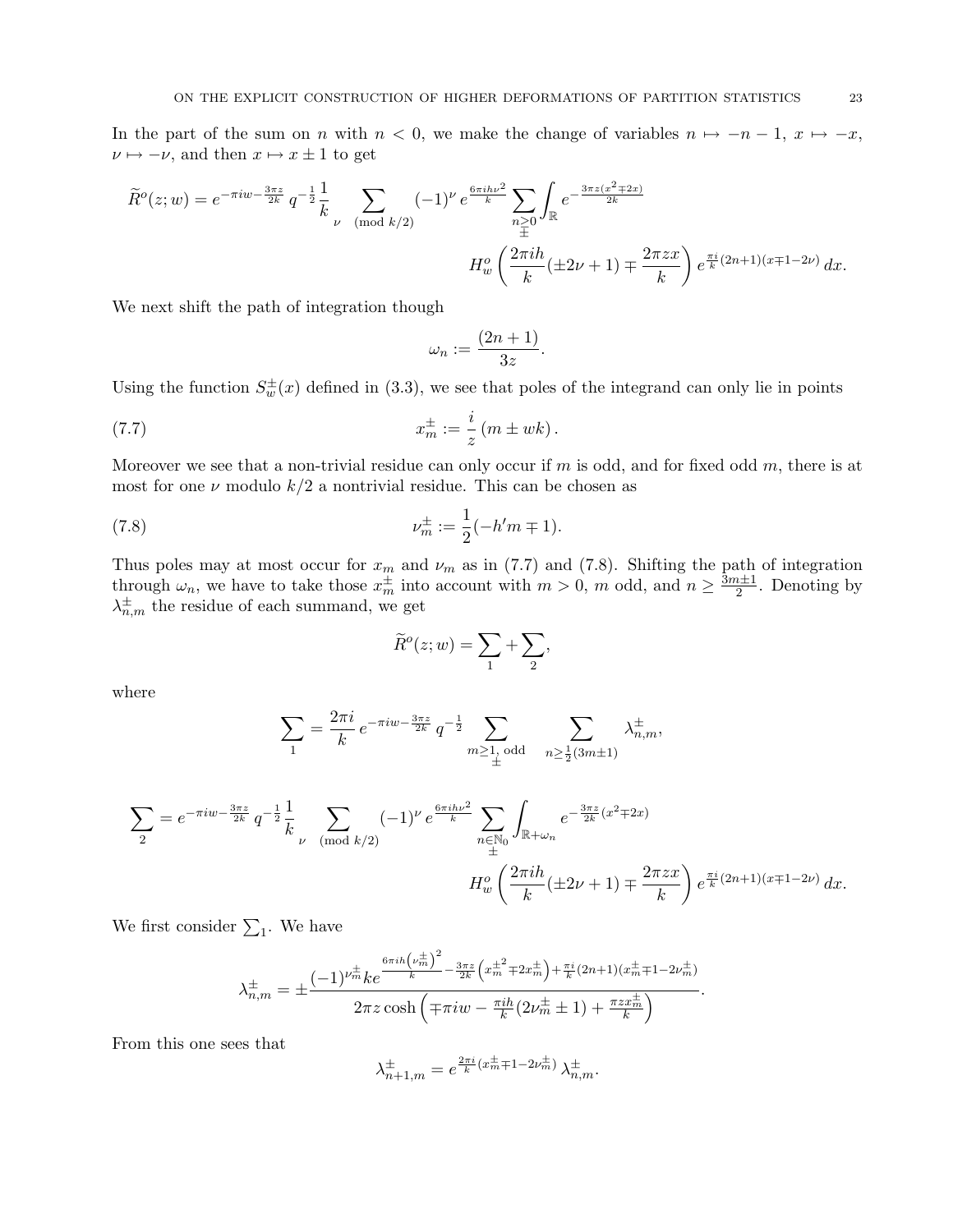A lengthy calculation gives

$$
\sum_{1} = \frac{1}{z} e^{2\pi i w + \frac{3\pi w^2 k}{2z}} q_1^{\frac{1}{4}} \left( \sum_{m \ge 1 \text{ odd}} (-1)^{-\frac{h'm}{2}} \frac{q_1^{\frac{3}{4}m^2 + \frac{1}{2}(1 \pm 1)m} e^{-\frac{\pi w}{z}(1 \pm 1)}}{1 - q_1^m e^{\mp \frac{2\pi w}{z}}} \right).
$$

In the sum for the  $-$ -sign we change  $m \mapsto -m$  to obtain a sum over all  $m \in \mathbb{Z}$ . Then changing  $m \mapsto 2m + 1$  gives

$$
\sum_{1} = \frac{i^{-h'}}{z} e^{\frac{3\pi w^2 k}{2z} + 2\pi i w - \frac{2\pi w}{z}} q^{\frac{1}{4}} q_1^{\frac{7}{4}} (q_1^2; q_1^2)_{\infty} \cdot l^o\left(q_1; \frac{iw}{z}\right).
$$

We next consider  $\Sigma_2$ . In the same way as before we see that

$$
\sum_{2} = \frac{2}{k} e^{-\pi i w} q^{-\frac{1}{2}} \sum_{\nu \pmod{k/2}} (-1)^{\nu} e^{\frac{6\pi i h \nu^{2}}{k}}
$$

$$
\sum_{n \in \mathbb{Z}} \int_{\mathbb{R} + \frac{\omega_{n}}{2}} e^{-\frac{6\pi z x^{2}}{k}} H_{w}^{o} \left( \frac{2\pi i h}{k} (2\nu + 1) - \frac{2\pi z (2x + 1)}{k} \right) e^{\frac{2\pi i}{k} (2n + 1)(x - \nu)} dx.
$$

Substituting  $x \mapsto x + \frac{\omega_n}{2}$  and writing  $n = 3p + \delta$  with  $p \in \mathbb{Z}$  and  $\delta \in \{0, \pm 1\}$  gives

$$
\sum_{2} = \frac{2}{k} e^{-\pi i w} q^{-\frac{1}{2}} \sum_{\nu \pmod{k/2}} (-1)^{\nu} e^{\frac{6\pi i h\nu^{2}}{k}} \sum_{p,\delta} e^{-\frac{\pi (6p+2\delta+1)^{2}}{6kz} - \frac{2\pi i}{k}(6p+2\delta+1)\nu}
$$

$$
\int_{\mathbb{R}} e^{-\frac{6\pi z x^{2}}{k}} H_{w}^{o} \left( \frac{2\pi i}{k} \left( h \left( 2\nu + 1 \right) - 2p \right) - \frac{2\pi z (2x+1)}{k} - \frac{2\pi i}{3k} \left( 2\delta + 1 \right) \right) dx.
$$

Changing  $\nu \mapsto \frac{1}{2}(-h'(2\nu + 2p + 1) - 1)$  and  $x \mapsto 2x + 1$  gives after a lengthy calculation

$$
\sum_{2} = e^{-\pi i w} q^{\frac{1}{4}} \frac{1}{k} (-1)^{\frac{1}{2}(h'+1)} e^{-\frac{3\pi i h'}{2k} - \frac{3\pi i}{2k}} \sum_{\substack{\nu \pmod{k/2} \\ e^{\frac{\pi i}{2k}h'(-12\nu - 12\nu^{2} \pm 4\nu \pm 2)}} e^{\frac{\pi i}{2k}(-12\nu \pm 2)} \sum_{p} (-1)^{p} q_1^{\frac{1}{12}(6p+2\delta+1)^{2}} J_{k,\nu}^{o,\pm}(z;w).
$$

The sum over p vanishes for  $\delta = 1$ . If  $\delta = 0, -1$ , then it equals  $\eta \left( \frac{4\pi i}{k} \right)$  $\frac{\pi i}{k}(h' + \frac{i}{z})$  $(\frac{i}{z})$ ). Using

$$
\frac{1}{(q^2;q^2)_{\infty}} = \frac{\omega_{h,\frac{k}{2}} z^{\frac{1}{2}} e^{\frac{\pi}{6k}(z^{-1}-z)}}{(q_1^2;q_1^2)_{\infty}}
$$

now easily gives the claim.  $\square$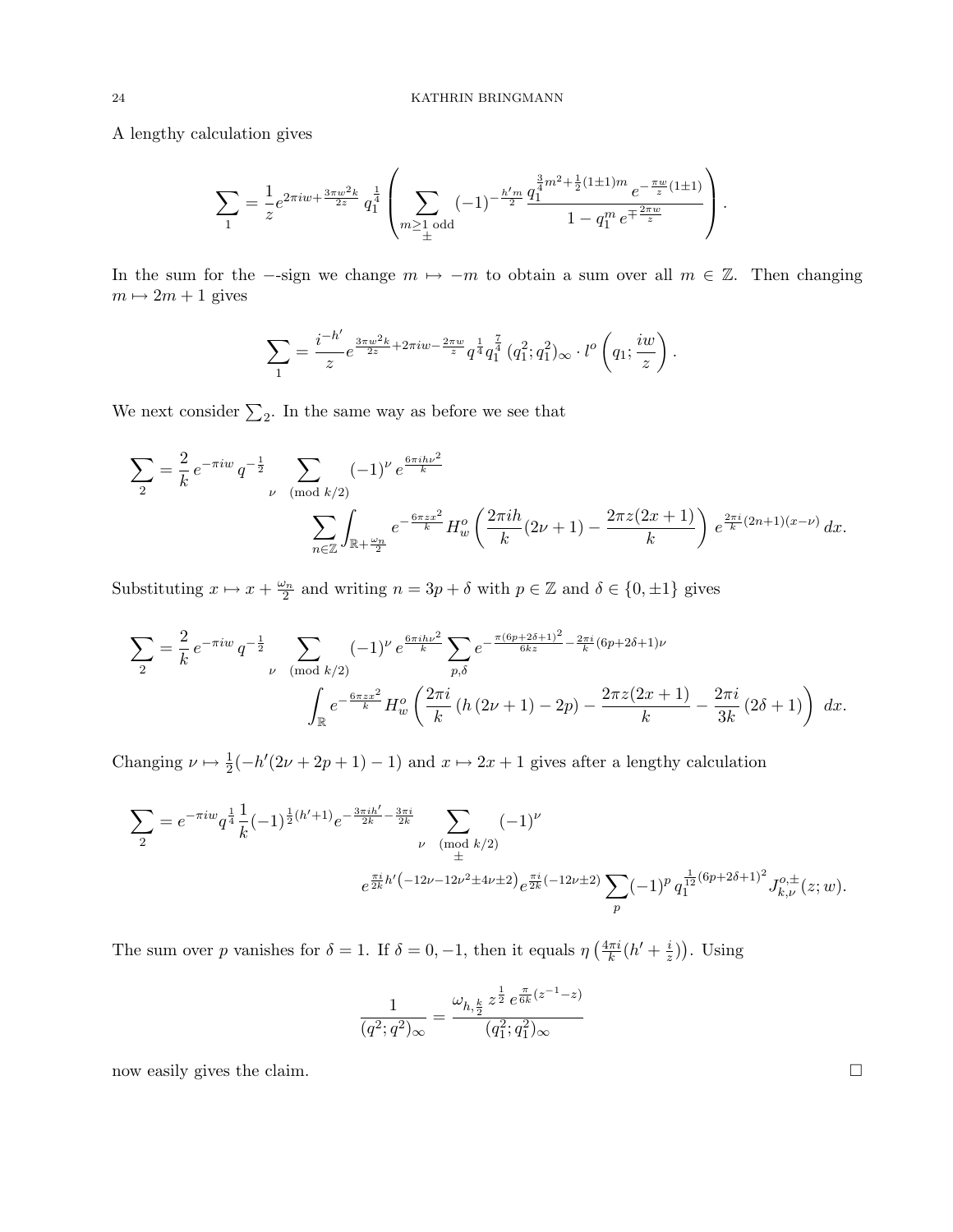We next conclude from Theorems 7.1 and 7.2 a transformation law for  $R_2^o(q)$ . For this let

$$
g^{o}(q) := \frac{1}{(q;q)_{\infty}} \sum_{m \in \mathbb{Z}} (-1)^{m} \frac{q^{\frac{1}{2}(3m^{2}+m)}}{(1+q^{m})},
$$
  
\n
$$
h^{o}(q) := \frac{1}{(q;q)_{\infty}} \sum_{m \in \mathbb{Z}} (-1)^{m} \frac{q^{\frac{1}{2}(3m^{2}+m)}(1-3q^{m})}{(1+q^{m})^{3}},
$$
  
\n
$$
I_{k,\nu}^{o,\pm}(z) := \int_{\mathbb{R}} \frac{e^{-\frac{3\pi z x^{2}}{2k} + \frac{\pi z x}{k}}}{\sinh^{3}(\mp \frac{\pi i \nu}{k} + \frac{\pi z x}{k} \pm \frac{\pi i}{6k})} dx,
$$
  
\n
$$
m^{o}(q) := \frac{1}{(q^{2};q^{2})_{\infty}} \sum_{m \in \mathbb{Z}} (-1)^{m} \frac{q^{3m^{2}+5m}}{1-q^{2m+1}},
$$
  
\n
$$
J_{k,\nu}^{o,\pm}(z) := \int_{\mathbb{R}} \frac{e^{-\frac{3\pi z x^{2}}{2k} + \frac{\pi z x}{k}}}{\sinh^{3}(-\frac{\pi i}{k}(2\nu+1) + \frac{\pi z x}{k} \pm \frac{\pi i}{3k})} dx.
$$

Corollary 7.3.  $(1)$  If k is odd, then

$$
R_2^o(q) = -\frac{1}{\sqrt{2}}\omega_{2h,k} e^{\frac{\pi}{24kz} - \frac{2\pi z}{3k} + \frac{\pi ih}{2k} + \frac{\pi i}{2}(k+1+3hk)} \left(-\frac{3k}{8\pi z^{\frac{3}{2}}}g^o\left(q_1^{\frac{1}{2}}\right) - \frac{1}{16z^{\frac{5}{2}}}h^o\left(q_1^{\frac{1}{2}}\right)\right) - \frac{1}{8\sqrt{2}k}e^{\frac{\pi i}{2}k(3h+1) + \frac{\pi ih}{2k} - \frac{2\pi z}{3k}}\omega_{2h,k}z^{\frac{1}{2}} \sum_{\substack{\nu \pmod{k} \\ \pm \frac{\pi i}{2}(k'(-3\nu^2 + \nu) \pm \frac{1}{3}+2\nu}} \pm e^{\frac{\pi i}{2k}(h'(-3\nu^2 + \nu) \pm \frac{1}{3}+2\nu)}I_{k,\nu}^{o,\pm}(z).
$$

(2) If  $k$  is even, then

$$
R_{2}^{o}(q) = i^{-h'} e^{-\frac{2\pi z}{3k} - \frac{10\pi}{3kz} + \frac{\pi i}{2k}(h+7h')} \omega_{h,\frac{k}{2}} \left( -\frac{3k}{8\pi z^{\frac{3}{2}}} m^{o}(q_{1}) - \frac{1}{z^{\frac{5}{2}}} q_{1}^{-2} R_{2}^{o}(q_{1}) \right) + \frac{1}{8k} (-1)^{\frac{1}{2}(1+h')} \omega_{h,\frac{k}{2}} z^{\frac{1}{2}} e^{\frac{\pi i}{2k}(h-3h') - \frac{2\pi z}{3k} - \frac{\pi i}{k}} \sum_{\substack{\nu \pmod{k/2} \\ \pm}} (-1)^{\nu} e^{\frac{\pi i h'}{k} \left( -6\nu - 6\nu^{2} \pm 2\nu \pm 1 \right) - \frac{2\pi i\nu}{k} \pm \frac{\pi i}{3k}} J_{k,\nu}^{o,\pm}(z).
$$

Proof. We have

$$
L^{o}\left(\frac{e^{\frac{3\pi kw^{2}}{2z}+2\pi iw-\frac{\pi w}{2z}}}{1+e^{-\frac{\pi w}{z}}q^{m}}\right)=\frac{i(1-q^{m})}{8z(1+q^{m})^{2}}-\frac{3k}{8\pi z(1+q^{m})}-\frac{1-6q^{m}+q^{2m}}{32z^{2}(1+q^{m})^{3}}.
$$

Moreover

$$
\sum_{m \in \mathbb{Z}} (-1)^m \frac{q^{\frac{1}{2}(3m^2+m)}(1-q^m)}{(1+q^m)^2} = 0,
$$

since the mth and −mth term cancel, and

$$
\sum_{m\in\mathbb{Z}} (-1)^m \frac{q^{\frac{1}{2}(3m^2+m)}\left(1-6q^m+q^{2m}\right)}{(1+q^m)^3} = 2\sum_{m\in\mathbb{Z}} (-1)^m \frac{q^{\frac{1}{2}(3m^2+m)}(1-3q^m)}{(1+q^m)^3}.
$$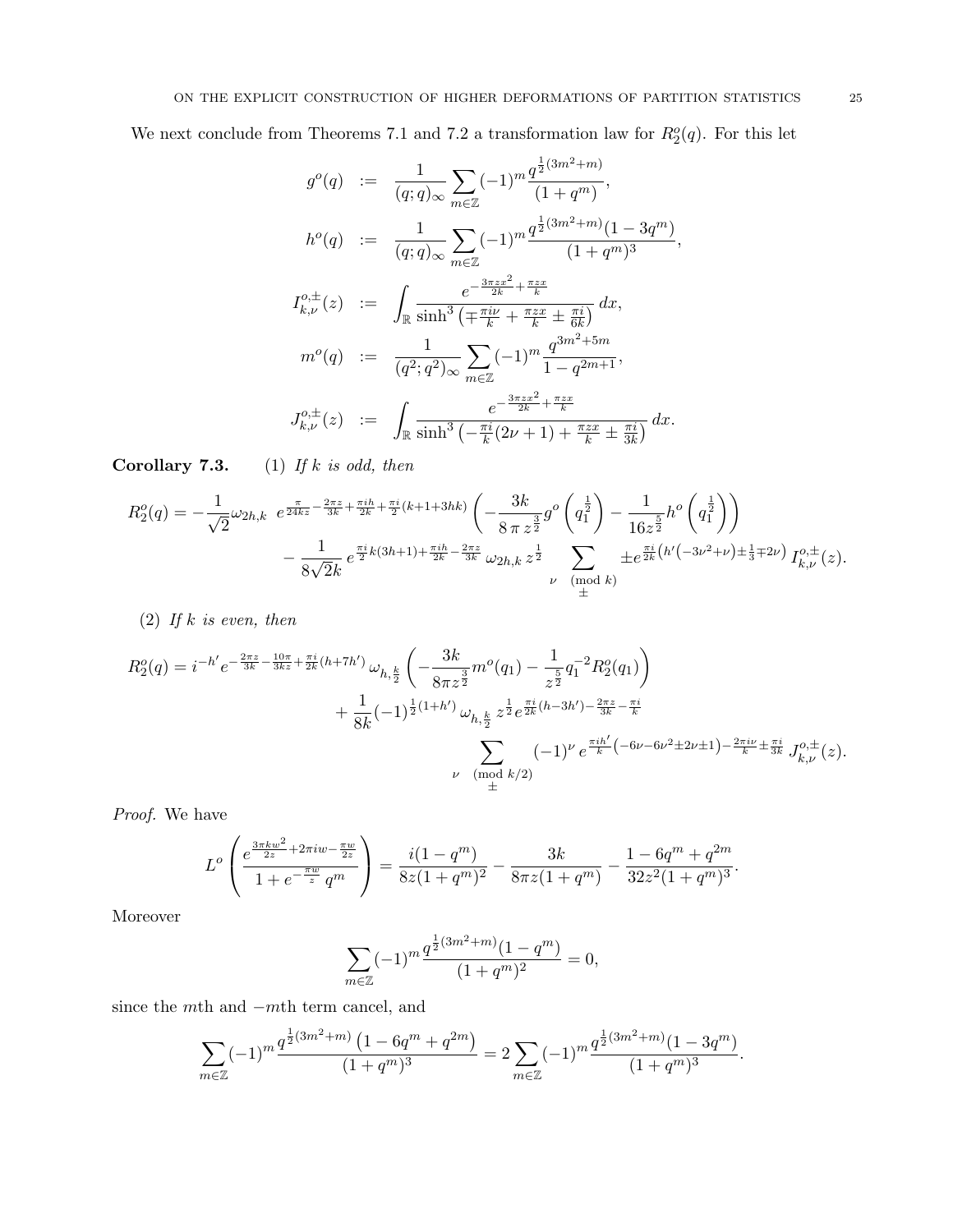Furthermore

(7.9) 
$$
L^{o} (e^{-\pi i w} H_{w}^{o}(x)) = \frac{e^{x}}{8 \sinh^{3}(-\frac{x}{2})}.
$$

Now (i) follows easily using Theorem 7.1.

To see (ii), we observe that

$$
L^{o}\left(\frac{e^{\frac{3\pi kw^{2}}{2z}+2\pi iw-\frac{2\pi w}{z}}}{1-e^{-\frac{2\pi w}{z}}q^{2m+1}}\right) = \frac{i}{2z(1-q^{2m+1})^{2}}-\frac{3k}{8\pi z(1-q^{2m+1})}-\frac{1+q^{2m+1}}{2z^{2}(1-q^{2m+1})^{3}},
$$

use again (7.9), and

$$
\sum_{m\in\mathbb{Z}}\frac{(-1)^m\,q^{3m^2+5m}}{(1-q^{2m+1})^2}=0,
$$

since the mth and  $-(m+1)$ th term cancel. Then (ii) follows from Theorem 7.2.

# 8. Proof of Theorem 1.6

Here we show asymptotics for  $\eta_2^o(n)$ . As in Section 3, we estimate the Mordell type integrals occurring in the transformation law of  $R^o(q)$  and Kloosterman sums. We assume the notation from above.

**Lemma 8.1.** (1) If k is odd, then

$$
z^{\frac{1}{2}} I_{k,\nu}^{o,\pm}(z) \ll \frac{n^{\frac{1}{4}}}{\left\{\frac{\nu}{k} - \frac{1}{6k}\right\}^3}.
$$

(2) If k is even, then

$$
z^{\frac{1}{2}} J_{k,\nu}^{o,\pm}(z) \ll \frac{n^{\frac{1}{4}}}{\left\{\frac{2\nu+1}{k} \mp \frac{1}{3k}\right\}^3}.
$$

# Lemma 8.2. Let  $l, n \in \mathbb{Z}$ .

(1) If k is odd, and  $hh' \equiv -1 \pmod{k}$  with h' even, then

(8.1) 
$$
\sum_{\substack{h \pmod{k}^* \\ \sigma_1 \le Dh' \le \sigma_2}} \omega_{2h,k} e^{\frac{3\pi i h k}{2}} e^{\frac{\pi i}{2k} (h(1+4n)+2lh')} \ll (3n+1,k)^{\frac{1}{2}+\epsilon} k^{\frac{1}{2}+\epsilon}.
$$

(2) If k is even and hh'  $\equiv -1 \pmod{4k}$ , then

(8.2) 
$$
\sum_{\substack{h \pmod{k} \\ \sigma_1 \le Dh' \le \sigma_2}} i^{-h'} \omega_{h, \frac{k}{2}} e^{\frac{\pi i}{2k}((1+4n)h + (7+4l)h')} \ll (96n + 25, k)^{\frac{1}{2}} k^{\frac{1}{2} + \epsilon},
$$

(8.3) 
$$
\sum_{\substack{h \pmod{k}^* \\ \sigma_1 \le Dh' \le \sigma_2}} i^{h'} \omega_{h, \frac{k}{2}} e^{\frac{\pi i}{2k}((1+4n)h + (-1+4l)h')} \ll (96n + 25, k)^{\frac{1}{2}} k^{\frac{1}{2} + \epsilon}.
$$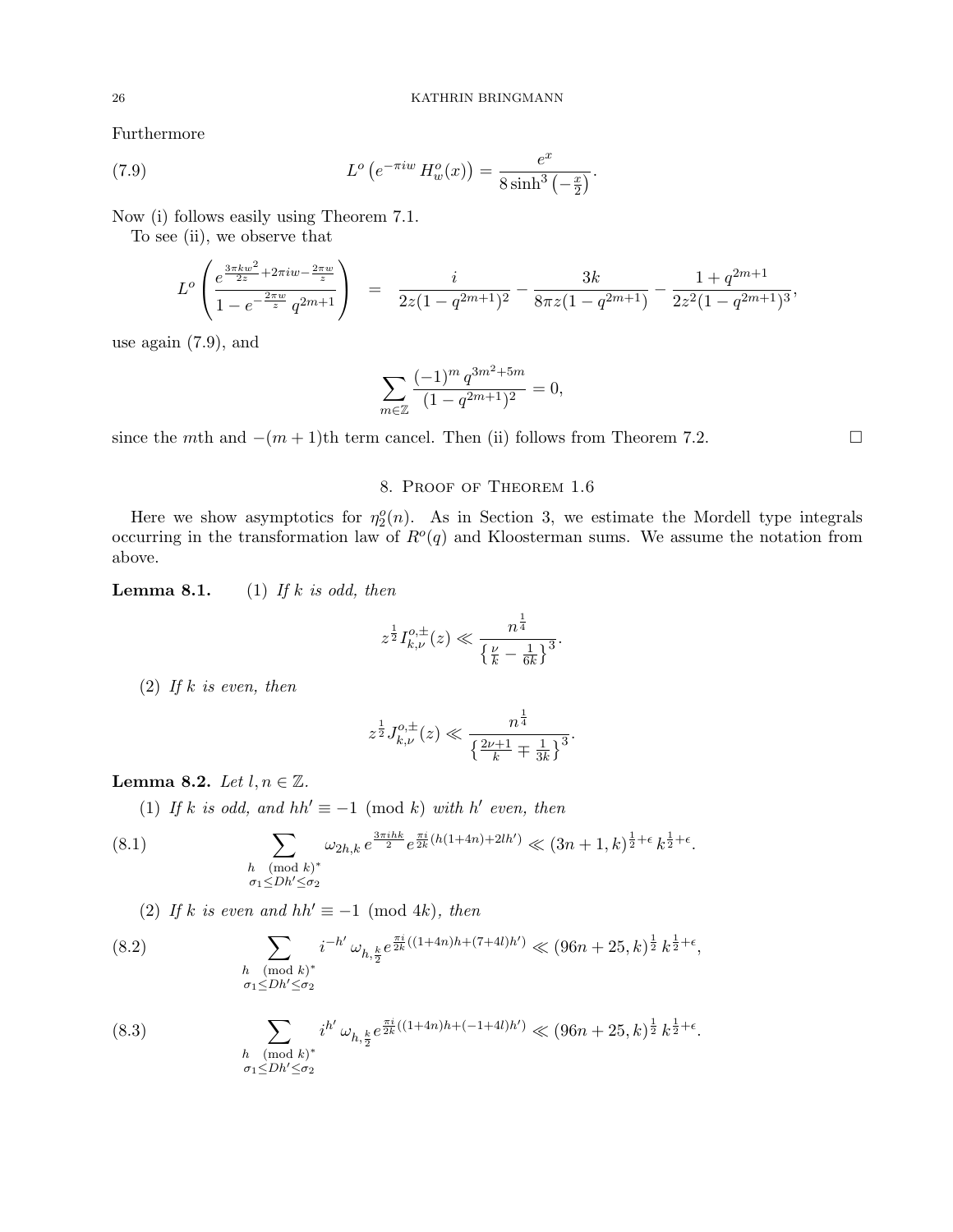*Proof.* (i) Using that  $h'$  is even, one can see that the left-hand side of  $(8.1)$  is well-defined. We only show the estimate for the full modulus k, the restriction to  $\sigma_1 \le Dh' \le \sigma_2$  can be concluded as in [20]. We change h into  $\bar{2}h$  and h' into  $2h'$ . This leads to the sum

(8.4) 
$$
\sum_{h \pmod{k}^*} \omega_{h,k} e^{\frac{2\pi i}{k} \left( \left( \bar{2}n + \frac{1}{4} (3k^2 + 1) \bar{2} \right) h + lh' \right)}.
$$

By [1], (8.4) can be estimated against

$$
\left(24\left(\bar{2}n+\frac{1}{4}\left(3k^2+1\right)\bar{2}\right)+1,k\right)^{\frac{1}{2}}k^{\frac{1}{2}+\epsilon}=(3n+1,k)^{\frac{1}{2}}k^{\frac{1}{2}+\epsilon}.
$$

(ii) We only show (8.2), since (8.3) can be proven similarly. We first observe that (8.2) is well-defined since changing  $h \mapsto h + k$  implies that  $h' \mapsto h' + rk$  with  $r \equiv k + 1 \pmod{4}$ . We then change the sum into a sum (mod  $4k$ ). This gives

$$
\frac{1}{4} \sum_{h \pmod{4k}^*} \omega_{h, \frac{k}{2}} e^{\frac{2\pi i}{4k} (h(4n+1) + (4l-7-k)h')} \ll (96n+25, k)^{\frac{1}{2}} k^{\frac{1}{2}+\epsilon}
$$

by [1] as claimed .  $\Box$ 

Proof of Theorem 1.6. We use the circle method and proceed as in the proof of Theorem 1.2. This gives

$$
\eta_2^o(n) = \sum_{h,k} e^{-\frac{2\pi i h n}{k}} \int_{-\vartheta'_{h,k}}^{\vartheta''_{h,k}} R_2^o\left(e^{\frac{2\pi i}{k}(h+iz)}\right) \cdot e^{\frac{2\pi n z}{k}} d\Phi.
$$

Corollary 7.3 gives

$$
\eta_{2}^{o}(n) = -\frac{i}{\sqrt{2}} \sum_{k \text{ odd}} e^{-\frac{2\pi i h n}{k} + \frac{\pi i}{2k} + \frac{\pi i}{2}(k+3hk)} \omega_{2h,k} \int_{-\vartheta'_{h,k}}^{\vartheta'_{h,k}} e^{\frac{2\pi z}{k}(n-\frac{1}{3}) + \frac{\pi}{24kz}} \left( -\frac{3\pi k}{8z^{\frac{3}{2}}} g^o \left( q_1^{\frac{1}{2}} \right) \right) d\Phi + \sum_{k \text{ even}} i^{-h} e^{-\frac{2\pi i h n}{k} + \frac{\pi i}{2k}(h+7h')} \omega_{h,\frac{k}{2}} \int_{-\vartheta'_{h,k}}^{\vartheta''_{h,k}} e^{\frac{2\pi z}{k}(n-\frac{1}{3}) - \frac{10\pi}{3kz}} \left( -\frac{3k}{8\pi z^{\frac{3}{2}}} m^o(q_1) \right) d\Phi + \sum_{k \text{ even}} i^{-h} e^{-\frac{2\pi i h n}{k} + \frac{\pi i}{2k}(h+7h')} \omega_{h,\frac{k}{2}} \int_{-\vartheta'_{h,k}}^{\vartheta''_{h,k}} e^{\frac{2\pi z}{k}(n-\frac{1}{3}) - \frac{10\pi}{3kz}} \left( -\frac{3k}{8\pi z^{\frac{3}{2}}} m^o(q_1) \right) d\Phi + \sum_{k \text{ even}} i^{-h} e^{-\frac{2\pi i h n}{k}} e^{-\frac{2\pi i h n}{k}} e^{\frac{2\pi i}{2}k(3h+1) + \frac{\pi i h}{2k}} \sum_{\substack{m \text{ (mod } k) \\ \text{ odd}}} \pm e^{\frac{\pi i}{2k} \left( h'(-3\nu^2 + \nu) \pm \frac{1}{3} + 2\nu \right)} \omega_{\substack{m \text{ odd}}} \int_{-\vartheta'_{h,k}}^{\vartheta''_{h,k}} z_{\frac{1}{2}} e^{\frac{2\pi z}{k}(n-\frac{1}{3})} I_{k,\nu}^{o,\pm}(z) d\Phi + \frac{1}{8k} \sum_{k \text{ even}} (-1)^{\frac{1}{2}(1+h')} \omega_{h,\frac{k}{2}} e^{\frac{\pi i}{2k}(h-3h') - \frac{\pi i}{k}} e^{-\frac{2\pi i h n}{k}} \sum_{\substack
$$

We denote the occurring sums by  $\sum_1, \sum_2, \sum_3$ , and  $\sum_4$ . As in the proof of Theorem 1.2 we obtain, using Lemma 8.2,

$$
\sum_{1} + \sum_{2} = -\frac{i}{\sqrt{2}} \sum_{k \text{ odd}} A_{k}^{o}(n) \int_{-\frac{1}{kN}}^{\frac{1}{kN}} e^{\frac{2\pi z}{k}(n-\frac{1}{3}) + \frac{\pi}{24kz}} \left( -\frac{3\pi k}{16z^{\frac{3}{2}}} + \frac{1}{64z^{\frac{5}{2}}} \right) d\Phi + O(n^{2+\epsilon}).
$$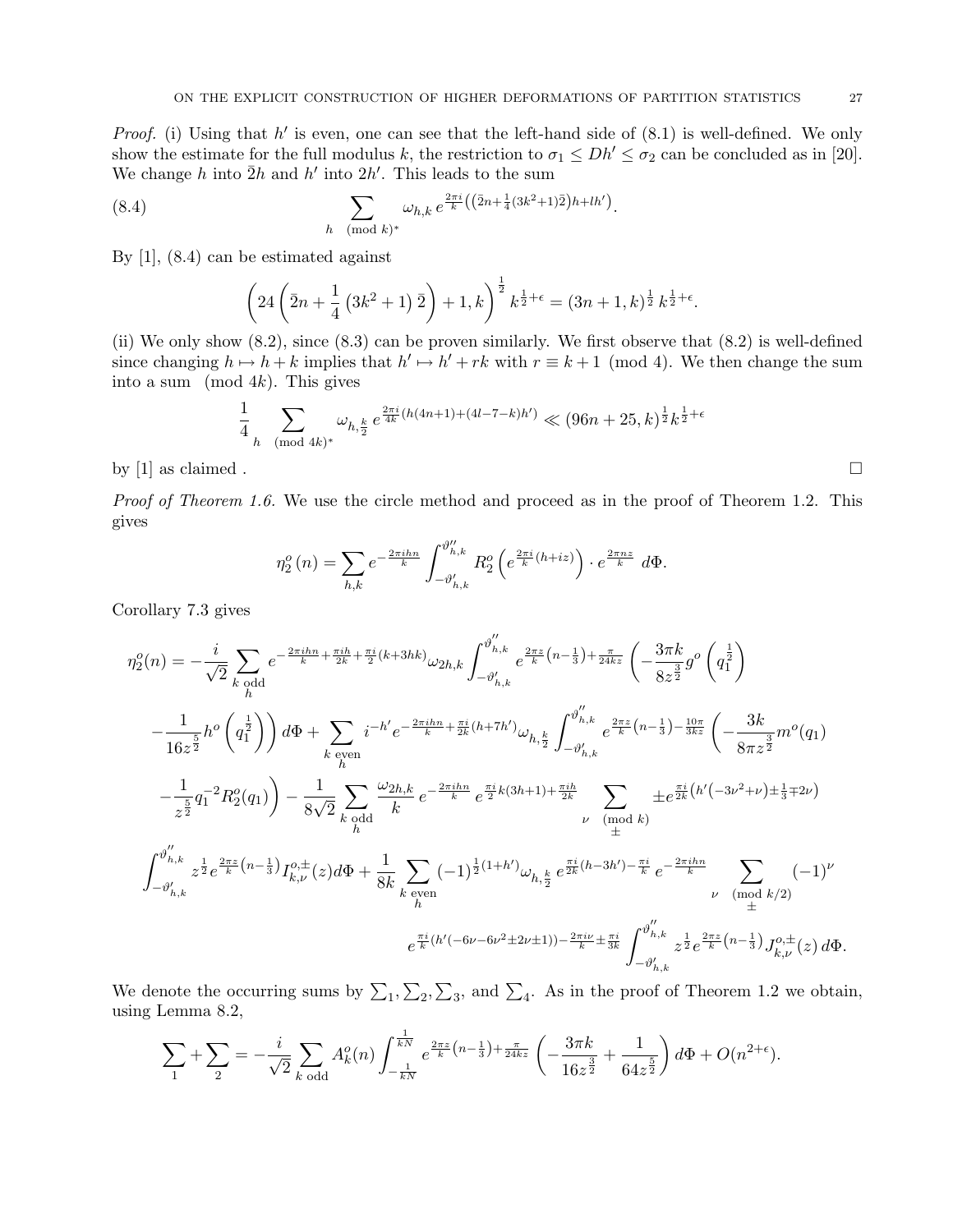We consider integrals of the form

$$
I_{k,r} := \int_{-\frac{1}{kN}}^{\frac{1}{kN}} z^r e^{\frac{2\pi}{k} (z(n-\frac{1}{3}) + \frac{1}{48z})} d\Phi
$$

with  $r \in \{-\frac{5}{2}, -\frac{3}{2}\}$  $\frac{3}{2}$ . As in the proof of Theorem 1.2 this equals

$$
I_{k,r} = \frac{1}{ki} \int_{\Gamma} z^r e^{\frac{2\pi}{k} \left( z \left( n - \frac{1}{3} \right) + \frac{1}{48z} \right)} dz + O(n^{\frac{3}{4}}).
$$

Making the substitution  $t = \frac{\pi}{24kz}$  gives

$$
I_{k,r} = \frac{2\pi}{k} \left(\frac{\pi}{24k}\right)^{1+r} \frac{1}{2\pi i} \int_{\gamma - i\infty}^{\gamma + i\infty} t^{-2-r} e^{t + \frac{\alpha}{t}} dt + O\left(n^{\frac{3}{4}}\right),
$$

where  $\gamma \in \mathbb{R}$  and  $\alpha = \frac{\pi^2}{36k}$  $\frac{\pi^2}{36k^2}(3n-1)$ . Now the integrals can be computed as before and lead to Bessel functions of order  $-\frac{1}{2}$  $\frac{1}{2}$  and  $-\frac{3}{2}$  $\frac{3}{2}$ . More precisely, we obtain that  $\sum_{1} + \sum_{2}$  equals

$$
-\frac{i}{\sqrt{2}}\sum_{k\text{ odd}}A_k^o(n)\left(-\frac{3\pi^2(3n-1)^{\frac{1}{4}}}{4}I_{-\frac{1}{2}}\left(\frac{\pi}{3k}\sqrt{3n-1}\right)+\frac{\pi(3n-1)^{\frac{3}{4}}}{4k}I_{-\frac{3}{2}}\left(\frac{\pi}{3k}\sqrt{3n-1}\right)\right)+O(n^{2+\epsilon}).
$$

 $\sum_3$  and  $\sum_4$  can be estimated against  $O(n^{2+\epsilon})$  as in the proof of Theorem 1.2 using Lemma 8.2 and  $\sum_{\text{Lemma 8.1.}}$ 

## **REFERENCES**

- [1] G. E. Andrews, On the theorems of Watson and Dragonette for Ramanujan's mock theta functions, Amer. J. Math. 88 (1966), pages 454-490.
- [2] G. E. Andrews, Mock theta functions, Theta functions Bowdoin 1987, Part 2 (Brunswick, ME., 1987), pages 283-297, Proc. Sympos. Pure Math. 49, Part 2, Amer. Math. Soc., Providence, RI., 1989.
- [3] G. E. Andrews, Partitions, Durfee symbols, and the Atkin-Garvan moments of ranks, Invent. Math., accepted for publication.
- [4] G. Andrews, The number of smallest parts in the partitions of n, preprint.
- [5] G. E. Andrews, F. Dyson, and D. Hickerson, Partitions and indefinite quadratic forms, Invent. Math. 91 (1988), pages 391-407.
- [6] A.O.L. Atkin and F. Garvan, Relations between the ranks and the cranks of partitions, Ramanujan Journal 7 (2003), pages 243-366.
- [7] A. O. L. Atkin and H. P. F. Swinnerton-Dyer, *Some properties of partitions*, Proc. London Math. Soc. 4 (1954), pages 84-106.
- [8] K. Bringmann, Asymptotics for rank partition functions, Transaction of the AMS, accepted for publication.
- [9] K. Bringmann, On certain congruences for Dyson's ranks, submitted for publication.
- [10] K. Bringmann, F. Garvan, and K. Mahlburg, Higher rank moments, in preparation.
- [11] J. H. Bruinier and J. Funke, On two geometric theta lifts, Duke Math. J. 125 (2004), pages 45-90.
- [12] K. Bringmann and K. Ono, The  $f(q)$  mock theta function conjecture and partition ranks, Invent. Math. **165** (2006), pages 243-266.
- [13] K. Bringmann and K. Ono, Dysons ranks and Maass forms, Ann. Math., accepted for publication.
- [14] K. Bringmann, K. Ono, and R. Rhoades, Eulerian series as modular form, Journal of the American Mathematical Society, accepted for publication.
- [15] Y.-S. Choi, Tenth order mock theta functions in Ramanujan's lost notebook, Invent. Math. 136 (1999), pages 497-569.
- [16] H. Cohen, q-identities for Maass waveforms, Invent. Math. 91 (1988), pages 409-422.
- [17] L. Dragonette, Some asymptotic formulae for the mock theta series of Ramanujan, Trans. Amer. Math. Soc. 72 (1952), pages 474-500.
- [18] F. Dyson, Some guesses in the theory of partitions, Eureka (Cambridge) 8 (1944), pages 10-15.
- [19] D. Hickerson, On the seventh order mock theta functions, Invent. Math. 94 (1988), pages 661-677.
- [20] J. Lehner, A partition function connected with the modulus five. Duke Math. J. 8 (1941), pages 631–655.
- [21] K. Ono, Distribution of the partition function modulo m, Ann. of Math. 151 (2000), pages 293-307.